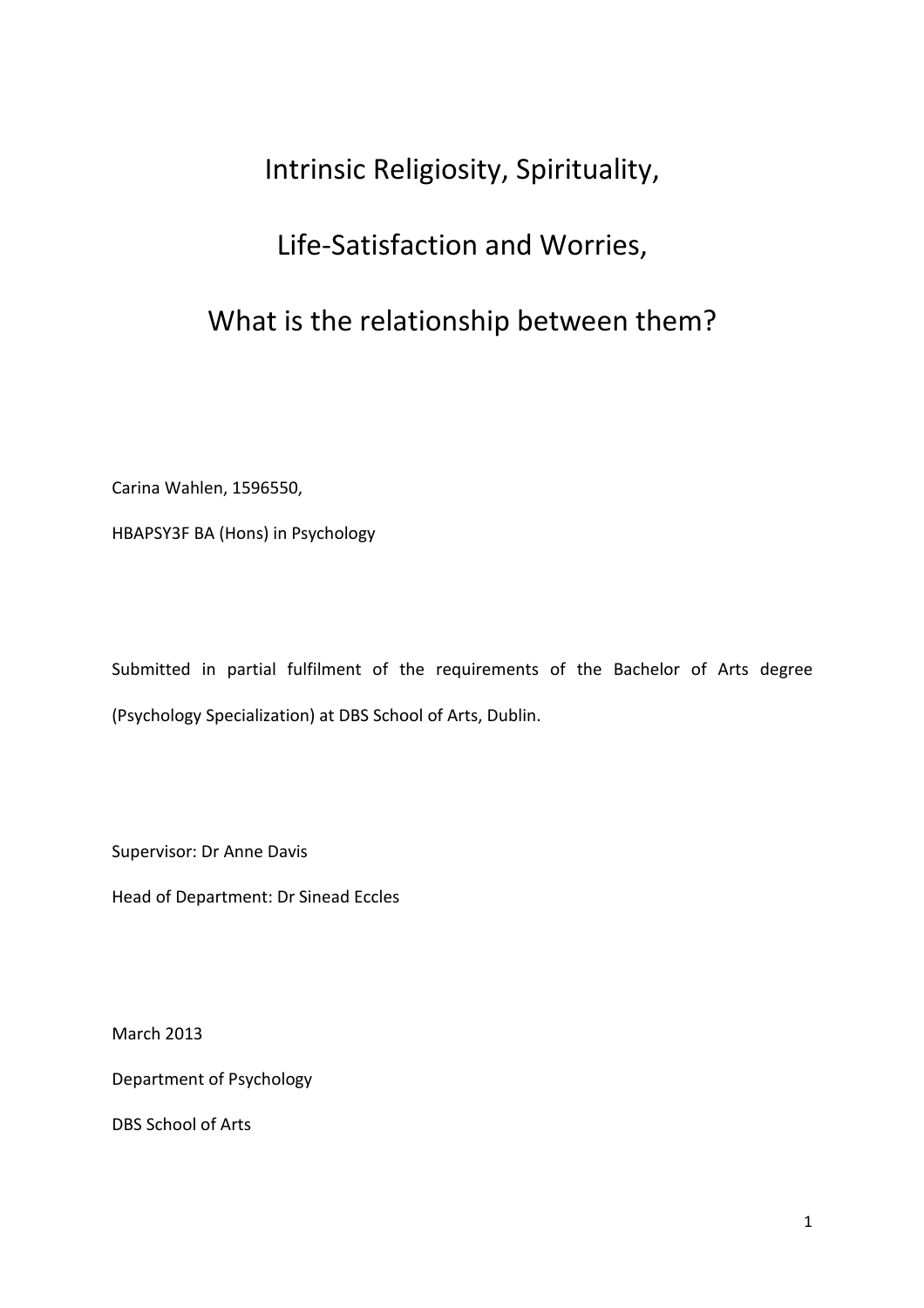# **Content page**

| Religiosity and Spirituality – is it that simple or is there more behind it? |
|------------------------------------------------------------------------------|
|                                                                              |
|                                                                              |
|                                                                              |
|                                                                              |
|                                                                              |
|                                                                              |
|                                                                              |
|                                                                              |
|                                                                              |
|                                                                              |
|                                                                              |
|                                                                              |
|                                                                              |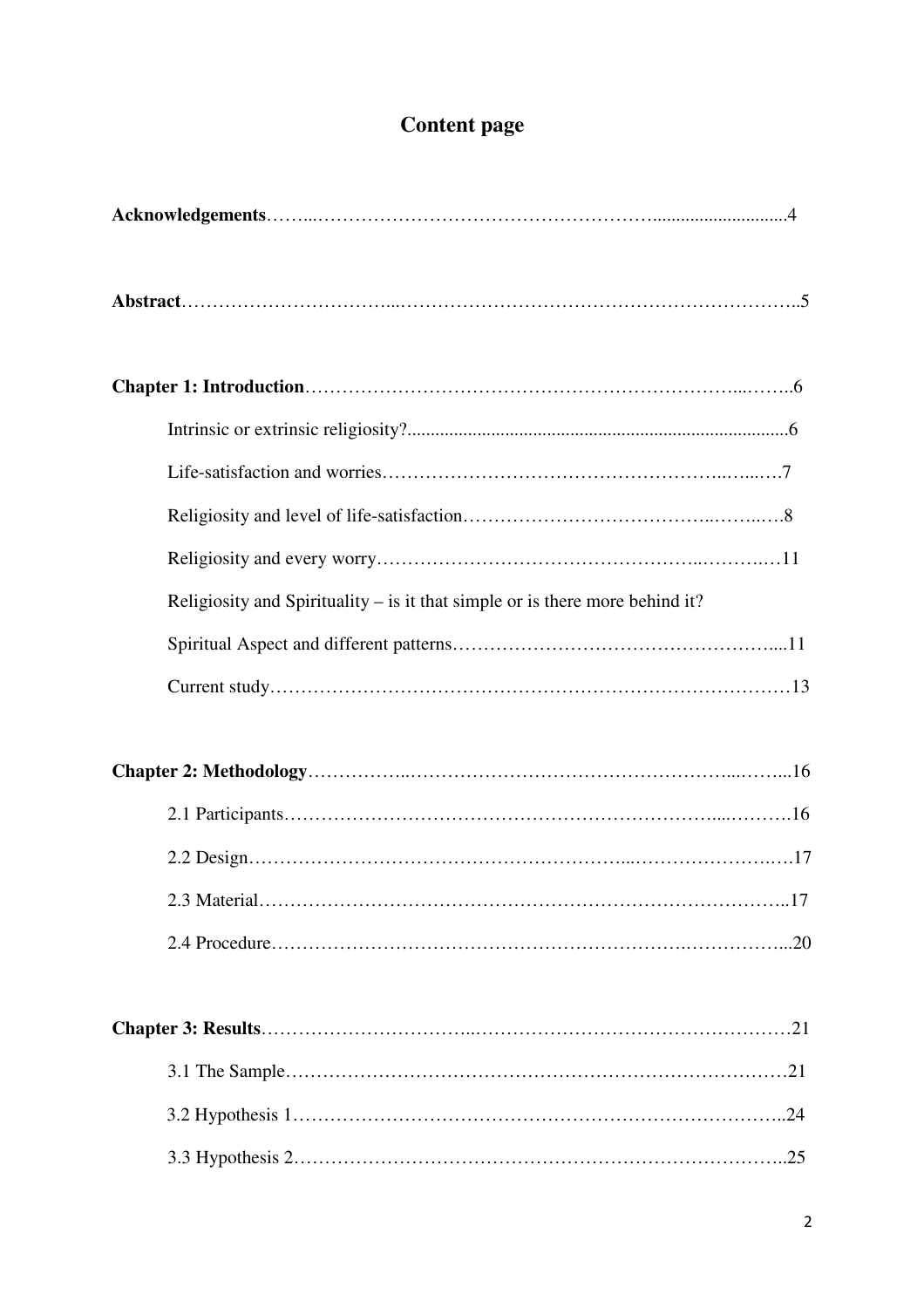| 4.1 Religiosity, Spirituality and its relation to life-satisfaction and worries29     |
|---------------------------------------------------------------------------------------|
| 4.2 Patterns of Religion and Spirituality and the difference in life-satisfaction and |
|                                                                                       |
|                                                                                       |
|                                                                                       |
|                                                                                       |
|                                                                                       |
|                                                                                       |
|                                                                                       |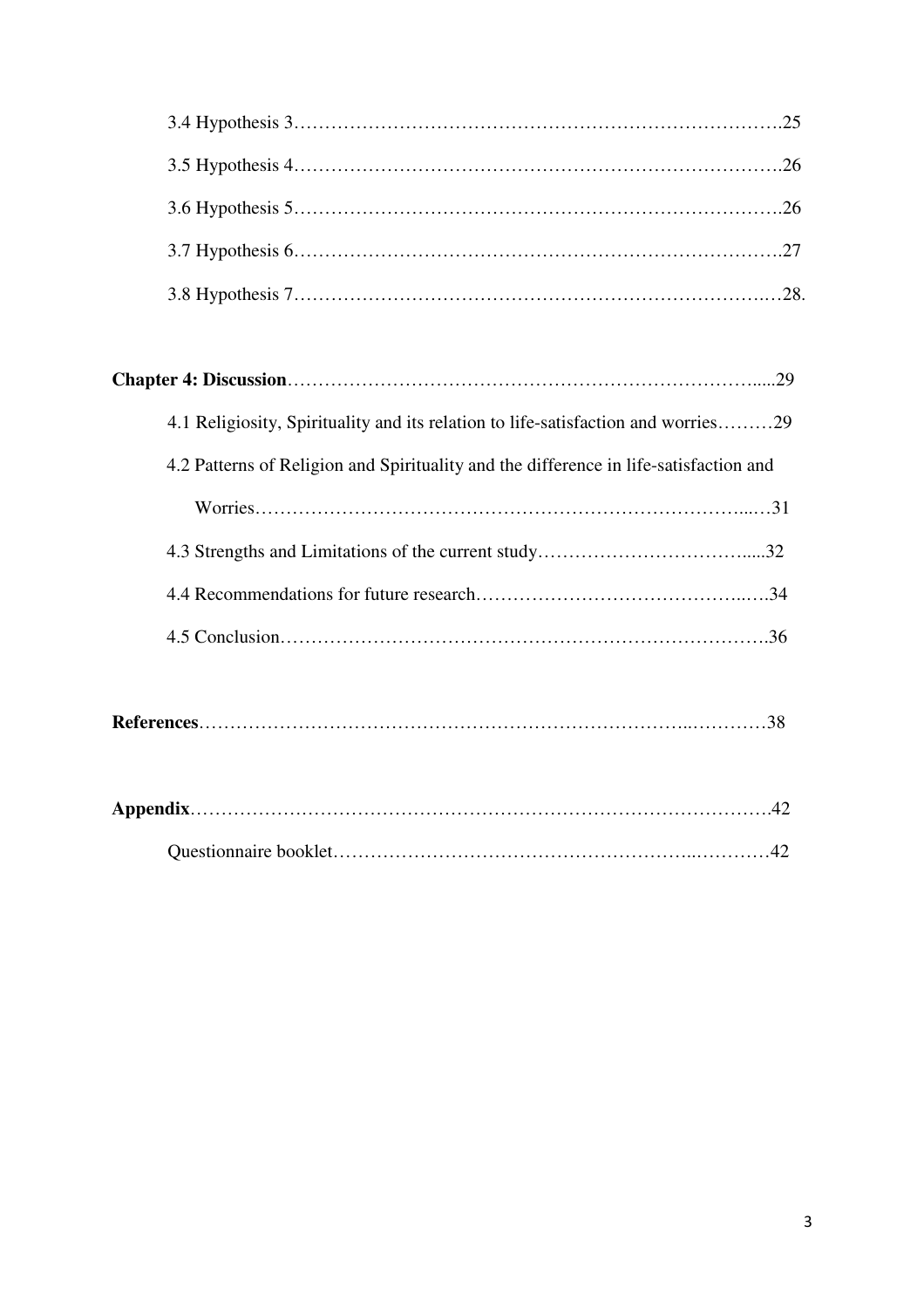#### **Acknowledgments**

Firstly, I would like to thank my Supervisor, Dr Anne Davis, for all her advice, support and time she spent helping me out, throughout this Thesis.

I also want to thank all Lecturers, who allowed me to take some time in their classes, to hand out my questionnaires, and to all students who filled them out willingly.

My Thanks and gratitude is also to my family, friends and members of the New Apostolic Church, in Ireland but also in Germany, who supported me and helped me out, by filling out my questionnaires, but also and especially by believing in me and praying for me.

Mike Nolan, a big thanks to you as well, for providing me with all the questionnaires and answering all my questions.

Lastly, I want to give a big and massive thank you to my fiancé, Corne, my Mama and Papa, who help me through those years in DBS, but especially through the last 4 months. Without your constant support and you believing in me, I would not be where I am now. Thank you!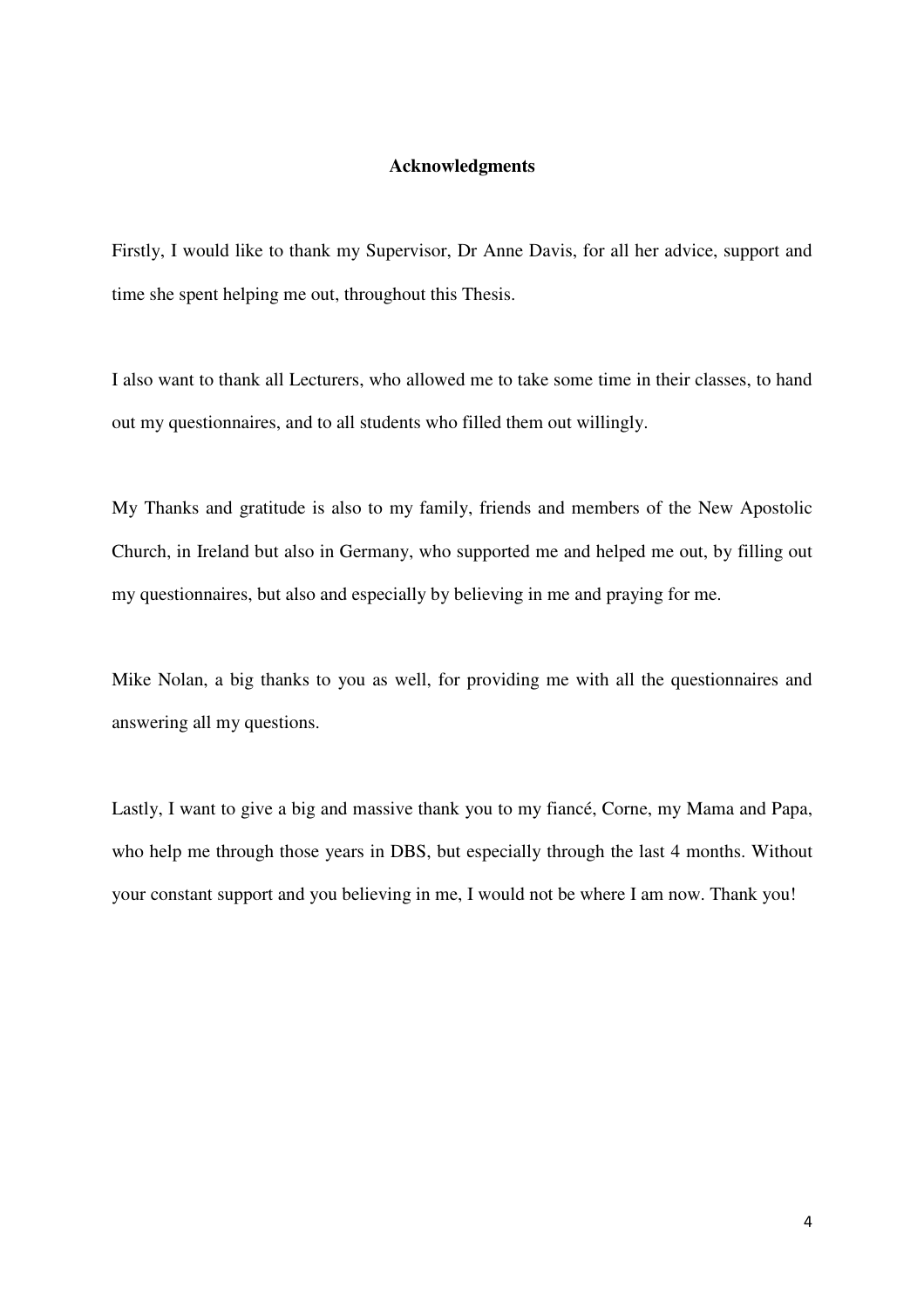#### **Abstract**

Many things influence life satisfaction and make people worry. Religiosity is a way for people to improve satisfaction and reduce worries. In the current study the relationship between religiosity, life satisfaction and everyday worries is assessed. Spirituality is included as well, as for many people spiritual experiences are important, but they do not belong to a specific denomination. A religiosity and aspects of religion and spirituality measure, as well as a life satisfaction and worry questionnaire was used, with a convenience sample and 111 participants filled out the questionnaires. No relationships were found between any of the variables, which can be explained by the sample and, that no other variables, which affect life satisfaction and worries, were controlled for.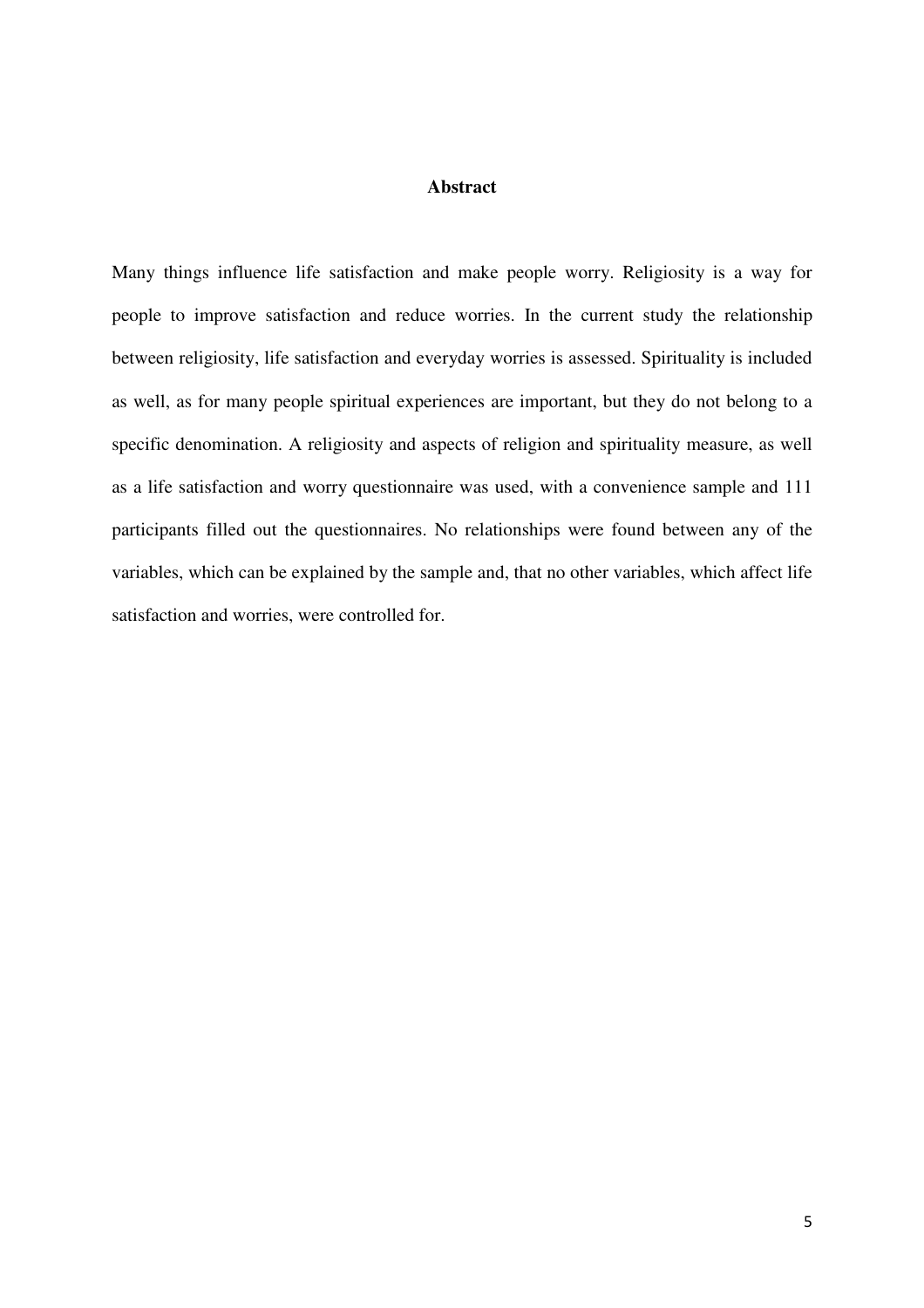#### **Chapter 1 Introduction**

#### *Intrinsic or extrinsic religiosity?*

Religiosity is a very important aspect in the life's of some people, but not at all important for others. There are many different parts of religiosity, which can, and often do, influence different aspects of people's lives. Religiosity can be split into two main parts, intrinsic and extrinsic religiosity. Extrinsic includes the social part of religiosity, like spending time with people from church, who are from the same faith, attending religious services and, in general belonging to a church (Okulicz-Kozaryn, 2009). It can be said that people with an extrinsic orientation of faith, use religion for instrumental purposes, including for the cultivation of social relationships (Allport & Ross, 1967). People use their religion, to get what they want, to get their own ends and it serves other, more ultimate interests (Allport & Ross, 1967). The values of this type of orientation are instrumental and utilitarian at all times and individuals make use of religion in many different ways, "to provide security and solace, sociability and distraction, status and self-justification" (Allport & Ross, 1967, p.434). When looking at extrinsic religiosity, the person's belief is not as strong and, often shaped to fit other needs and demands in earthly life. The person believes in God and turns to him in need, but the personal identity is protected and not changed to fit the religious belief. On the contrary, the religious belief is changed to fit the person's identity.

On the other hand, intrinsic incorporates the belief and importance of a God, belonging to a denomination (Okulicz-Kozaryn, 2009), private prayer or reading and daily spiritual experience (Lim & Putnam, 2010). The person is living one's religion with sincerity and intentionality (Allport & Ross, 1967) and has strong believes and orientation. The main motives lie within religion. Earthly needs are seen as less important, no matter how strong they are and, are most of the time brought into harmony with the beliefs based in one's religion. A religious creed, once it is fully absorbed into one's personality, is very strong.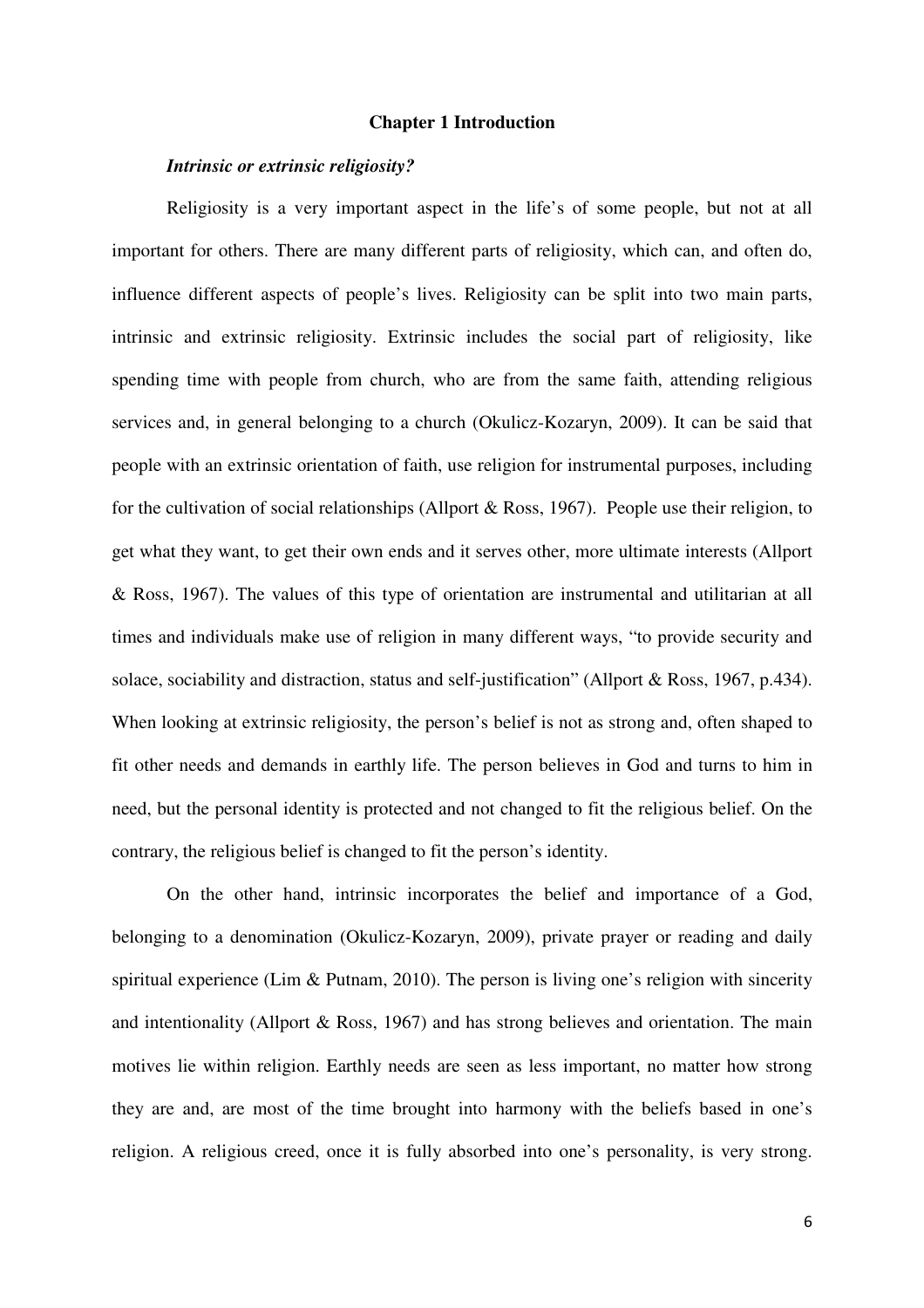This person then follows these beliefs; he or she lives their religion (Allport & Ross, 1967). Both parts seem to have an influence on people's psychological well-being, in particular their life satisfaction, but which one has a greater influence, or if it is a combination of both, could not be established yet (see e.g. Parker & Calhoun, 1996; Lim & Putnam, 2010; Ellison, 1991).

#### *Life satisfaction and worries*

 Life satisfaction plays an important role in everyone's life and, can be influenced by many factors. Level of education, family, level of income, age, employment status and religiosity are only some examples (Parker & Calhoun, 1996). One of the main interests in the current study is the relationship between the intrinsic part of religiosity and life satisfaction.

Furthermore, everyday worries can have an impact on how people perceive their lives and how happy they are. Everyday worries, in this case, means daily hassles like, missing the bus in the morning, running late for work or college, being under time pressure to get certain things done, having an argument with your partner or a friend, etc. Not much research has been conducted, that looked at the relationship between religiosity and everyday worries and, if higher levels of religiosity help people deal better with these daily hassles. Kroll et al., (2007) found, no significant relationship between moral worries and religiosity, although it was thought that, people who have a certain set of faith or belief would be more confident about what is right and what is wrong. Moral worries in this study looked at the feelings of guilt, shame, remorse and regret of each participant. To measure these levels, Kroll et al. used the adopted version of the 'Talli's Worry Scale', which included four different domains. They developed a religiosity measure themselves (this was not enclosed, and no example questions were given), to measure levels of religiosity. Even though the results were not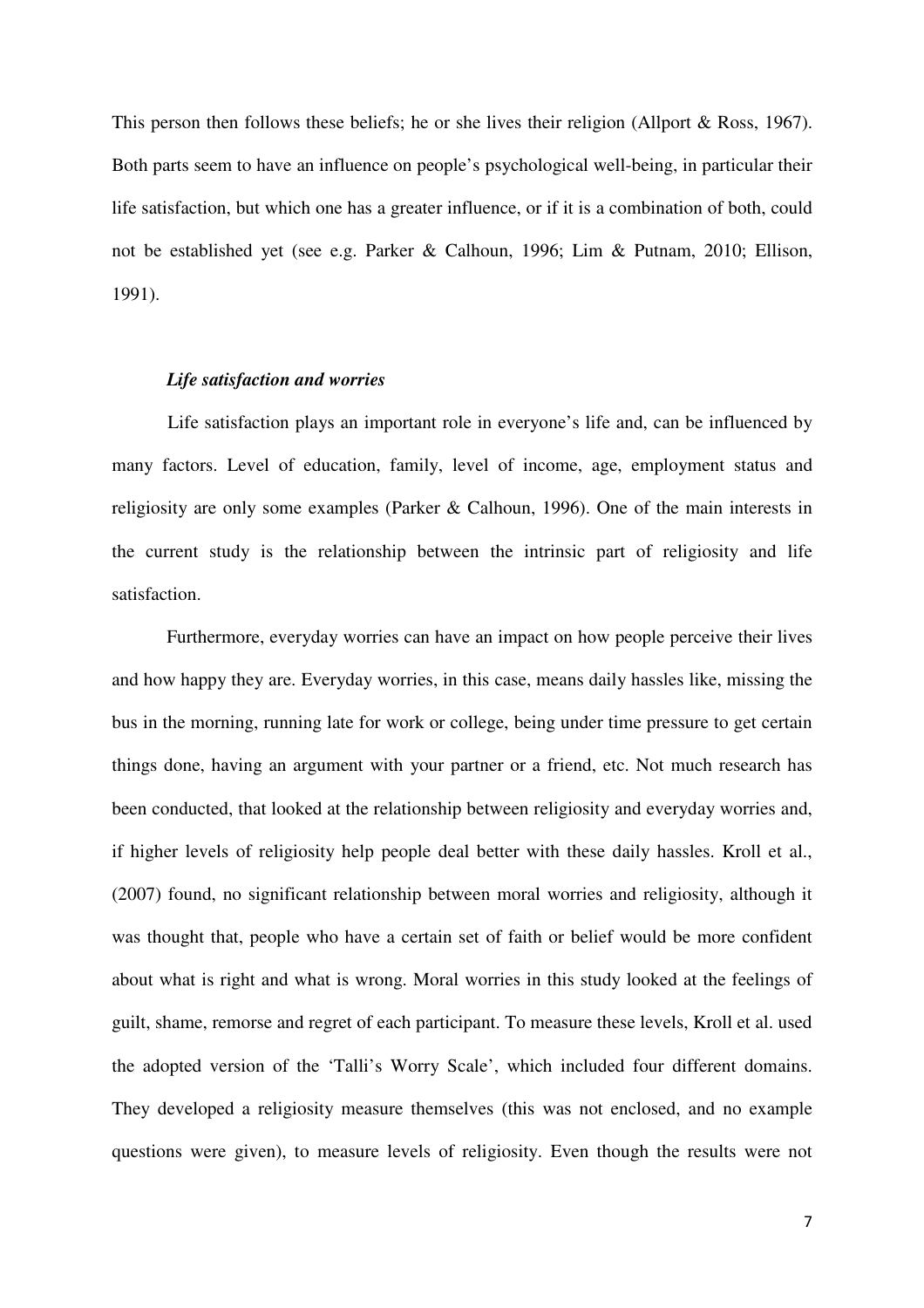significant some tendencies were found. First, people who had higher scores on the 'Talli's Worry Scale', also had high scores on Neuroticism, which means that, in general, they have more tendencies to worry. Personality was tested using the 'Eyseneck Personality Questionnaire'. After comparing the Canadian and the US sample, it was established, that participants in the USA had higher levels of religiosity and with that, had fewer worries. Even though, the relationship was not significant, the tendency is clearly seen and after some changes in the setup, a significant relationship could be found. Recommendations are, to use a religiosity questionnaire, where reliability and validity was established (in this case, it was not,) and to broaden the sample, not just focus on one college in each country. In regards to the current study, everyday worries are different to moral worries, but the suggestion still exists, that faith helps people, to overcome these worries and concerns and so be more satisfied and happier in life. People have a security in life and see things not as bad, because they see the broader picture, in relation to their religion.

#### *Religiosity and level of life satisfaction*

Many previous studies have found a link between extrinsic religiosity and the level of life satisfaction in people's lives (e.g. Ellison, 1991; Gauthier, Christopher, Walter, Mourad & Marek, 2006). Although there seems to be a link, it is a weak one, and many different studies show confounding results, for some researchers found a relationship while others did not. Why this is the case is not clearly defined. What part of religiosity is greater related to life satisfaction, could not clearly be established yet either, although extrinsic, the social part of religiosity, appears to be related most. Leondari & Gialamas (2009) found, in a student sample, with Greek Orthodox background, that church attendance was significantly associated with higher life satisfaction. Religiosity was assessed with three questions about, church attendance, number of prayers and belief salience. The Satisfaction with Life Scale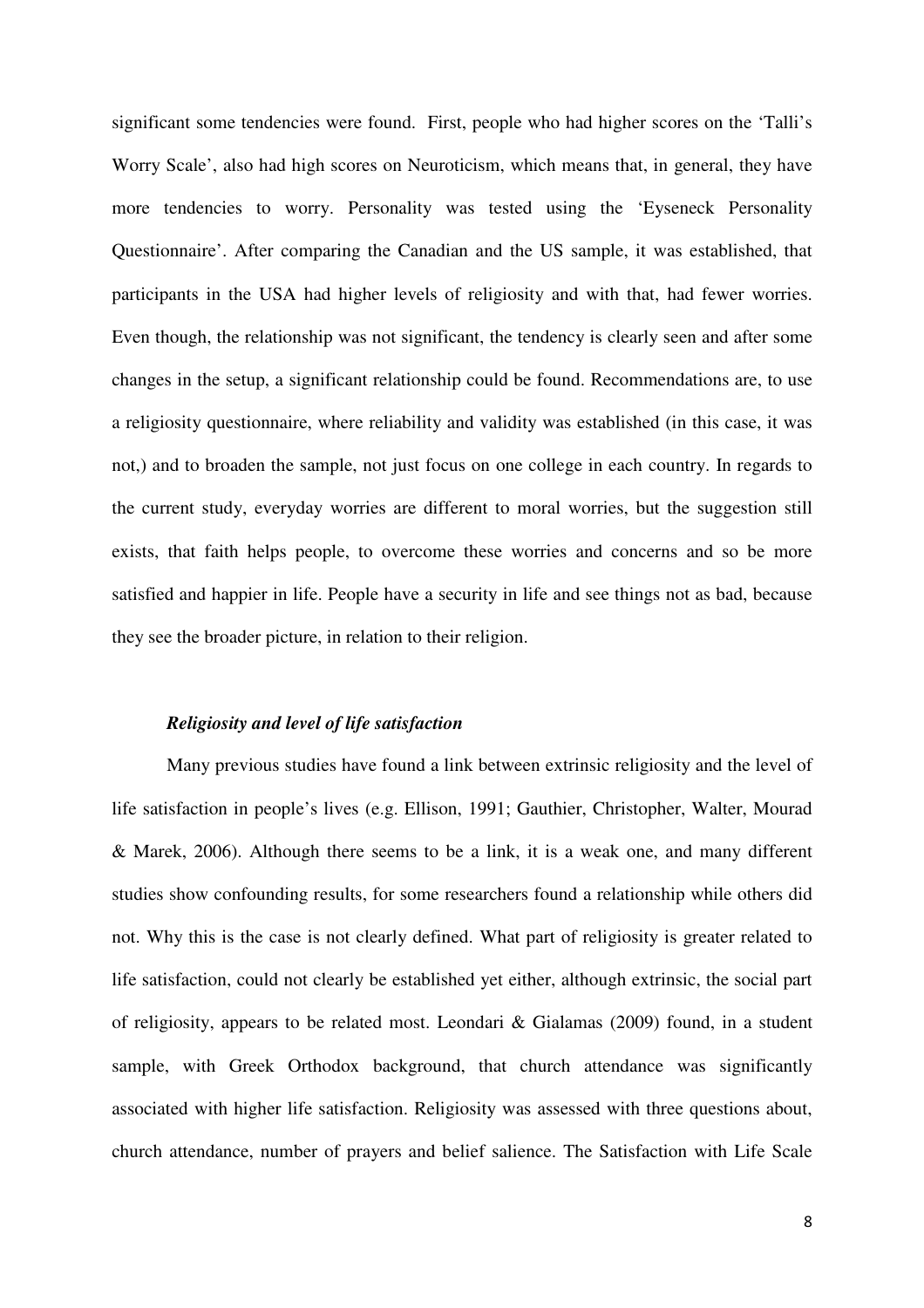was used to measure life satisfaction. It was found, that the area participants lived in influenced church attendance. Those ones living in urban areas attended less than those living in a rural area. Although there was a significant relationship found, the results cannot be applied to the general population, because only Greek Orthodox Christians were used and religiosity was assessed in a very broad way.

 Religious activities, which would include attending services and cultivate social contacts, were also related to more satisfaction in life (Parker & Calhoun, 1996). It is known, that social contact in general helps people to deal with their problems and be happier and more satisfied in life. So meeting on a regular basis with people, who they share a strong common interest with, can increase peoples life satisfaction. On the other hand intrinsic religiosity also showed some relation with life satisfaction. In a comparison study, where in four countries the relationship between intrinsic religiosity and life satisfaction was compared; it was found that in general there was a positive relationship, although not all results showed significance. This inconsistency in the significance level was explained by the culture and gender differences, which means that many things can influence life satisfaction and religiosity, especially intrinsic religiosity, is just one part of it (Dorahy, et al., 1998).

One study done by Lim & Putnam (2010) looked at what part of religiosity, extrinsic or intrinsic, affects life satisfaction. They used already existing data from the 'Faith Matters Study', which included detailed information on belief and practice of religiosity. In general, their results showed that there was a significant relationship between the level of life satisfaction and religiosity. Firstly, there was a difference between two categories, those people who believed in religion and those who did not. The results on the effects of church attendance on life satisfaction were significant, but when social interaction within the church was taken into account, the significance level decreased to some extent. This shows that just by attending a religious service, life satisfaction increases, but involvement still plays a role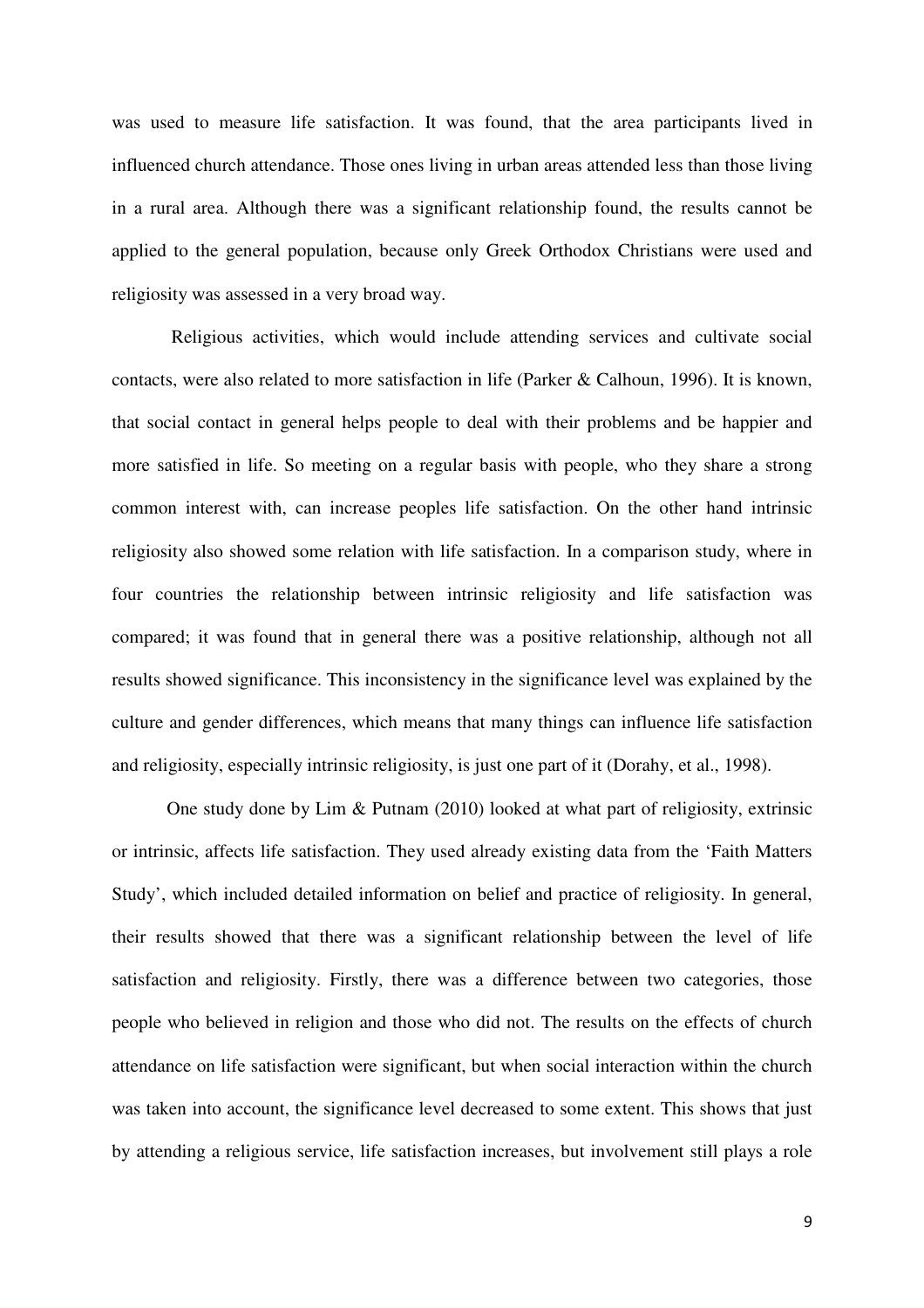in it. Having friends within a congregation, also increase life satisfaction, more so even, then when compared with number of friends participants had outside church, even though these numbers were higher. After comparing church attendance and inter-congregational friendships, effects of church attendance decreased to a non-significant level. This means that the friends, who share the same faith, and with that the belonging needs, according to Maslow's Hierarchy of Needs are met, are more important in the way participants perceived their satisfaction with life. All these aspects of religiosity were part of extrinsic religiosity, but what about the intrinsic part? Lim & Putnam found, that religious identity is greatly related to higher levels of life satisfaction, especially when combined with congregational friendships. Private religiosity, private practice and personal experience did not show a significant relationship with life satisfaction, when congregational friendship was controlled for. This shows that "religious belonging, rather than religious meaning, is central to the religion-life-satisfaction nexus" (Lim & Putnam, 2010, p.926) and congregational friendships and religious identity show the strongest significant relationship with life satisfaction. To conclude, in this study from 2010, different parts of extrinsic religiosity were related to life satisfaction, whereas only religious identity, as part of intrinsic religiosity, was related, but not as strongly as friendship. All of this shows, that extrinsic religiosity plays a more important role in affecting life satisfaction. Although the evidence from this study was not strong enough to actually say that there is a cause-and-effect relationship. A reason for this might be that, to assess religiosity, only one question was asked on each of the nine proposed categories, and no religiosity measure was used. Religiosity is a complex topic and is hard to be assessed by only one question.

This was one limitation in many of the previous studies, the measurement of religiosity by only one or two questions. Especially when looking at the differences between extrinsic and intrinsic religiosity and the relationship to life satisfaction. To avoid this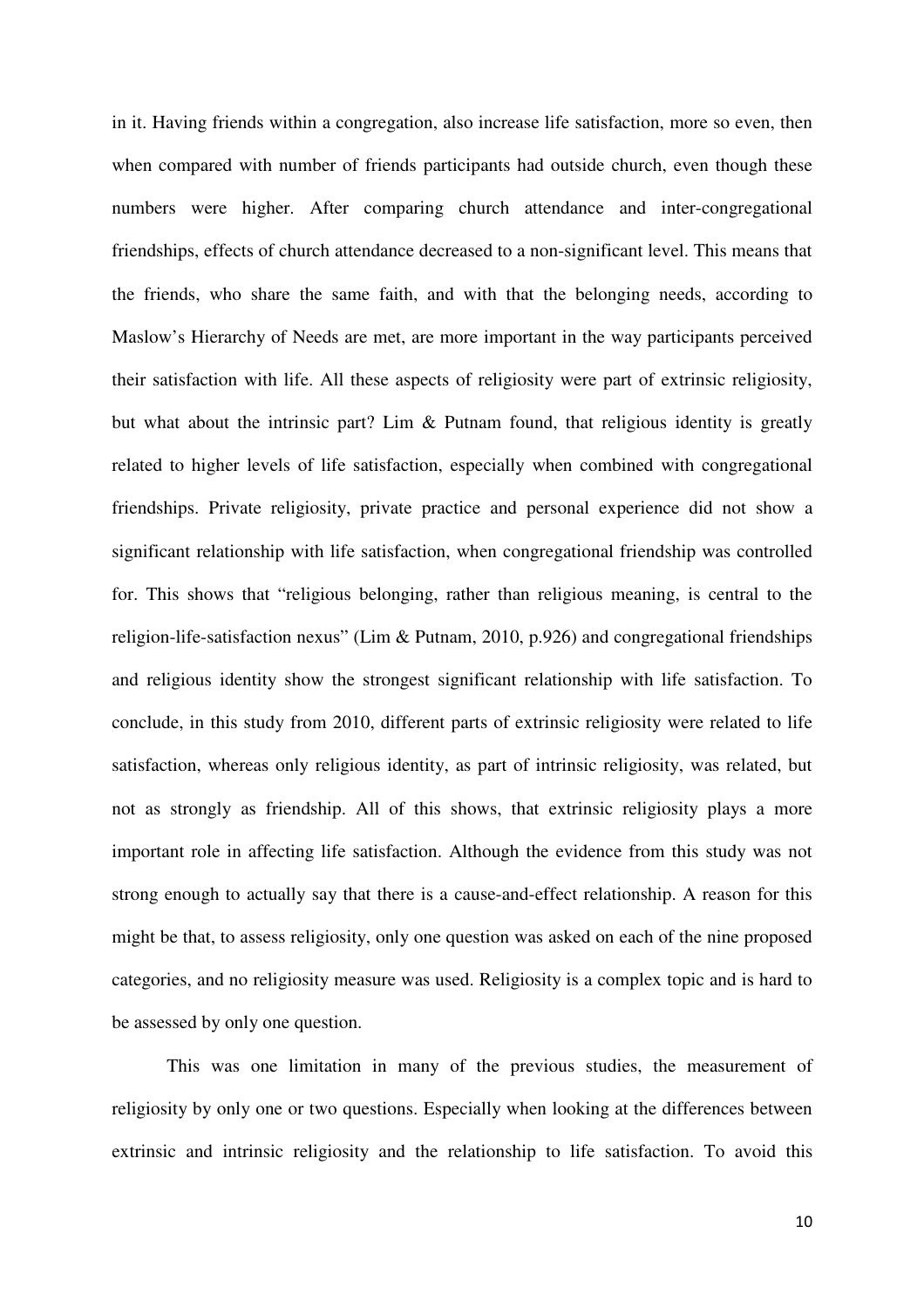limitation in the current study the Religiosity Measure by Rohrbaugh and Jessor (1975) is used, to assess the level of religiosity of participants.

#### *Religiosity and everyday worries*

The second part of the present study looks at the relationship between intrinsic religiosity and everyday worries. Gorsuch & Smith (1983) found that the practice of personal/ individual religion helps to reduce worry and self-blame, because people find help, comfort and guidance in the divine other. This study is one of the few found, that looked at this relationship. For this reason everyday worries were included in the current study in relation to intrinsic religiosity, to test if there is an existing relationship and to expand on existing research.

# **Religiosity and Spirituality – is it that simple or is there more behind it?**

### *Spiritual Aspect and different patterns*

Some people might not belong to a specific denomination or church, but still have spiritual experiences on a daily basis. Smith and Orlinsky (2004) looked at how and to what extend psychotherapists have religious and spiritual experiences. They used parts of the 'Religious Experience Profile' (REP), which was developed by Orlinsky & Smith in 1995, and included it in the 'Development of Psychotherapists Common Core Questionnaire' (DPCCQ). The questions of the 'REP' included information about past beliefs, ('how were you raised?'), and present beliefs, ('what is your current belief?'), with 'no affiliation' as one option. The strength and importance of religiosity and spirituality was assessed by asking questions, which were rated from one (not at all important) to ten (this is the most important). The total number of participants was 975, where 464 came from the USA, 251 from New Zealand and 260 from Canada. The results showed, that there were two subgroups. The first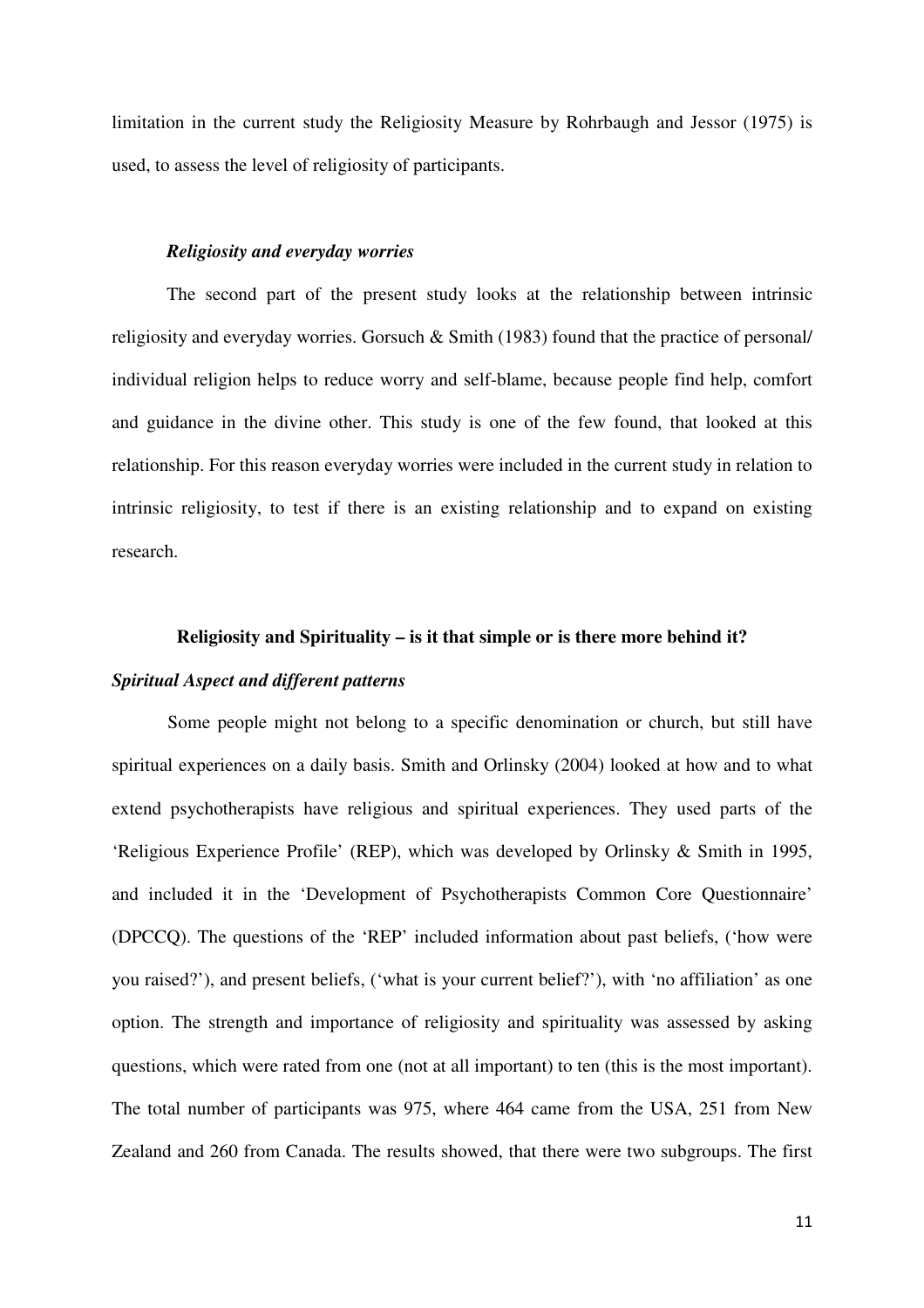one was 'Traditional Communal Religiosity', where people attend services, worship, respect and practice holy days, hold traditions upright and have a specific belief or creed. The second subgroup was described as 'Individual Spirituality' and includes, experiences of a spiritual dimension and the importance of feeling it, having a sense and purpose in life as well as having personal moral and ethical standards (Smith & Orlinsky, 2004).

Personal moral and ethical standards were rated as, very important in life, by nearly every participant, no matter what subgroup they belonged to. Even for those who had no affiliation, moral and ethical standards were very important. The mean for all groups was above 8. This shows that normally every person has morals and ethics, which guide them in a certain direction and are present in their lives. There was no significant difference found, when they compared the three groups. This can be explained by saying, that ethics and morals are suited outside of religious beliefs and spirituality. They might be higher and stronger in combination with beliefs, but are still present without them. When comparing Catholic and Protestant Psychotherapists, there was no significant difference found, on any of the scales. After dividing the two scales, 'Traditional Communal Religiosity' and 'Individual Spirituality', at their midpoints, Smith and Orlinsky found four distinct patterns. 'Personal Spirituality', 'Religious Spirituality', 'Secular Morality' and ' Religious Traditionalism'. 51% of participants were grouped into Personal Spirituality, which meant that they were low in Traditional Communal Religiosity and high in Individual Spirituality. Morals and purpose, or meaning, in life were the most important to them and religious patterns were inward orientated. Religious Spirituality was made up of 27% of the participants and they were high in Traditional Communal Religiosity and in Individual Spirituality. Participants, who scored low in Traditional Communal Religiosity and in Individual Spirituality, were in the pattern of Secular Morality. People in this category, 21% of the sample, had high ethical and moral standards but no other beliefs. The fourth pattern, identified by Smith and Orlinsky, was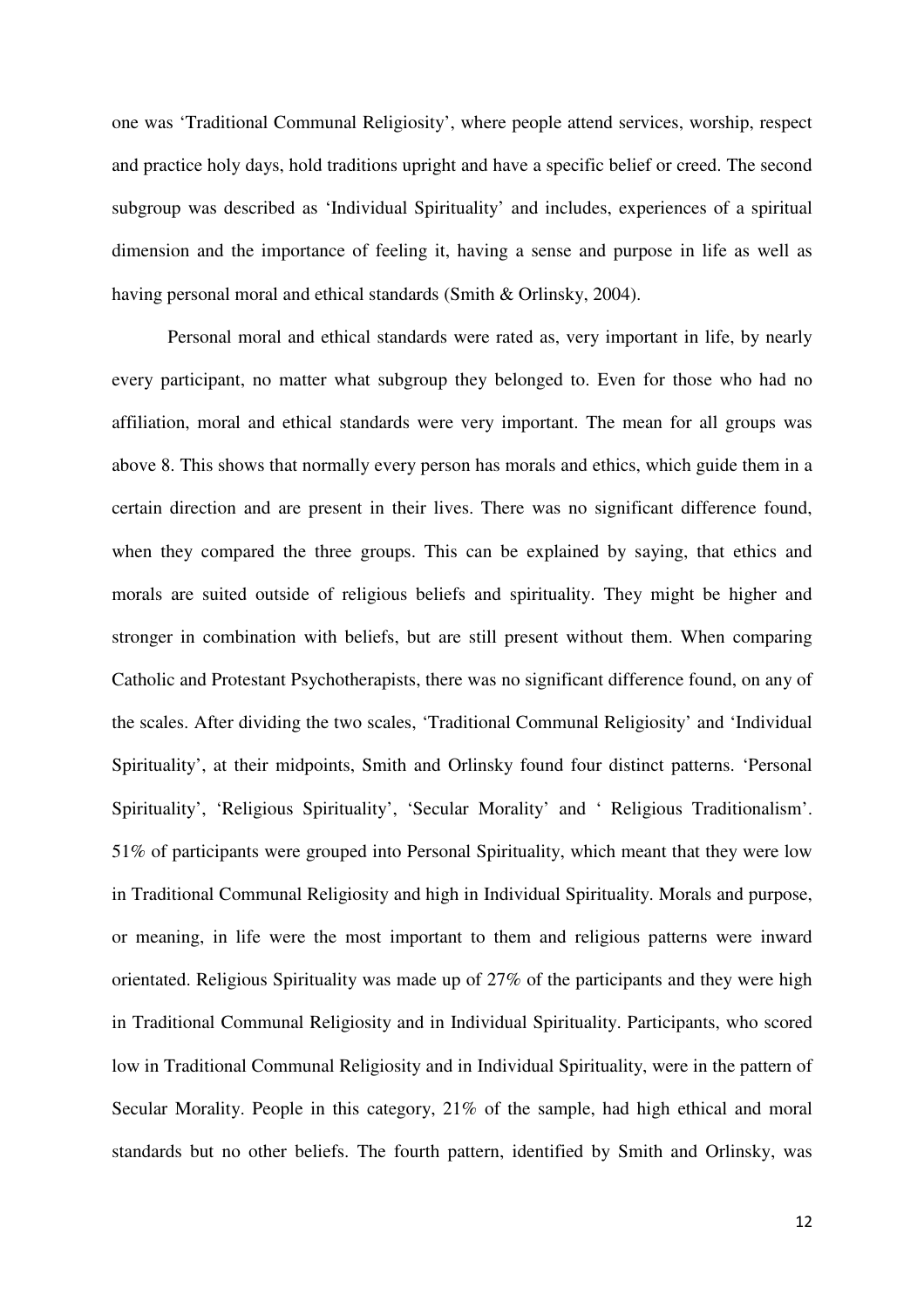Religious Traditionalism and made up less than 2% of the sample. Individuals in this category were high in Traditional Communal Religiosity but low in Individual Spirituality. The patterns in the study show the complexity of religiosity and spirituality. It is not just black and white, either someone is religious or someone is not, there is much more diversity behind it (Smith & Orlinsky, 2004).

After dividing religiosity and spirituality into four patterns, the authors changed the religiosity distinction from Allport and Ross, from 1967. Intrinsic, or overt, religiosity became individual spirituality and, extrinsic, or covert, religiosity became institutional religiosity. In the current study though, the terms first mentioned by Allport and Ross are used, as it suits the purpose better. Moreover Smith and Orlinsky said that there is a difference between religiosity and spirituality in today's time, although this was not further explained or what influence this has on the study of religiosity. On the other hand there can be said, that even though someone does not belong to a certain denomination, that person can have spiritual beliefs and experiences. Spirituality is not bound to a certain creed or traditions, but is more up to the individual believes in what they experience. Being religious can mean different things, depending on the individual, and how they act out their belief or religion, and so does being secular moral. Maybe religiosity and spirituality are even more complex than the four types proposed in the study, but this will need further, more in depth, research into each pattern.

On the other hand, one study was found, which found, that spirituality predicts a higher level of life satisfaction (Pashak & Laughtner).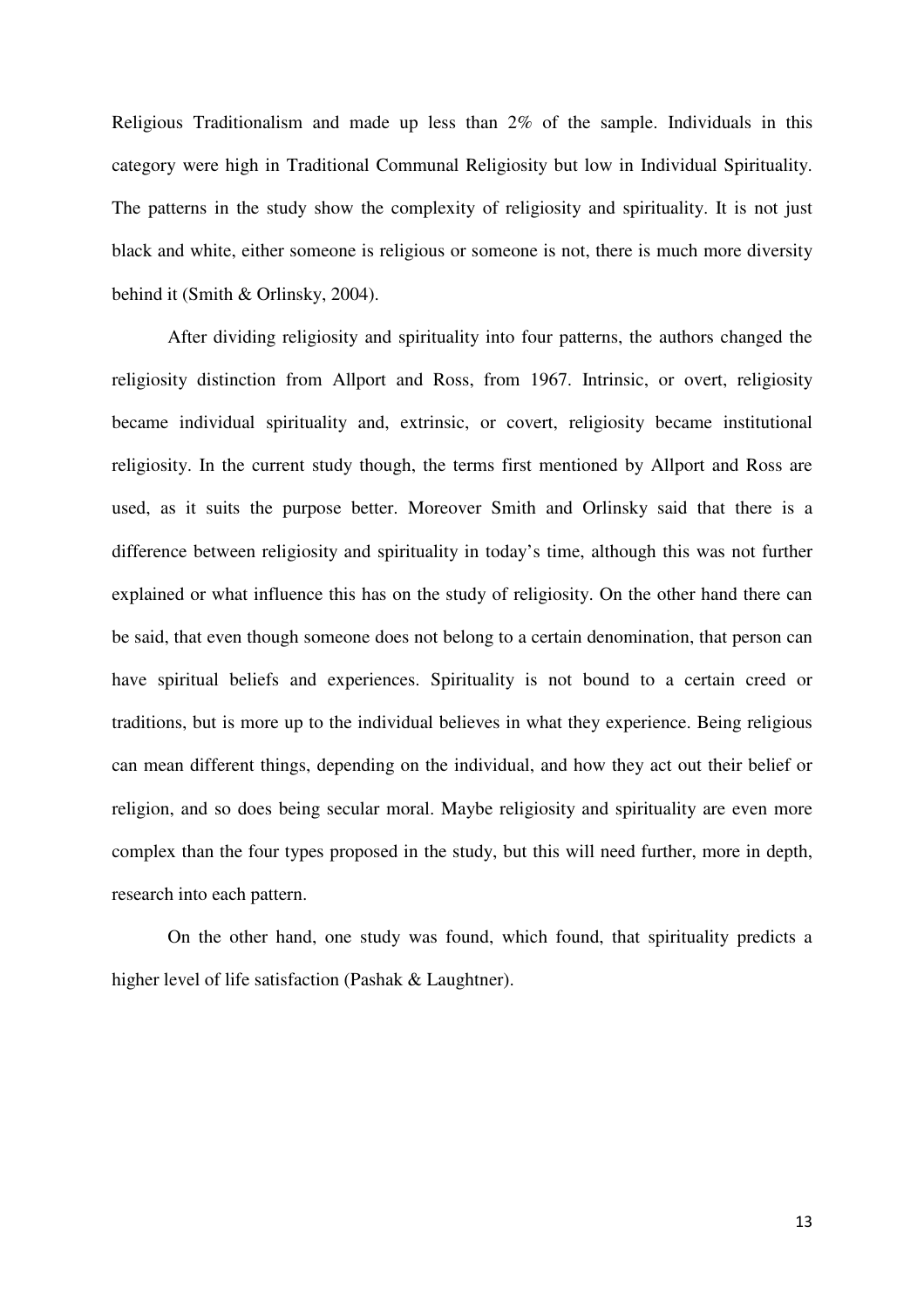#### *Current study*

The relationship between religiosity and life satisfaction has been tested for many years, but still up to date, the results are confounding and sometimes interpretation is hard and unclear. Most research has been conducted in the USA and, with a certain set of belief, just or mainly Christian religions. Other believes like Hindu, Muslim, Buddhism etc. were only tested in small samples and, often not even included in the main research, because they were a minority, compared to the Christian sample.

Intrinsic religiosity means, personal faith and experience on a daily basis, and these are not bound to a certain belief or religion. Even spirituality can be seen as a part of intrinsic religiosity and improve life satisfaction and reduce everyday worries (Kim, Miles-Mason, Yuk Kim & Esquivel, 2012). Kelly & Miller (2007) found, that four dimensions from Religiosity/Spirituality were related to life satisfaction, namely daily spiritual experience, forgiveness, positive religious coping and congregational support.

The aim of the current study is to expand on the limited research done, specifically on intrinsic religiosity and the relationship to life satisfaction and everyday worries combined. Religiosity will be assessed using the 'Religiosity Measure' by Rohrbaugh and Jessor (1975), instead of just one or two questions, as done in most of the previous researches. The Spirituality measure, 'Aspects of religious and spiritual experience' from Smith and Orlinsky (2004), will as well be used, to be able to include those participants, who might not be religious, but where spiritual experience plays an important role in their life. Although spirituality will be included, it is not the main focus of the study. The 'Satisfaction with life scale' (Diener, Emmons, Larsen & Griffin, 1985) and the "Penn State Worry Questionnaire" (Meyer, Miller, Metzger & Borkovec, 1990) are used, to measure levels of life satisfaction and worries. Much research has been done between extrinsic religiosity and life satisfaction, but nothing was found so far which was based in the Republic of Ireland and focused mainly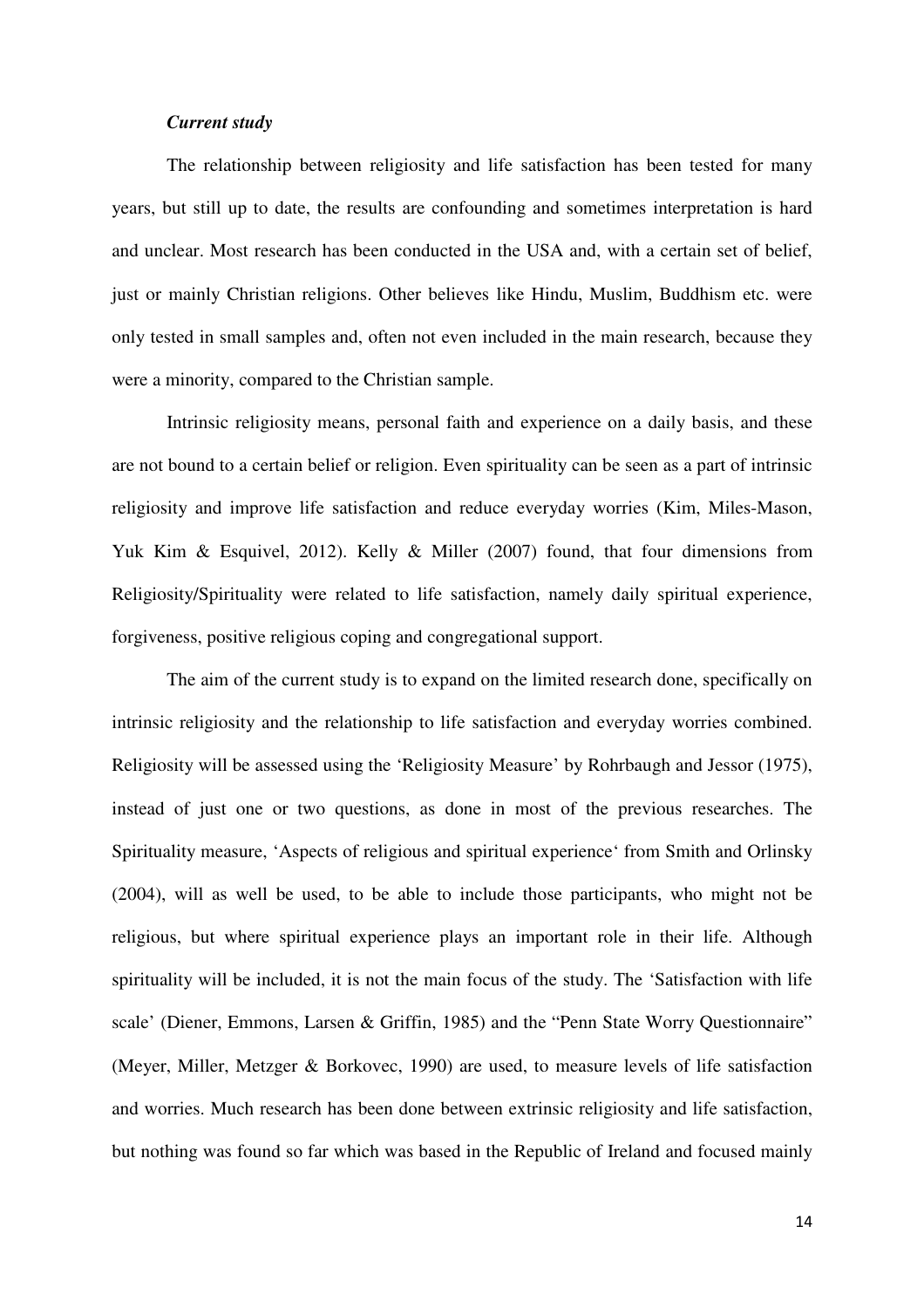on the intrinsic part of religiosity. The sample range will be wider, than others and not limited to one age group. Students and adults will be included, as well as a multicultural sample, as far as possible, although this will not be a direct concern in the study. The research question will be "Does intrinsic religiosity correlate to people's level of satisfaction in life and do they worry less, because they find comfort, help and guidance through their religion?" and "Is spirituality related to higher life satisfaction and less worries, or maybe the combination of both, religiosity and spirituality?"

Hypotheses of the current study are the following.

 1) There will be a negative relationship between intrinsic religiosity and the level of life satisfaction.

 2) There will be a positive relationship between intrinsic religiosity and less general everyday worries.

3) There will be a positive relationship between spirituality and the level of life satisfaction.

4) There will be a negative relationship between spirituality and less general everyday worries.

5) There will be a positive relationship between religiosity and spirituality combined and the level of life satisfaction.

6) There will be a negative relationship between religiosity and spirituality combined and less general everyday worries.

7) There will be a significant difference between the four patterns of religiosity and spirituality and the level of life satisfaction and less everyday worries.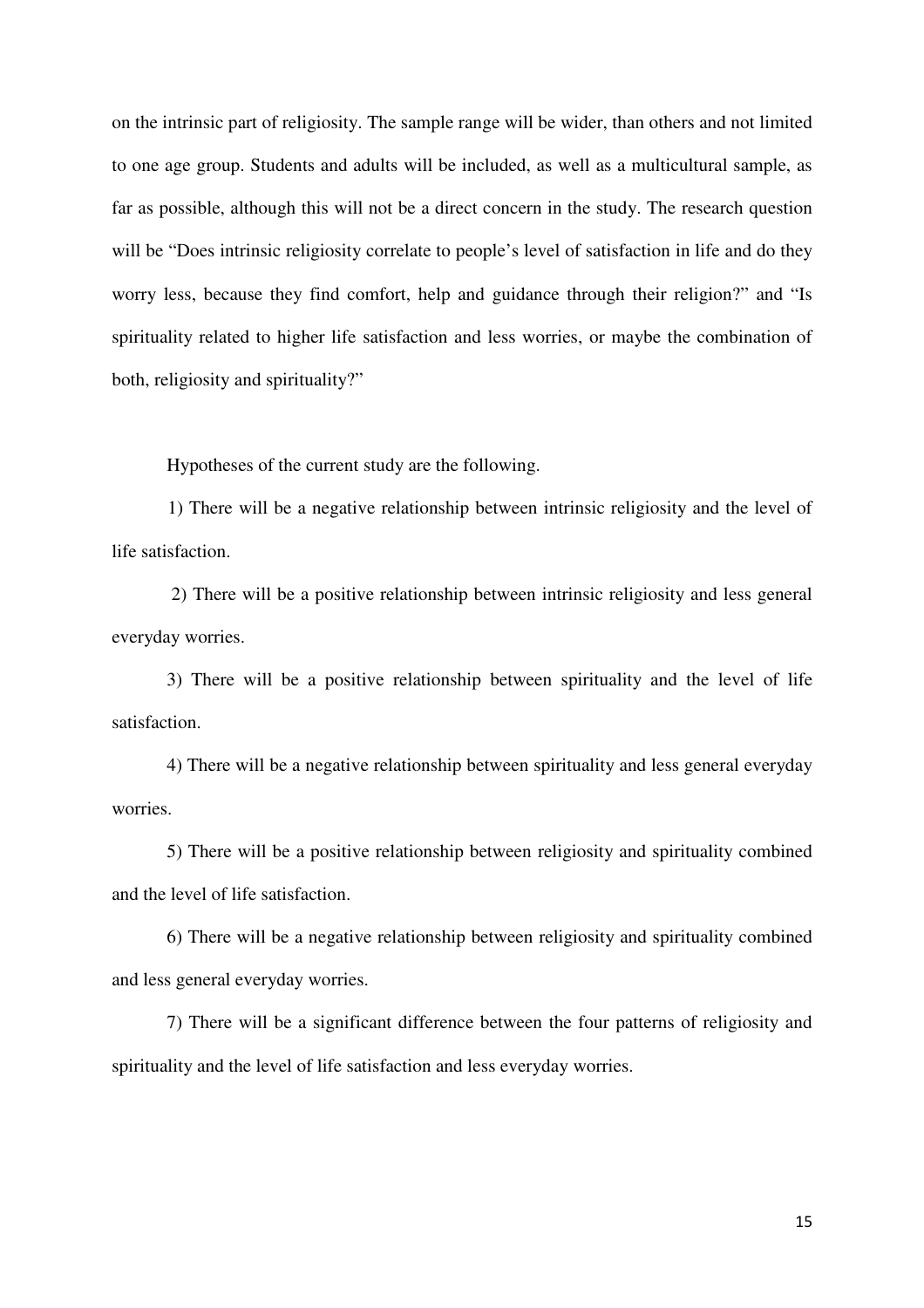#### **Chapter 2: Methodology**

#### *2.1 Participants*

Participants used in the current study, were drawn from a convenient sample, consisting of undergraduate and postgraduate Students from Dublin Business School, members of the New Apostolic Church, as well as family and friends of the researcher. Students were selected by, the researcher going into different classes, after receiving permission to do so from the lecturer, and handing the questionnaires out to them. Members of the New Apostolic Church were asked to fill the questionnaires out, after a divine service and, an online version of the questionnaire booklet was created with google.docs. This was put up on Facebook and send to family and friends via email.

 Participation was their own choice and, nothing was given to them to reinforce participation. The total number of participants was 111, and from the 107 who answered their sex, 38 were males and 69 were females. Only 70 participants named their age and from those, ages ranged from 18 to 68 with a mean age of 27.16 (SD=10.645).

 The sample population consisted mostly of students, which can have an effect on the results, because students often worry about college and finances and because of a stressful life, at the moment, might not be as satisfied with their lives. This can have an impact on the results, because the life circumstances can influence life satisfaction and worries and not religiosity as predicted in the study. On the other hand, this can also show a stronger relationship between religiosity and life satisfaction and worries, since religiosity can help students deal better with stress and reduce worries, for it provides security and certainty.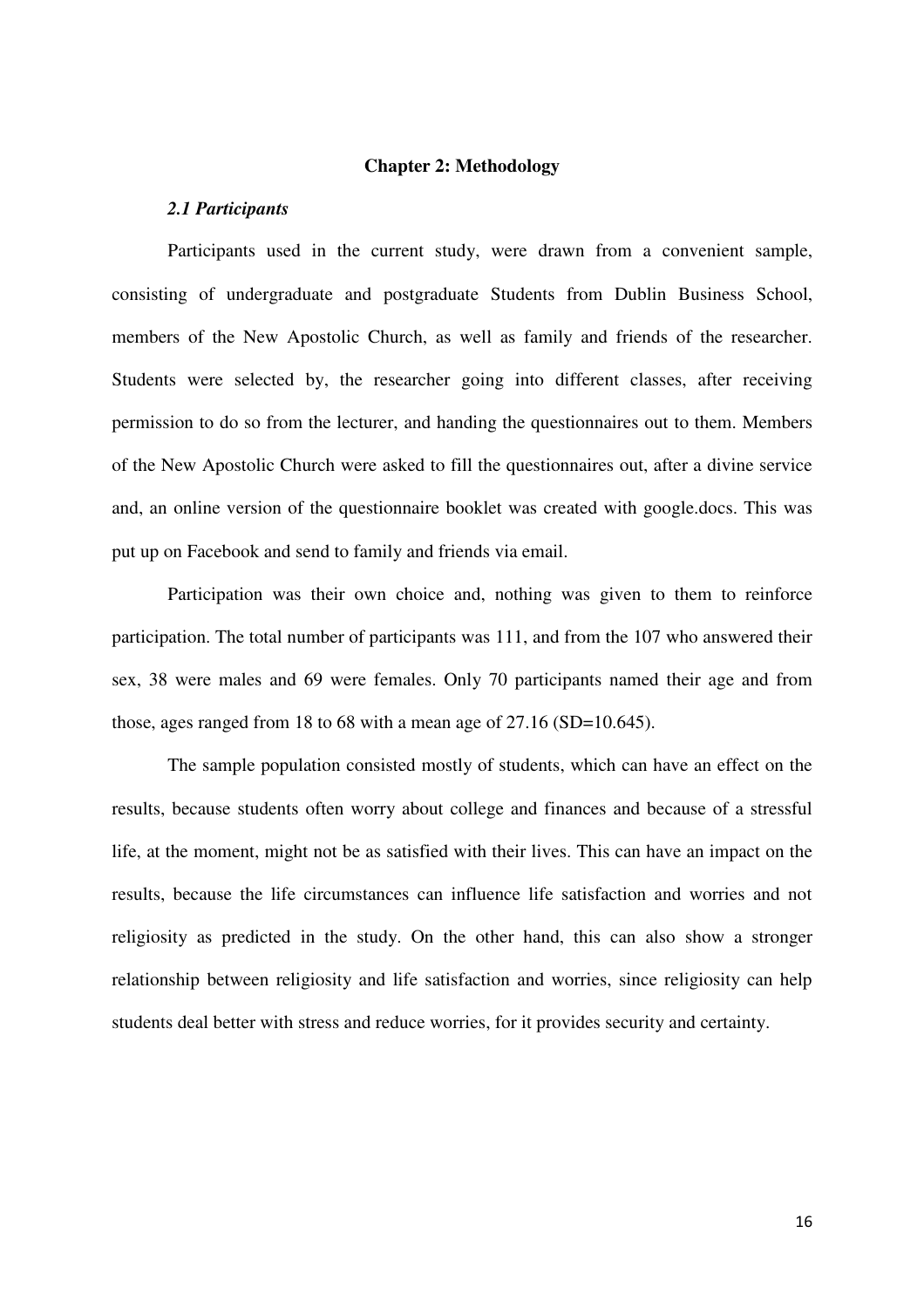#### *2.2 Design*

 A mixed between-subjects design was used, which was partly cross-sectional and partly correlational in purpose. The predictor variables for the correlational part were religiosity, spirituality and the combination of both, religiosity and spirituality. Life satisfaction and everyday worries were the criterion variables for the correlational part and, for the cross-sectional part these were used as the dependent variables. Independent variables, in the second part of the study, were the four patterns of spirituality and religiosity, Religious Spirituality, Religious Traditionalism, Personal Spirituality and Secular Morality.

#### *2.3 Material*

 In the current study questionnaires were used to assess levels of religiosity and spirituality, life satisfaction and everyday worries, as well as demographic information and how strong social desirability was.

The 'Religiosity Measure' by Rohrbaugh & Jessor (1975) was used, which consists of eight questions and measures four dimensions of religiosity, which has two sub questions each. All scores were added up together, and ranged from a score of eight (indicating greatest religiosity) to 32 (indicating least religiosity), to assess level of religiosity. Reliability indicated that the questionnaire has high internal consistency, with a Cronbach coefficient alpha value over .90. The four subscales showed a strong internal validity, for four student groups, where an overall average correlation matrix coefficient value of 0.69 was found (Rohrbaugh & Jessor, 1975). Instructions were, to circle the most appropriate answer, for the seven multiple-choice questions and, to give the best number for the fill-in-the-blank question. An example of one of the multiple-choice questions is, "How much influence would you say that religion has on the way that you choose to act and the way that you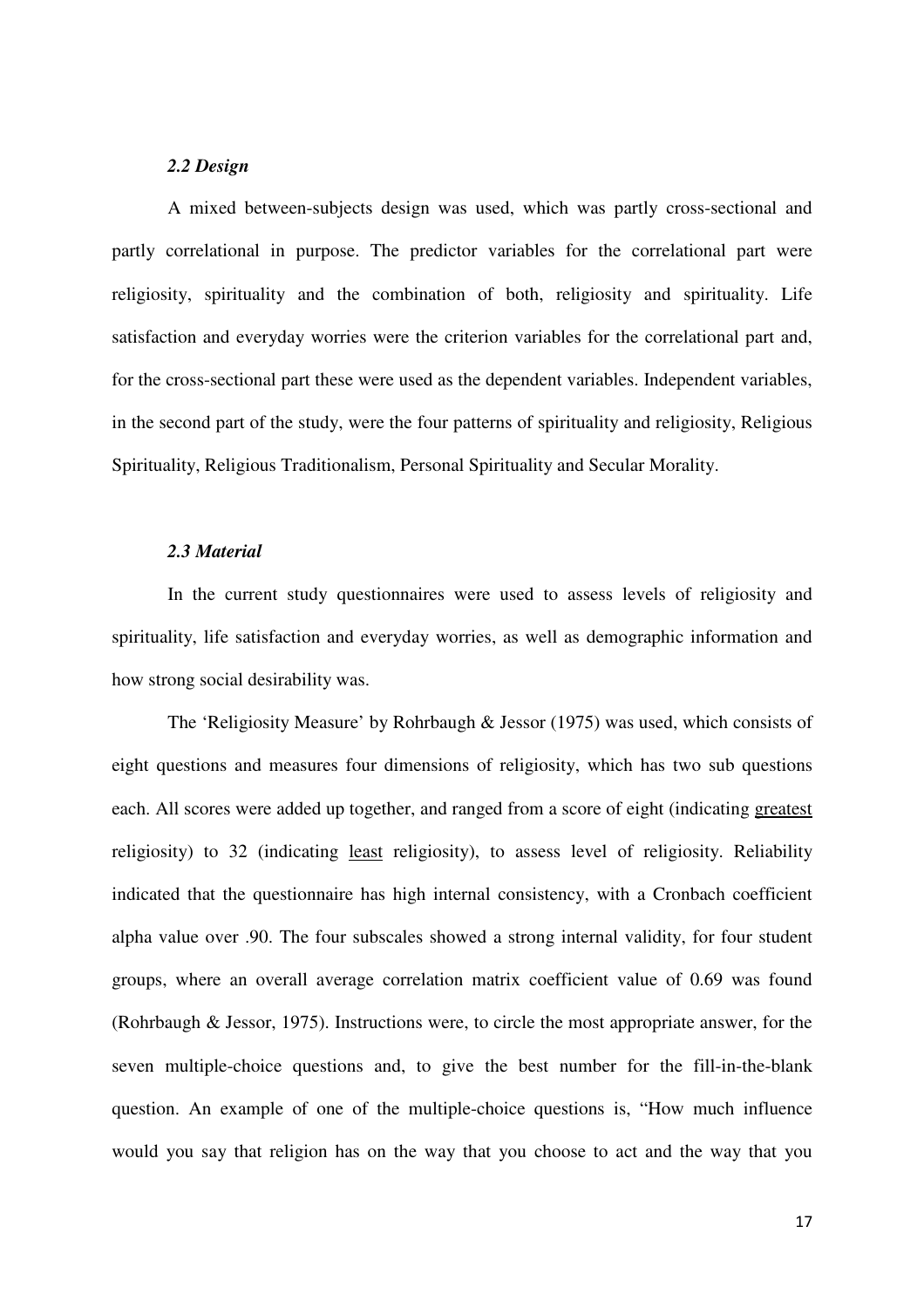choose to spend your time each day?" The fill-in-the-blank question was "How many times have you attended religious services during the past year? times".

Secondly the 'Satisfaction with Life Scale' by Diener, Emmons, Larsen & Griffin, (1985) was used, which consists of five statements. Participants were instructed to rate each item, on a scale ranging from one (strongly disagree) to seven (strongly agree). All scores were added up in the end and, the cut-offs for categorizing satisfaction with life, from the authors were used. The categories are 31 - 35 Extremely satisfied, 26 - 30 Satisfied, 21 - 25 Slightly satisfied, 20 Neutral, 15 - 19 Slightly dissatisfied, 10 - 14 Dissatisfied, 5 – 9 Extremely dissatisfied. The higher the score, the higher level of life satisfaction. Cronbachs alpha showed an internal consistency of 0.87 and a Principal components factor analysis (PCA) showed that a single factor accounted for 65%, and 74% for variance. The sample used was a student and elderly sample and loadings ranged from 0.78 – 0.93 (Pavot et al. 1991). Questions out of the scale are, for example, "I am satisfied with my life." and "So far I have gotten the important things I want in life."

The 'Penn State Worry Questionnaire' (PSWQ) by Meyer, Miller, Metzger, & Borkovec, (1990) was used, to assess the level of worries of each participant. It consists of 16 questions, which were measured using a Likert-Scale, ranging from one (not at all typical of me) to five (very typical of me). All scores were added up together and the range was from 16 to 80. Low scores indicated few worries and high scores indicated greater levels of worries. Some of the items were reverse scored. Reliability, of the PSWQ, was shown throughout many different populations and, had a high internal consistency for community samples, with Cronbachs alpha ranging from 0.91 to 0.95. Validity tests showed that the PSWQ had a high correlation with a single item reflecting the percentage of the day students spend worrying (r=0.52), when using the measure in a nonclinical student sample (Meyer,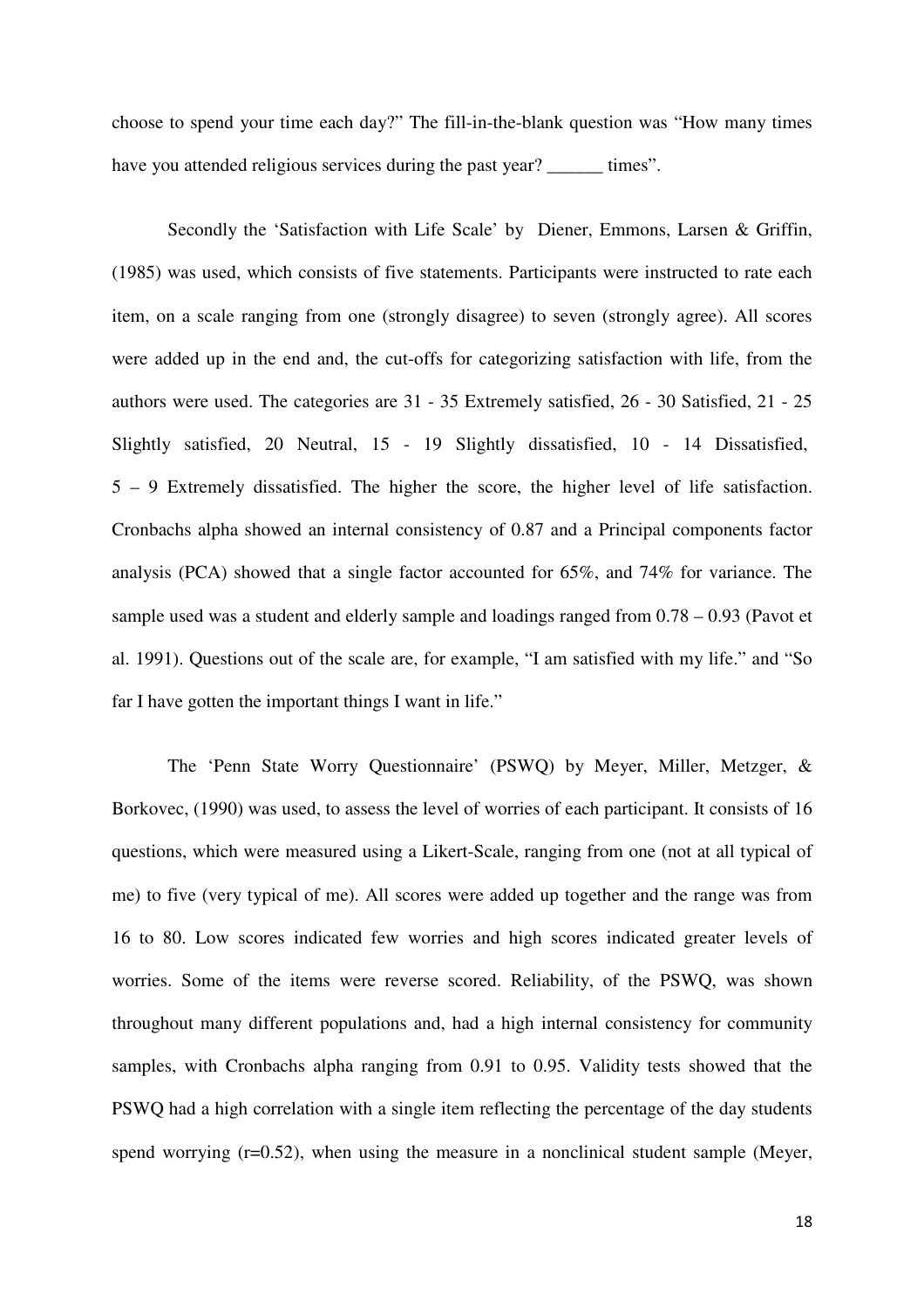Miller, Metzger, & Borkovec, 1990). " If I do not have enough time to do everything, I do not worry about It." and "I do not tend to worry about things." are examples of the PSWQ.

To assess Religious and Spiritual patterns of participants the 'Aspects of religious and spiritual experience', in 'The Development of Psychotherapists Common Core Questionnaire', by Smith & Orlinsky (2004) was used. The 13 items taken from this questionnaire, assess the complexity and individuality of religious and spiritual experience, with the final item allowing participants to include their own religious or spiritual dimensions, had they not been accounted for by the items presented. Respondents were instructed, to rate each item in regards to, what extend their personal present religious experience was reflected by the statements. On an eleven point scale, ratings ranged from zero (Not at all important) to 10 (Extremely important). Internal consistency was measured, and a Cronbachs alpha of .85 was found.

Because the sample was a convenient sample, the Marlowe-Crowne Social Desirability Scale (MC-SDS), by Crowne & Marlowe (1960) was used, to see how valid the results were and how truthfully participants answered. The questionnaire consists of 33 items and, participants were asked to answer every statement with true or false. The scoring key from the authors was used, and the lower the score the more honest participants were. 0 -9 means low social conformity, which means they normally answer in a truthful manner and are not influenced by social norms. A score from  $10 - 19$  means average social conformity,  $20 - 33$  means high social conformity. Cronbachs alpha showed an internal consistency of .88. When used with a sample of male sex offenders, a discriminate validity was found. It was a significant, negative correlation between the Marlow-Crown Social Desirability scale total scores and the MMPI-2 scale ( $r=-33$ ,  $p<-01$ ) (Tatman, Iowa, Swogger, Love & Cook, n.d.) Examples of the Scale were, "Before voting I thoroughly investigate the qualifications of all the candidates." and "No matter who I'm talking to, I'm always a good listener."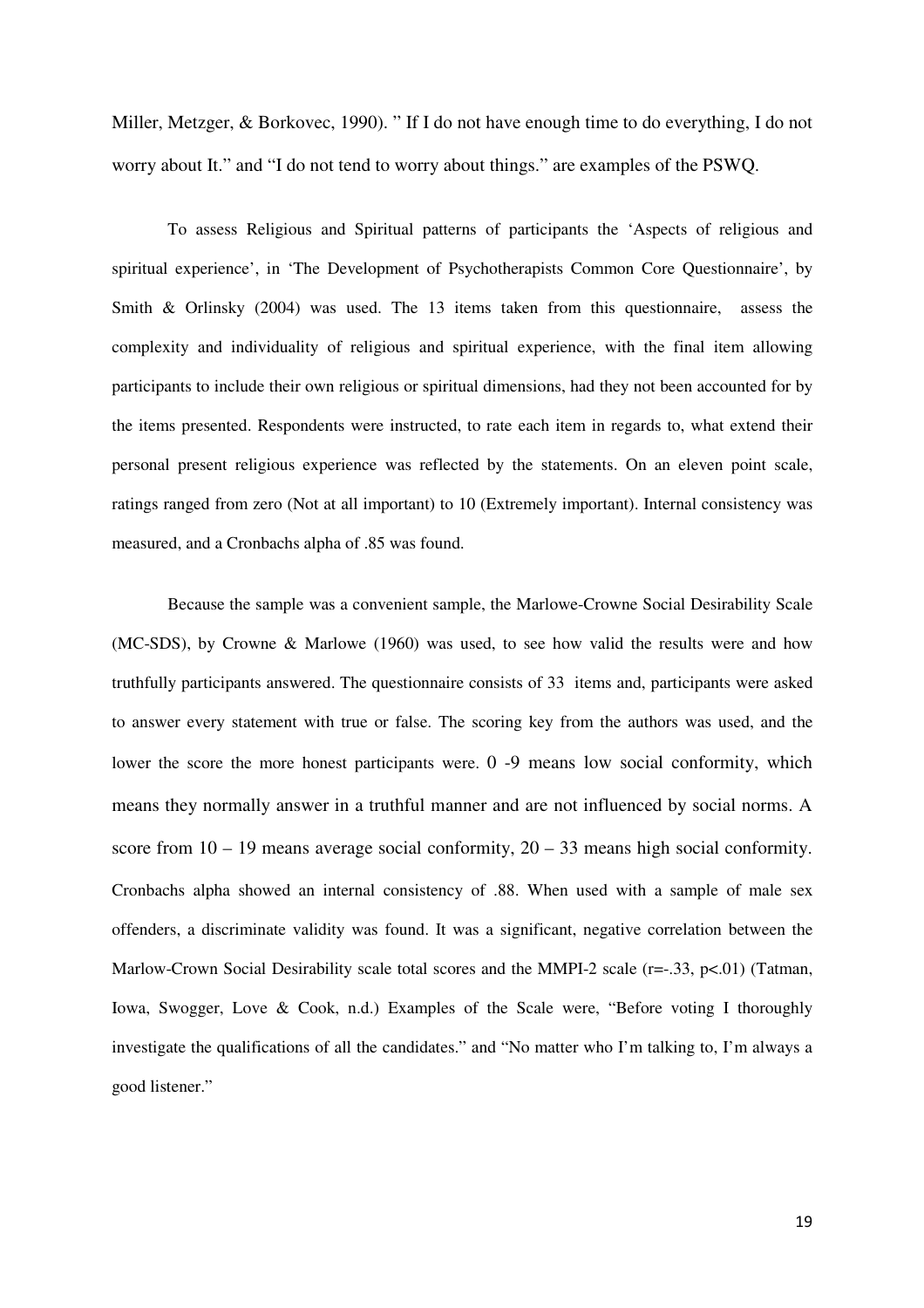Lastly a demographic sheet, provided by the researcher, was used to assess gender, age, profession and religion of each participant.

#### *2.4 Procedure*

 Ethical approval for this study was granted by the Dublin Business School Ethics Committee and all questionnaires were free to use, no approval from authors was needed.

 111 participants were asked to take part and, everyone could choose freely to participate and / or to withdraw their answers at any given time, even after handing them back to the researcher. For this, every questionnaire had a security number and a little note on the front, which included the security number as well as name and email address of the researcher, so participants knew who to contact and how. All answers were anonymous and were kept confidential. Before questionnaires were handed out, participants were given oral instructions and explanation of the study and, of the note on the front, which they could take home with them. Informed consent, with more detailed information about the study, was given at the front page and, a Thank you sheet, with contact information of researcher, supervisor and helplines, was attached as last page. The questionnaires took about ten to fifteen minutes to complete and everyone filled them out alone and in quiet, no communication or checking with others was allowed. The email address used was especially created for the purpose of the study, to ensure confidentiality. The research topic did not involve any major issues, but some participants could have been affected slightly, by the questions askes, so contact details of helplines was given, if needed.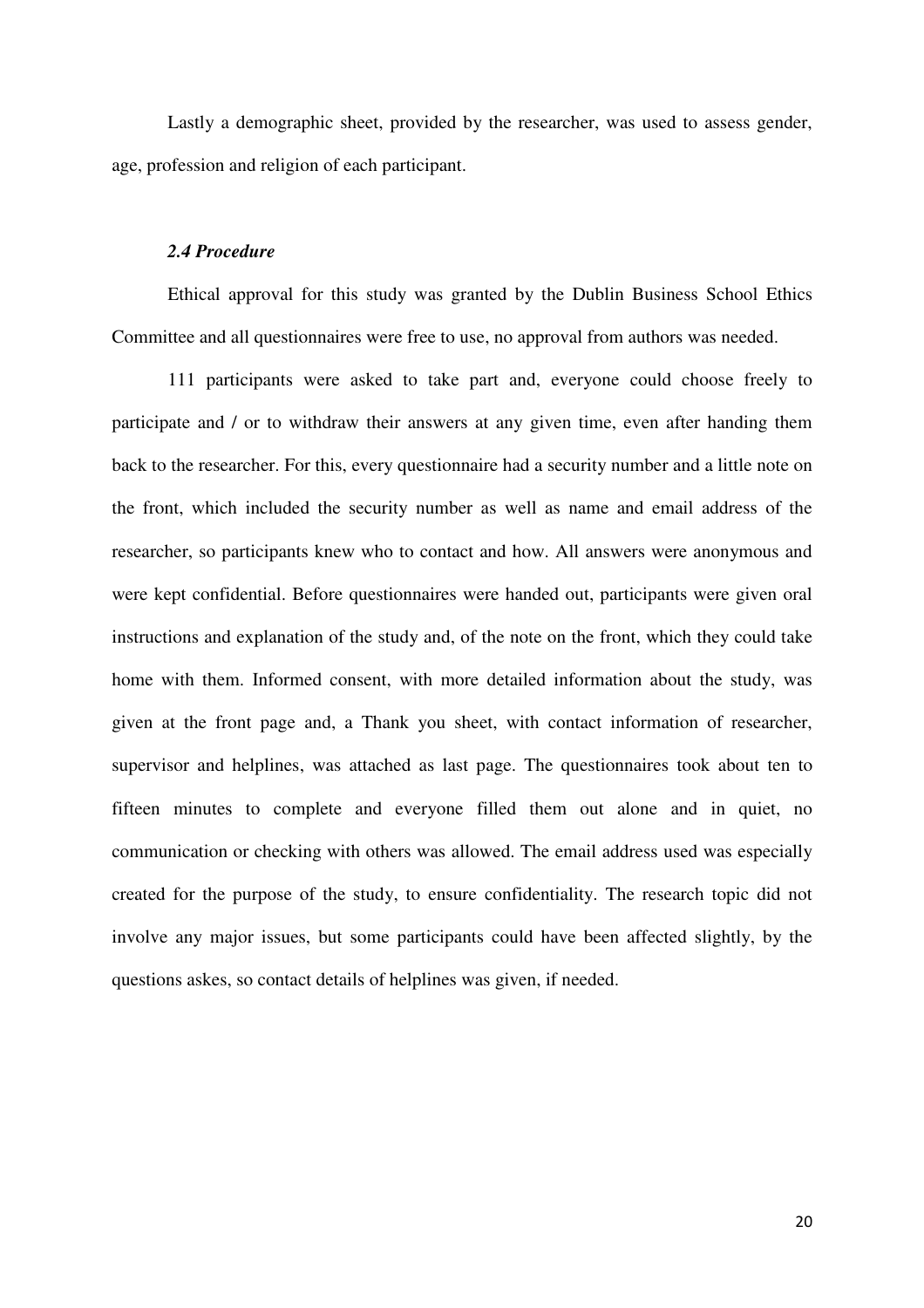#### **Chapter 3 Results**

#### *3.1 The Sample*

 There were 111 participants in total, involved in the current study, with an age range from 18 to 68 (M=27.76, SD=10.645). Here needs to be taken into consideration, that only 70 participants answered their age, so 41 were presented as missing values, and the results will only include the mentioned 70 participants. 35.5% were males (n=38) and 62.2% were females (n=69) with four missing values, so only 107 participants answered the question for gender. Three main religions were found, with 18.9% respondents stating they had no religion (n=21), and 5.4% respondents ticked ´Other´ (n=6), than the options given. The first main religion was Roman Catholic with n=48 participants (43.2%) in this category. The second one with n=25 (22.5%), was the New Apostolic Church and lastly n=7 participants (6.3%) were Protestant.

 How religious participants were, was measured, with the Religiosity Measure (Rohrbaugh & Jessor, 1975) and a mean of 12.58 (SD=3.755) with a minimum score of four (high religiosity) and a maximum score of 20 (low religiosity) was found. The mean for spirituality was  $M=34.32$  (SD=15.100), and the score ranged from four (low spirituality) to 60 (high spirituality). The second religious measure (which was not used for the correlation, only for the religiosity/spirituality combined difference measure) had a mean of 25.11 (SD=18.614). The combined variable for spirituality and religiosity had a mean of 59.09 (SD=32.236) and a score range from four (low beliefs) to 120 (high beliefs). This variable was divided into four distinct patterns, Religious Spirituality (39.6%), Religious Traditionalism (4.7%), Personal Spirituality (14.2%) and Secular Morality (41.5%). Figure 1 shows each pattern and the percentage of the sample in each group.

Life-satisfaction had a mean of 23.81 (SD=5.565) with a score range from eight (indicating low satisfaction) to 35 (indicating high satisfaction). Everyday worries had a mean of 50.80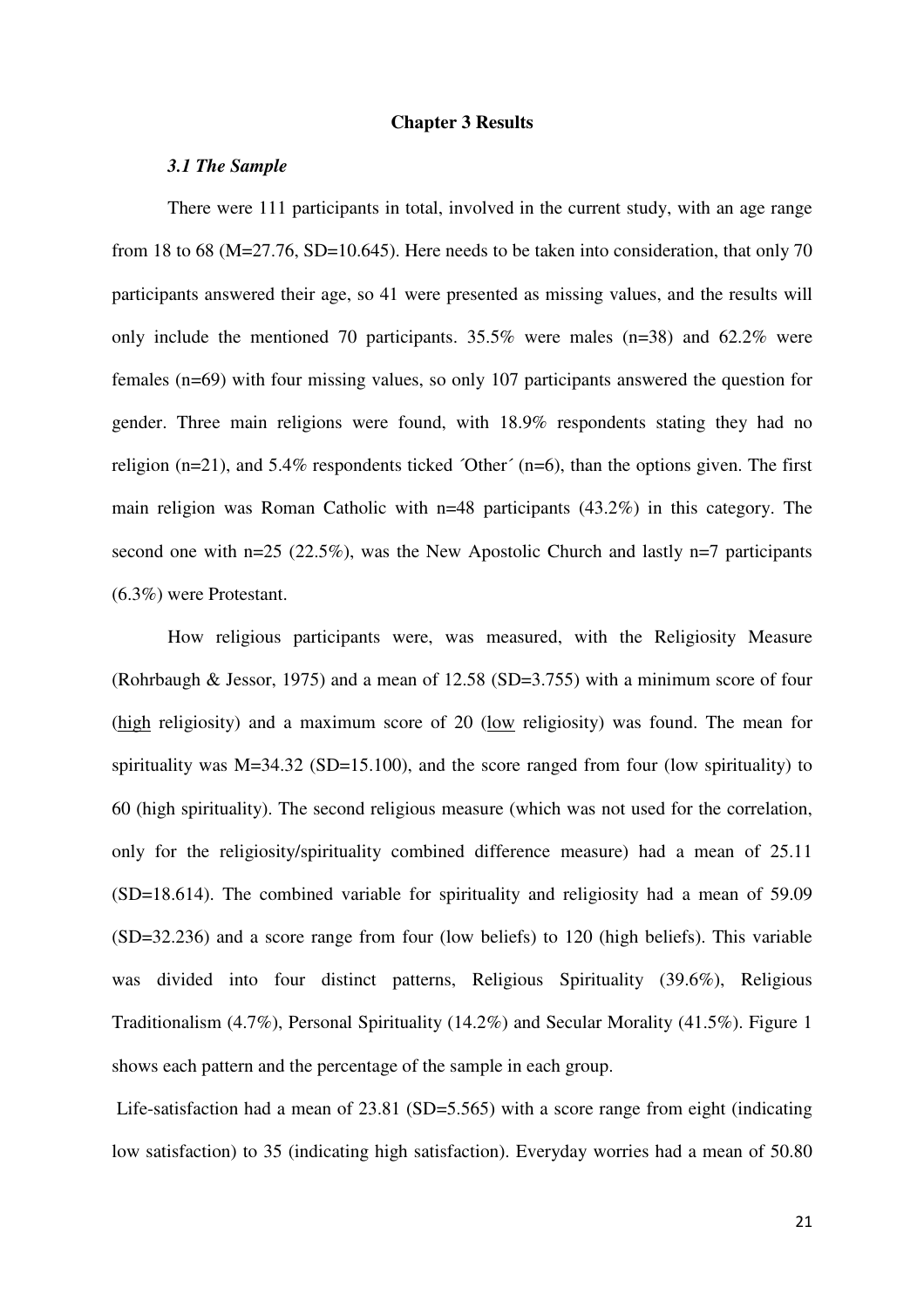(SD=15.117) and a score range from 16 (indicating few worries) to 80 (indicating many worries). Descriptive Statistics of all variables are summarized in Table 1.

| Variable                                         | Mean  | Standard<br>Deviation | Minimum score    | Maximum score |
|--------------------------------------------------|-------|-----------------------|------------------|---------------|
| Religiosity<br>Measure<br>Questionnaire<br>(RMQ) | 12.58 | 3.755                 | $\overline{4}$   | 20            |
| Spirituality                                     | 34.32 | 15.100                | $\overline{4}$   | 60            |
| Religious 2                                      | 25.11 | 18.614                | $\boldsymbol{0}$ | 60            |
| Spirituality<br>and<br>Religiosity<br>combined   | 59.09 | 32.236                | $\overline{4}$   | 120           |
| Life-Satisfaction<br>(SWLS)                      | 23.81 | 5.565                 | 8                | 35            |
| Everyday worries<br>(PSWQ)                       | 50.80 | 15.117                | 16               | 80            |

Table 1 *Descriptive Statistics of all Measures involved*

The Marlow-Crown Social Desirability Scale was used, to see how honest and truthfully participants answered. The reason why this scale was included was, because of the convenient sample. 14.9% of participants (n=15) were categorized in the group with low social conformity, which means they normally answer in a truthful manner and are not influenced by social norms. N=69 participants (68.3%) fell into the group for average social conformity, and 16.8% (n=17) were in the high social conformity group.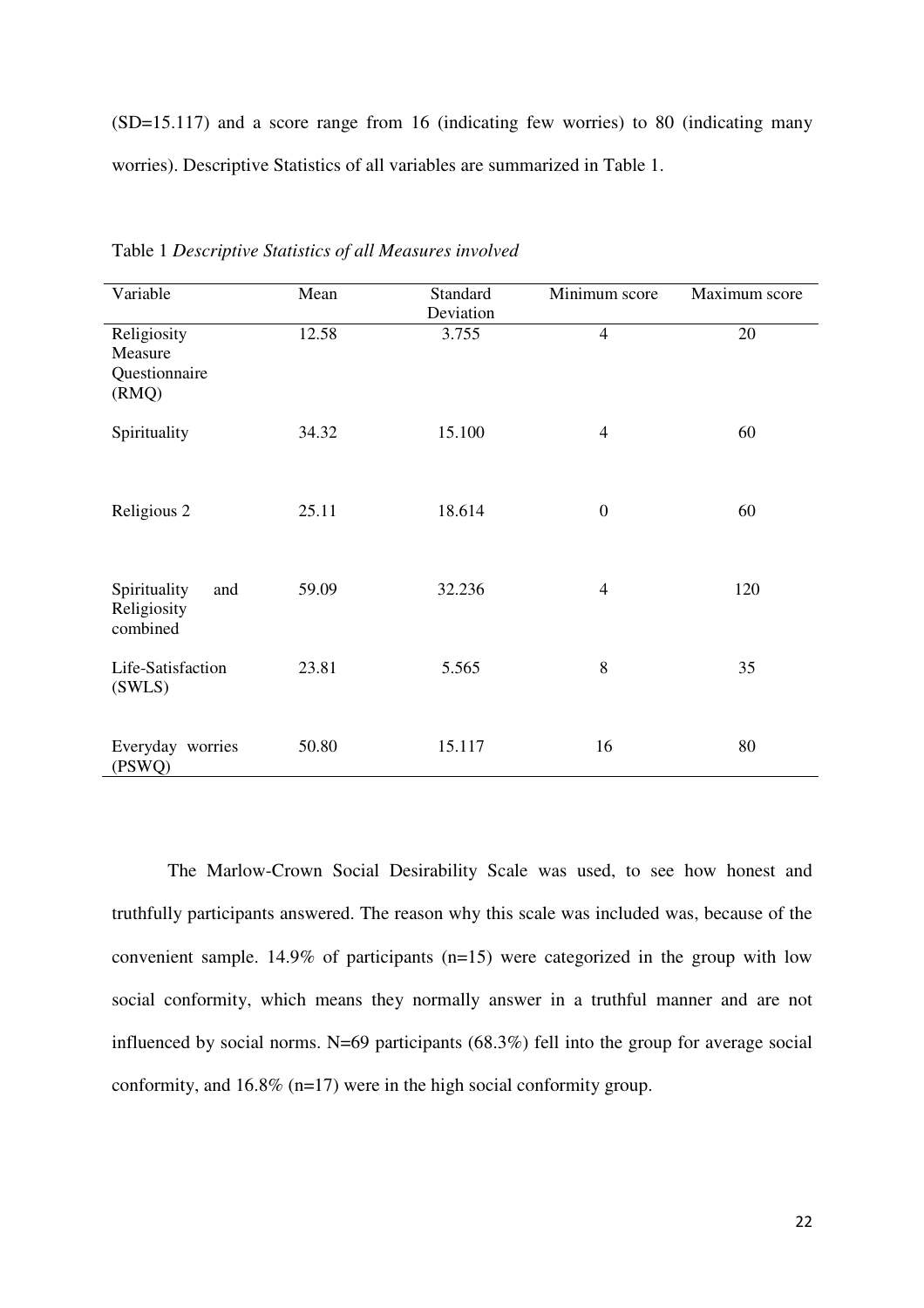

*Figure* 1: Pie Chart of the four patterns of spirituality/religiosity and the percentage in the sample

The first aim of the current study was, to check for relationships between religiosity, spirituality, the combination of both, with levels of life satisfaction and general everyday worries. To summarize the findings, there was no relationship found between any of the correlations. The details are listed below and summarized in Table 2. Table 2 also shows all other correlation ran, which are not considered any further (religiosity and spirituality or either with the combination of both; correlation between life satisfaction and everyday worries).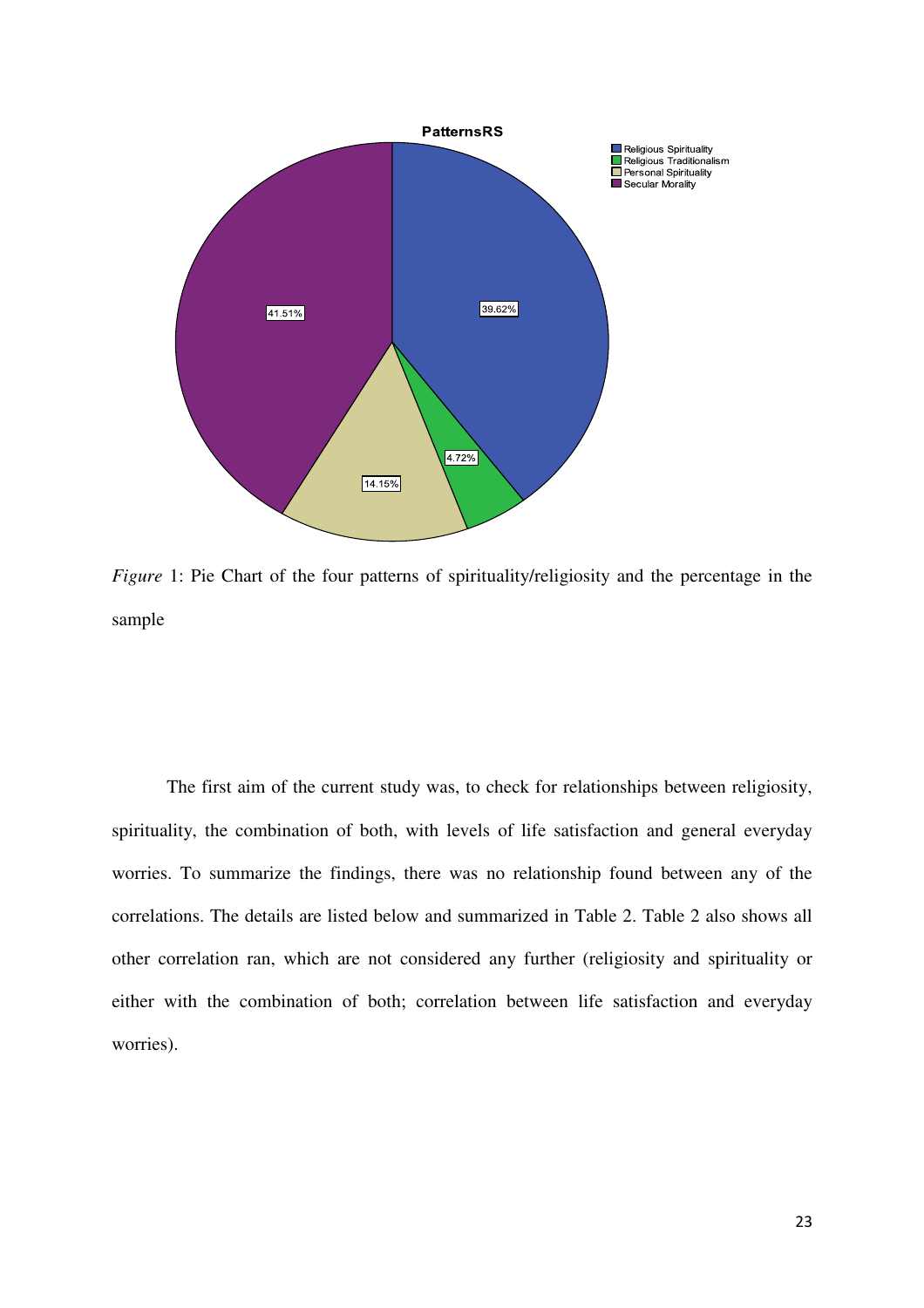Table 2 *Correlation table between religiosity, spirituality, the combination of both, with levels of life-satisfaction and general everyday worries*.

| Variable                                       | Life-<br>satisfaction | Everyday<br>Worries<br>(PSWQ) | Religiosity<br>(RMQ)                 | Spirituality | Spirituality<br>and<br>Religiosity<br>combined |
|------------------------------------------------|-----------------------|-------------------------------|--------------------------------------|--------------|------------------------------------------------|
| Life-<br>Satisfaction                          |                       |                               |                                      |              |                                                |
| Everyday<br>Worries<br>(PSWQ)                  | $.000**$              |                               |                                      |              |                                                |
| Religiosity<br>(RMQ)                           | .225                  | .328                          |                                      |              |                                                |
| Spirituality                                   | .052                  | .294                          | $.000**$                             |              |                                                |
| Spirituality<br>and<br>Religiosity<br>combined | .066                  | .222                          | $.000**$                             | $.000**$     |                                                |
| ** p significant at .01 level                  |                       |                               | PSWQ= Penn State Worry Questionnaire |              |                                                |

RMQ= Religiosity Measure Questionnaire

#### *3.2 Hypothesis 1*

 To test the first hypothesis, that there will be a negative relationship between intrinsic religiosity and the level of life satisfaction, a one-tailed Spearman's Rho was used. After running preliminary analysis, it was found that the religiosity measure was not normally distributed, so the non-parametric test was used, to correlate it with life satisfaction.

 A Spearman's rho correlation found, that there was a weak positive non-significant association between intrinsic religiosity and the level of life satisfaction

 $(rs(109) = -.073, p = .225).$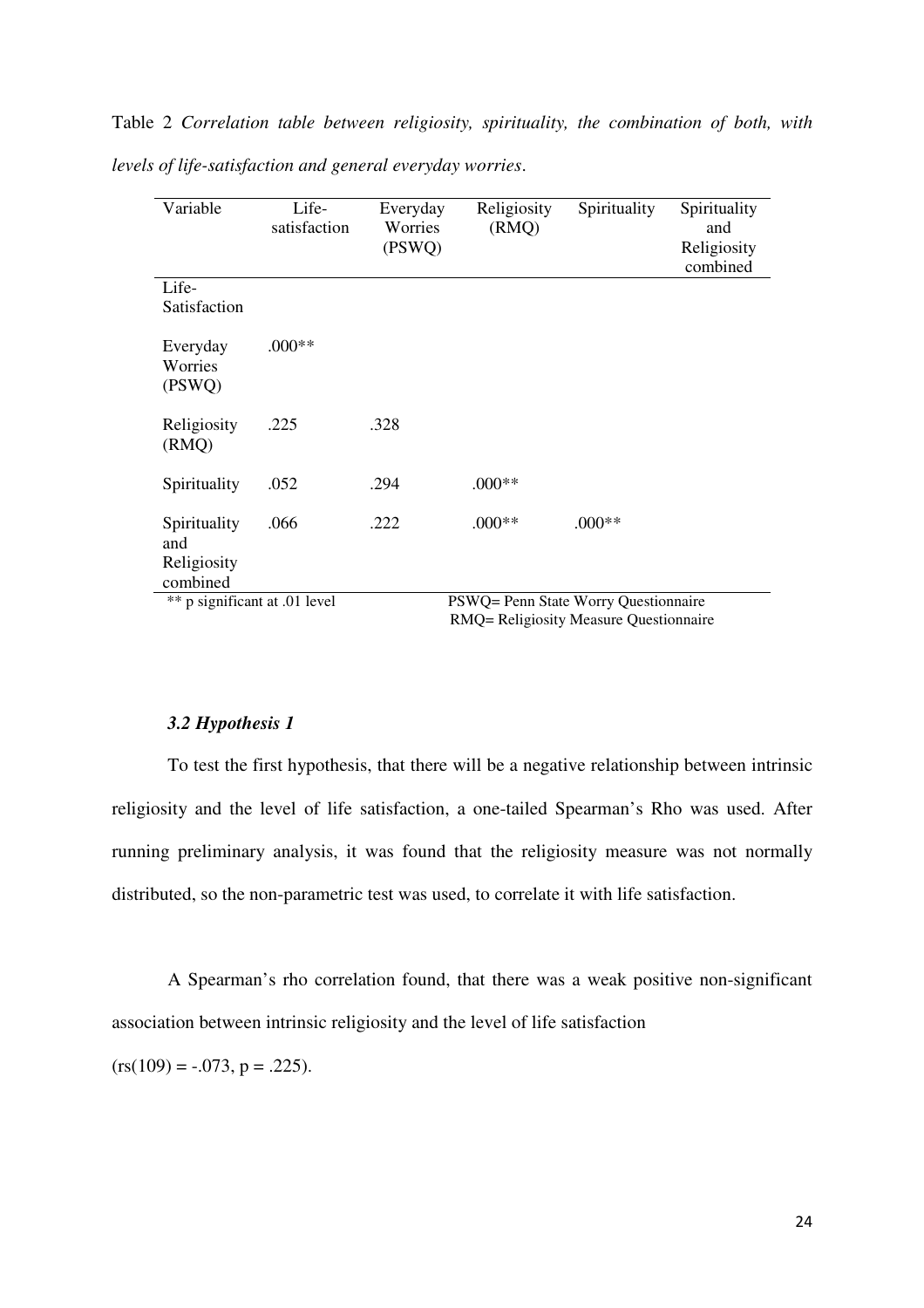#### *3.3 Hypothesis 2*

After running preliminary analysis and, checking the significance value of the Shapiro Wilk, the religiosity measure was found, to be not normally distributed and so, a one-tailed Spearman's Rho was used to test, if there is a positive relationship between intrinsic religiosity and less general everyday worries.

 A Spearman's rho correlation found, that there was a weak positive non-significant association between intrinsic religiosity and less general everyday worries (rs(105)=.044, p=.328).

#### *3.4 Hypothesis 3*

A Shapiro Wilk test was used, to test for normal distribution and the spirituality variable was found not to be normally distributed and for this a one-tailed Spearman's Rho was used, to test the positive relationship between spirituality and the level of life satisfaction.

 A Spearman's Rho correlation found, that there was a strong positive non-significant association between spirituality and the level of life-satisfaction  $(rs(111)=.155, p=.052)$ .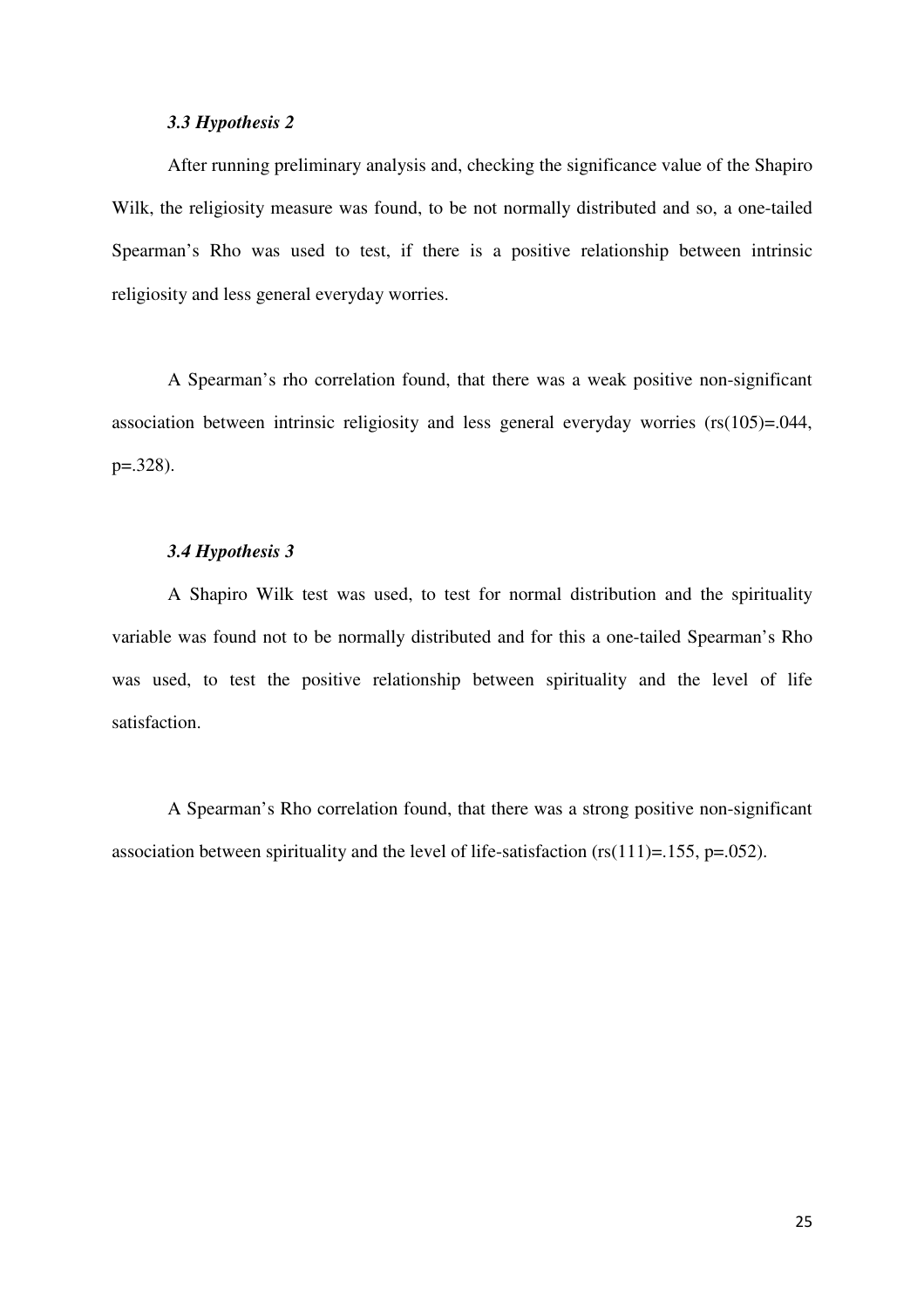#### *3.5 Hypothesis 4*

There will be a negative relationship between spirituality and less general everyday worries. This hypothesis was tested, using a one-tailed Spearman's Rho, after checking for preliminary analysis and the findings were that the spirituality variable was not normally distributed.

A Spearman's Rho correlation found, that there was a weak positive non-significant association between spirituality and less everyday worries ( $rs(107) = -0.053$ ,  $p = -0.294$ ).

#### *3.6 Hypothesis 5*

Preliminary analysis showed, that the religiosity and spirituality combined measure was not normally distributed and so, a one-tailed Spearman's Rho was used, to test the positive relationship between religiosity and spirituality combined and the level of life satisfaction.

A Spearman's Rho correlation found, that there was a strong positive non-significant association between religiosity and spirituality combined and the level of life-satisfaction  $(rs(106)=.147, p=.066)$ .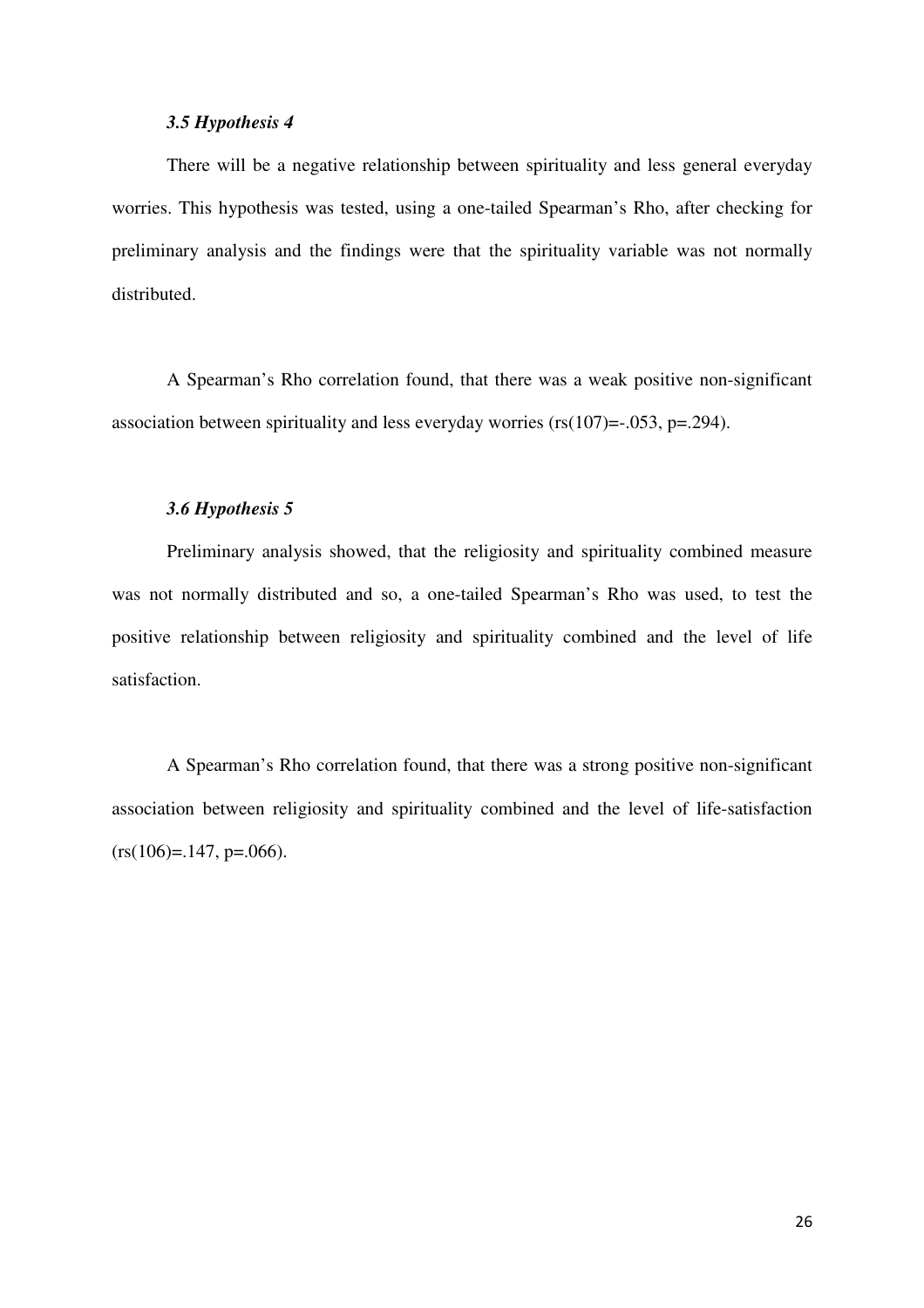#### *3.7 Hypothesis 6*

To test the negative relationship between religiosity and spirituality combined and less general everyday worries, a one-tailed Spearman's Rho was used. The non-parametric version for a correlation needed to be used, because after running the Shapiro Wilk, the religiosity and spirituality combined variable was found to be not normally distributed.

A Spearman's Rho correlation found, that there was a weak positive non-significant association between religiosity and spirituality combined and less general everyday worries  $(rs(103)=0.076, p=.222).$ 

The second aim of the current study was, to see if there was a significant difference between the four patterns of religiosity and spirituality and the level of life satisfaction and less everyday worries. The four patterns were Religious Spirituality, Religious Traditionalism, Personal Spirituality and Secular Morality.

#### *3.8 Hypothesis 7*

After checking for normal distribution, it was found that a One-way ANOVA could be used, to test the difference between the four patterns of religiosity and spirituality and the level of life satisfaction and less everyday worries.

A one-way analysis of variance showed, that the level of life-satisfaction did not differ significantly between the four groups  $(F(3,102)=1.322, p=.271)$ .

A one-way analysis of variance showed, that the amount of everyday worries did not differ significantly between the four groups  $(F(3,99)=.495, p=.687)$ .

In regards to the results, all seven Null hypotheses were accepted.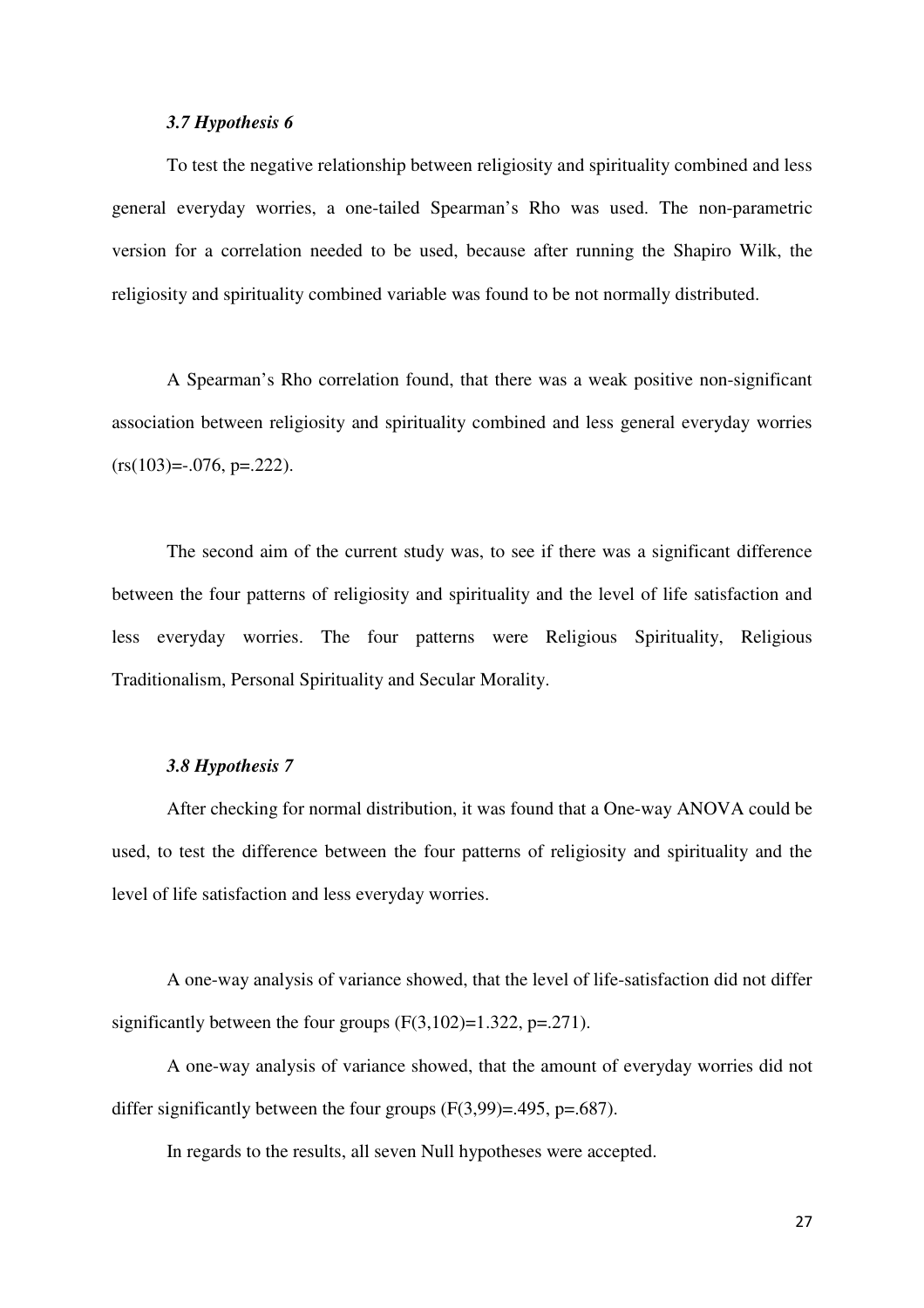#### **Chapter 4 Discussion**

#### *4.1 Religiosity, Spirituality and its relation to life satisfaction and worries*

 The purpose of the current study was firstly, to see if there is a relationship between intrinsic religiosity and life satisfaction, intrinsic religiosity and general everyday worries, spirituality and life satisfaction, spirituality and everyday worries, both religiosity and spirituality combined and life satisfaction and both combined and everyday worries. Although spirituality was included, because it was found that, what people belief in, is not always bound to a specific religion or creed (see Smith & Orlinsky, 2004), it was not the main focus of the study. Spirituality or spiritual experiences are important to many people, but they would not explicitly belong to a denomination. Still the main focus in the current study was intrinsic religiosity. Although it might be hard to differentiate between the two, as found by Kim, Miles-Mason, Yuk Kim, and Esquivel (2012), because more and more evidence exist, that religiosity and spirituality combined relate to and increase life satisfaction. For this reason the 'Aspects of Religion and Spirituality' measure by Smith & Orlinsky (2004) was used, to correlate the combination of both to life satisfaction and everyday worries. No relationship was found between any of the correlations, and all six Null hypotheses were accepted.

 Previous research showed confounding results in regards to the correlation between religiosity and life satisfaction. In contrary, to the current study, previous studies looked at extrinsic, or the social part of, religiosity. The current study was interested in the intrinsic part of religiosity. Okulicz-Kozaryn (2010) found, that people who are religious tend to be more satisfied in life, than non-religious people or even atheist. This does not fit with the results of the current hypothesis, that there is a negative relationship between religiosity (were low scores indicated high religiosity) and life satisfaction (high scores meant more satisfied). The current results found no relationship between the two variables. On the other hand Okulicz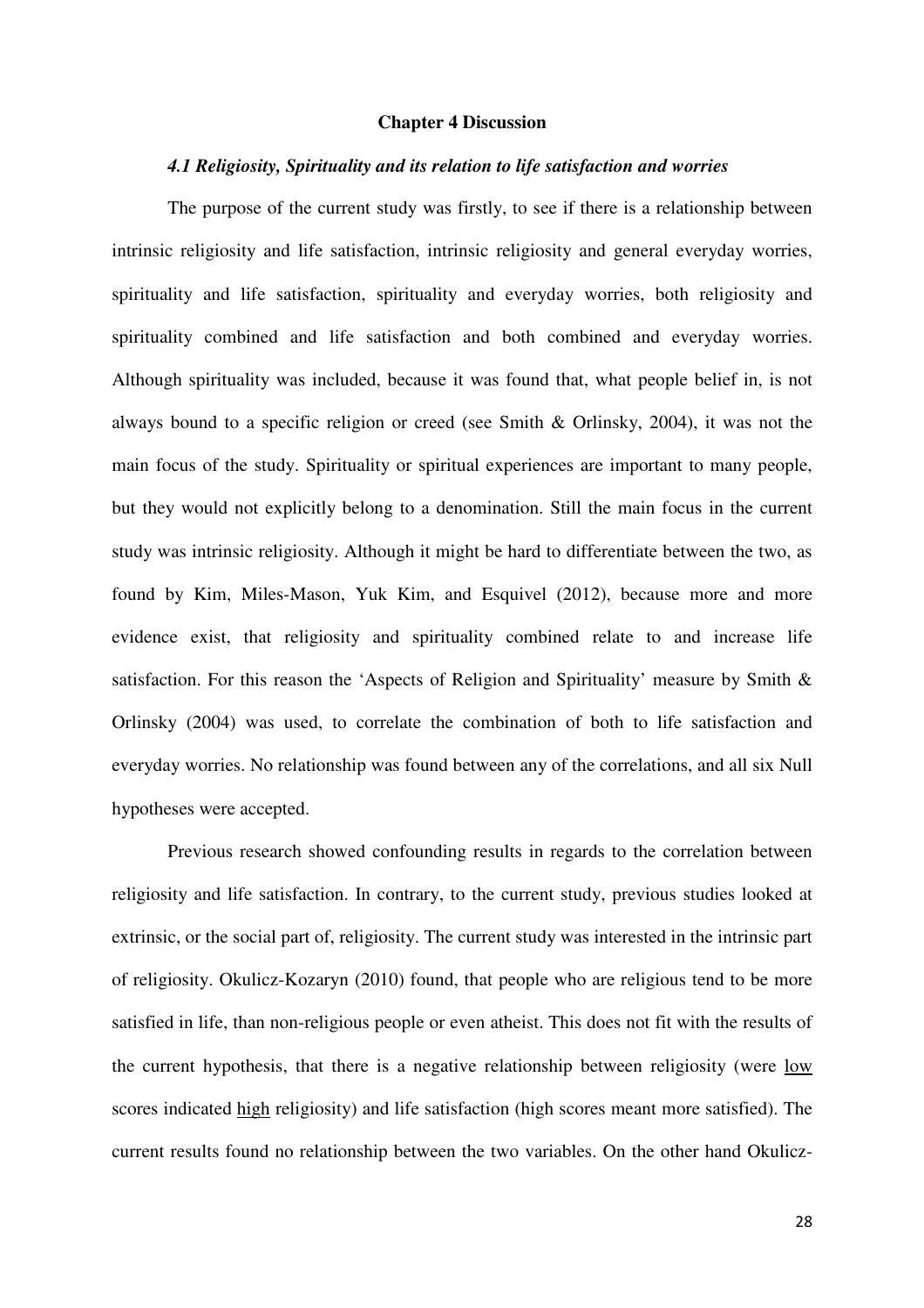Kozaryn also found, that religious people are either very high or very low in their levels of life satisfaction, there is no in-between for them. This again can fit the hypothesis, because in the present sample all religious people, which are not as many as wanted, could be less satisfied, for many unknown reasons, which could not have been taken into account or established.

 There was also no relationship found between spirituality and life satisfaction in the present study. This goes against previous findings, where spirituality leads to more satisfaction in life. Spirituality actually predicted higher life-satisfaction (Pashak & Laughtners, 2012). Even after combining both religiosity and spirituality, there was no correlation found with life satisfaction. The reason for this might be, that the measure used, to assess religiosity and spirituality by Smith and Orlinsky (2004), had four patterns, and the questions would fit into only one category. This could have an impact on the overall variable, because it reflects many different patterns / subscales of spirituality and religiosity and not one main variable. But for the total score all answers were added up together.

 Moreover, neither intrinsic religiosity, nor spirituality nor the combination of both seemed to be related to fewer everyday worries. Only one previous study was found, which looked at religiosity and worries and, the relationship between the two variables. In that study, by Kroll et al. (2007), there was also no relationship found, which is in agreement with the current findings. However there is to say, that they looked at moral worries instead of general everyday worries, which makes a difference in the interpretation and comparison of the two studies. More detailed research is needed in this area, to find out what lies exactly behind this. Between spirituality and everyday worries, was also no relationship found, and no previous research could be found, that looked at this topic before and no relations could be made. Everyday worries, or worries in general, do not seem to have been studied much, because only one previous study was found.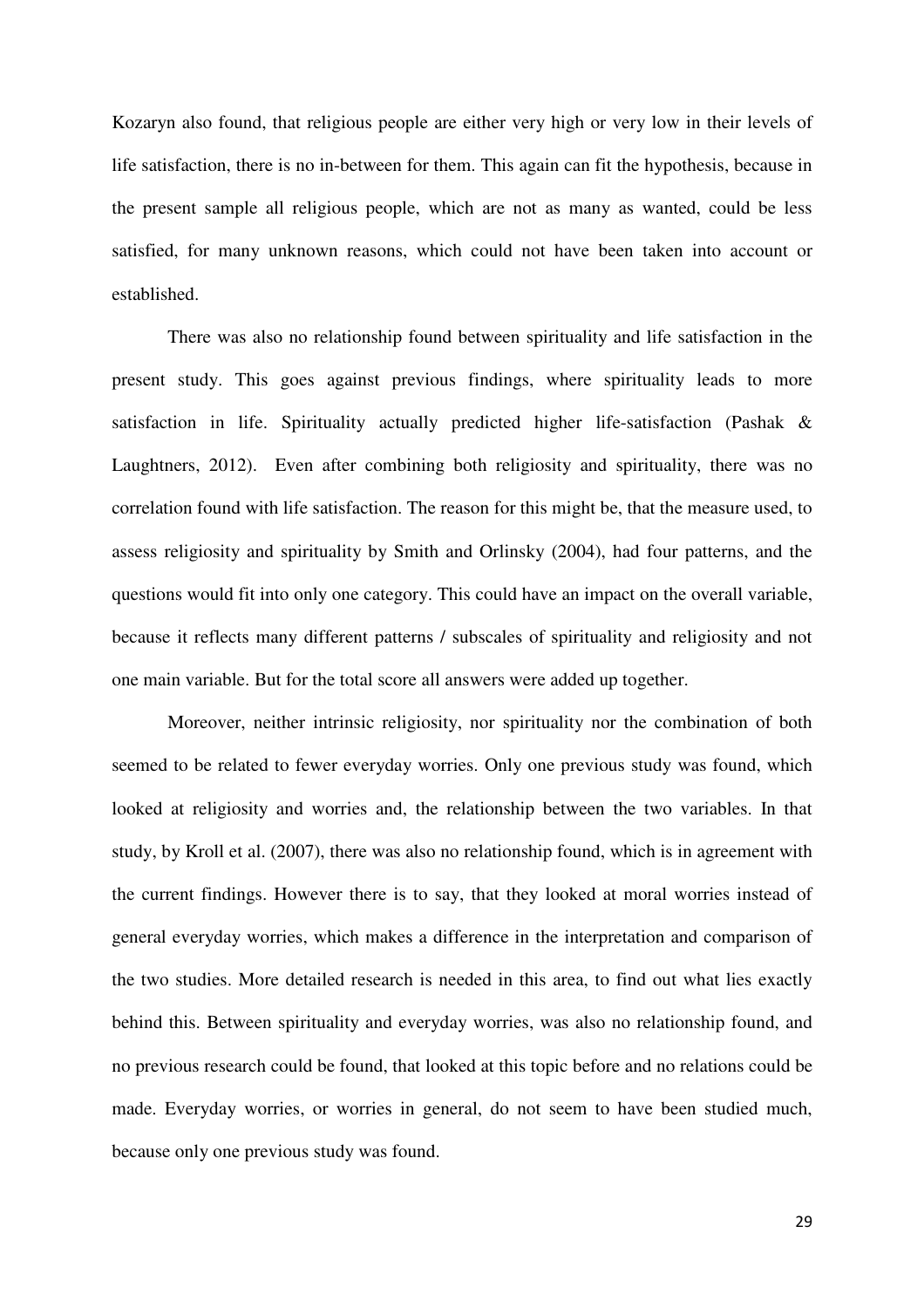*4.2 Patterns of Religion and Spirituality and the difference in life satisfaction and worries*

The second aim of the current study was, to see if there is a significant difference between the four distinct patterns of religiosity and spirituality and levels of life satisfaction and general everyday worries. The patterns are namely Religious Spirituality, Religious Traditionalism, Personal Spirituality and Secular Morality. The results of the One-way ANOVA showed, that there was no significant difference between the four patterns and the level of life satisfaction of participants. Neither was there a significant difference between the four patterns and the amount of general everyday worries. No previous study was found, which looked at this difference before, and so no comparisons could be made. Smith and Orlinsky in 2004, only developed the four distinct patterns and described them, in regards to Traditional Communal Religiosity and Individual Spirituality, and how high and / or low participants were in those two categories. They did not compare or relate any of the patterns with other aspects of peoples well-being (life satisfaction is one part of well-being).

#### *4.3 Strengths and Limitations of the current study*

After looking at previous research, it was found that nearly all studies, which had religiosity as one variable, only asked one or two questions to assess how religious people were. Leondari and Gialamas in 2009, for example, were interested in three different parts of religiosity, church attendance, number of prayers and belief salience. To assess each one of them, they only asked one question and one statement, on each part. This might not really be representative and useful to measure religiosity, because, as already seen and mentioned before, it is very complex and hard to determine by only asking one question. For this reason, the Religiosity Measure by Rohrbaugh and Jessor (1975) was used, which was developed in an attempt to evaluate the impact of religion on the respondent's daily, secular life as well as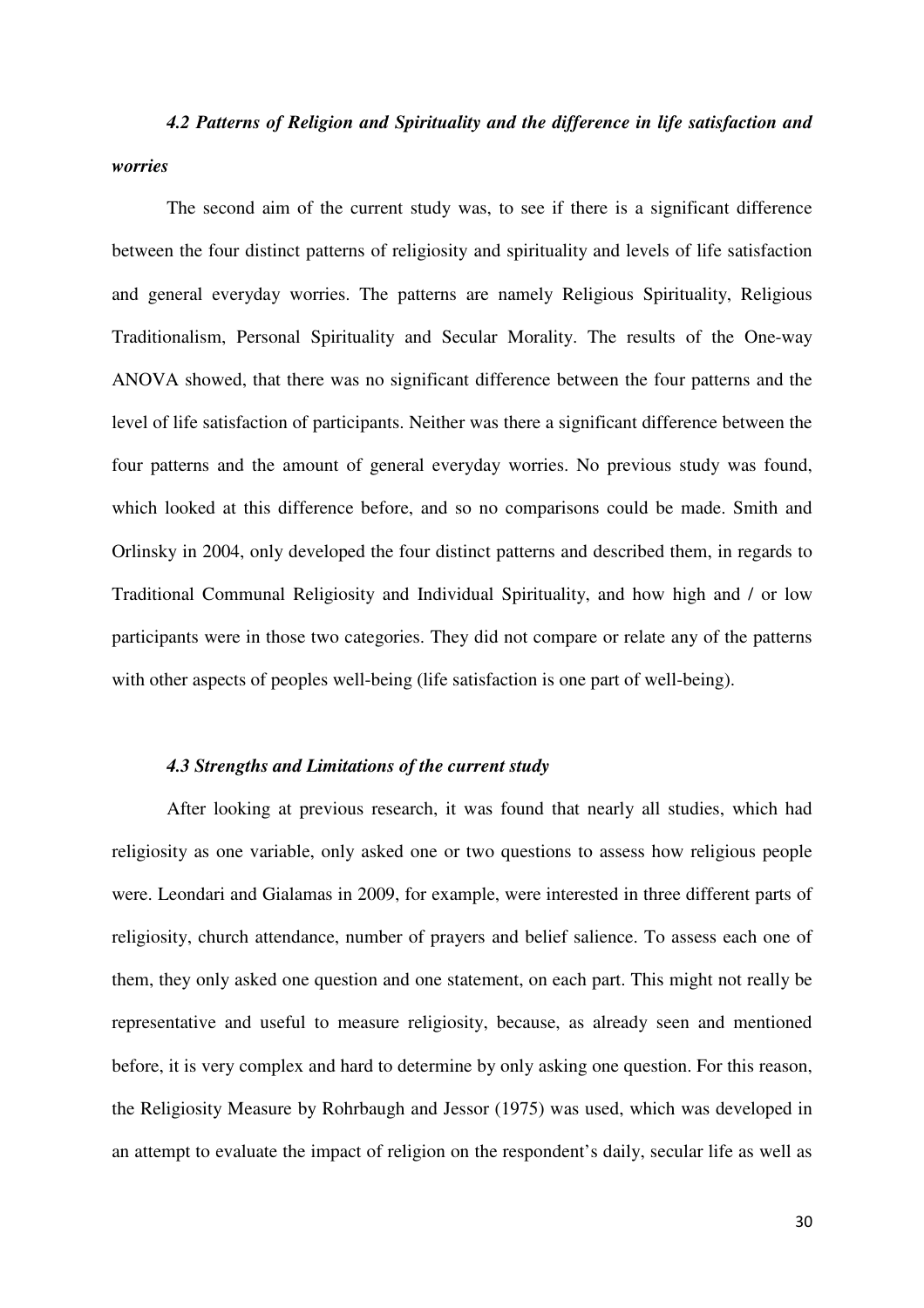to determine the extent of individual participation in ritual practices. The emphasis is on one's cognitive orientation concerning a transcendent reality. The measure is intended to be applicable to religiosity in general (Rohrbaugh  $\&$  Jessor, 1975). Moreover, there was an attempt to find enough participants, so they can be grouped into high religiosity and low religiosity, unfortunately this was not successful. This has an effect on the results and can explain, why no significant relationship was found. The sample in the current study nevertheless, shows more variety than older studies, where the sample mostly consisted of already collected data from several surveys (see e.g. Okulicz-Kozaryn in 2009, used the World Values Survey; Liam and Putnam in 2010, used the Faith Matters Study, a survey from 2006/2007). In the present study participants from different places were asked to participate, undergraduate and postgraduate college students from different courses in Dublin Business School and members of the New Apostolic Church. People, who are employed and unemployed, took part as well. The age range in the current study was wider as well. The age ranged from 18 to 68 and included students as well as middle age and older people.

On the other hand, the study as well has some limitations, which can have an effect on the results and explain why no significant relationships or differences were found. Firstly, there is a sample bias, because a convenient sample was used to conduct the study. The sample should be more specifically selected, to make sure enough people are in each category (high and low religiosity) to get proper results. A larger sample is also necessary, to have more people to compare and more people in each category. In the present study only 111 participants could be found, because of the short period of time of sample selection that was given. More variety in religions are needed, and not only a Christian sample. Most participants were students, which affects the results in some way. Students worry a lot, because of college and many other stress factors relating to a students life, and worrying reduces life satisfaction. Both were important variables in the current study. That students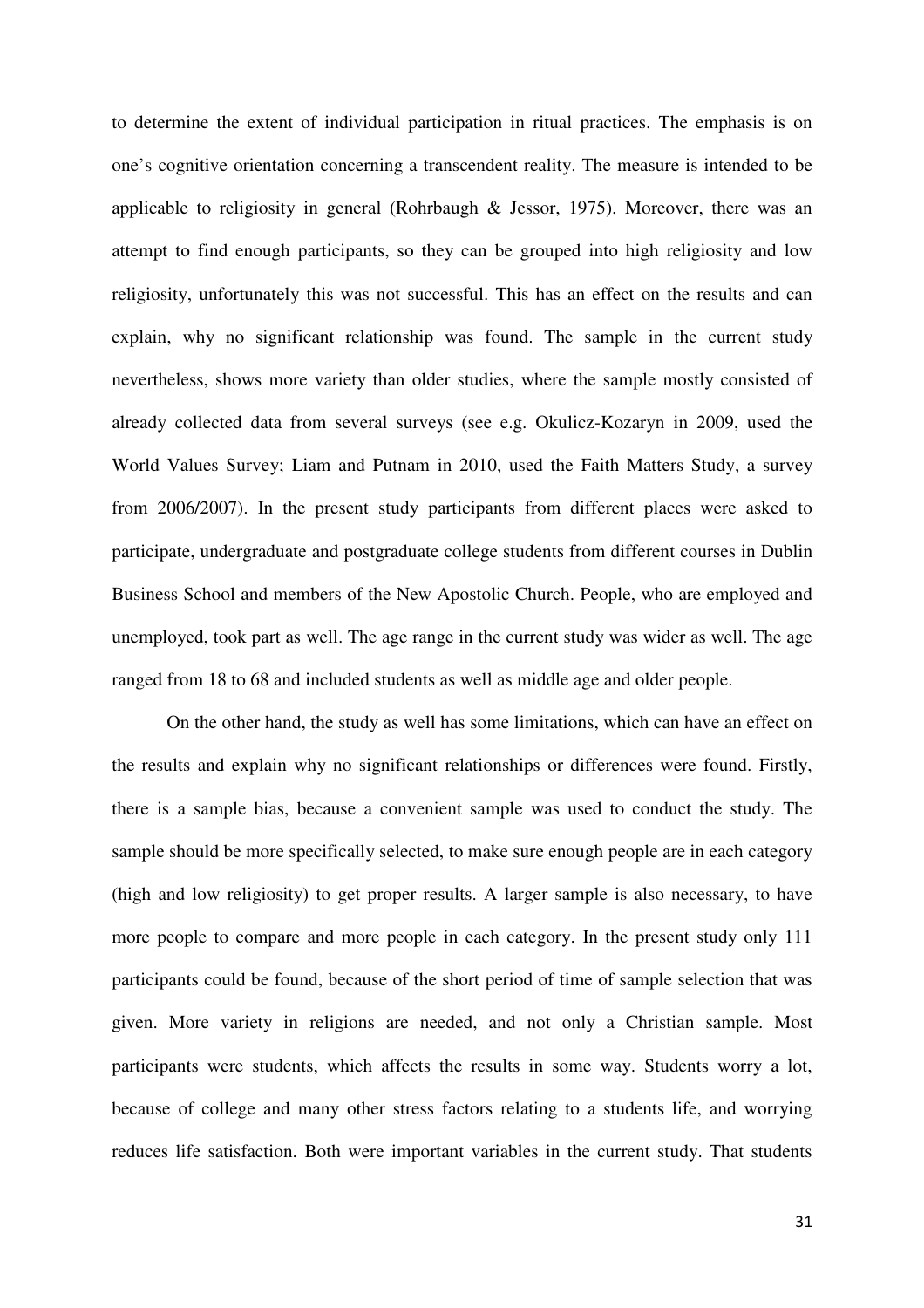worry a lot and are less satisfied, at the time the study was done, which was three months before end of year exams, has got nothing to do with religiosity. That religiosity could help in those situations is an opinion many believers have, but it does not work for anybody and no cause-and-effect relationship has been found so far.

Furthermore, the two groups (which were not compared in the current study, as no significance was found), high and low levels of religiosity, were not balanced in size. Most respondents had low beliefs, and so it could not be said, that higher religiosity leads to more satisfaction in life and fewer worries.

After consulting the Marlowe Crowne Social Desirability Scale, it was found, that many participants answered this scale not quite honestly, but more in a way which would be seen as socially acceptable. 69 participants (70.3%) answered in a way that is seen as somewhat socially acceptable but still somewhat their own opinion; they have an average degree of conformity to social rules and conventions. This means that the result found might not be that reliable and truthful. Family members, friends and even students often answer in a way that they think they should answer, because it is expected of them. They answer in a way that looks good and is the "correct" answer, although in regards to the questionnaires used, there was no right or wrong answer.

Lastly, previous research also found, that socio economic status, culture and general health, have an impact on life satisfaction and worries, and this should be controlled for. This was not the case in the present study. Okulicz-Kozaryn (2010) found, that general life circumstances can affect how happy or satisfied people are. How much money they have, if they see themselves as rich or poor, how rich the country they live in is and what the average income in that particular country is, affects life satisfaction. In a study conducted by Dorahy et al. (1998), where they compared students from four countries, Ghana, Nigeria, Swaziland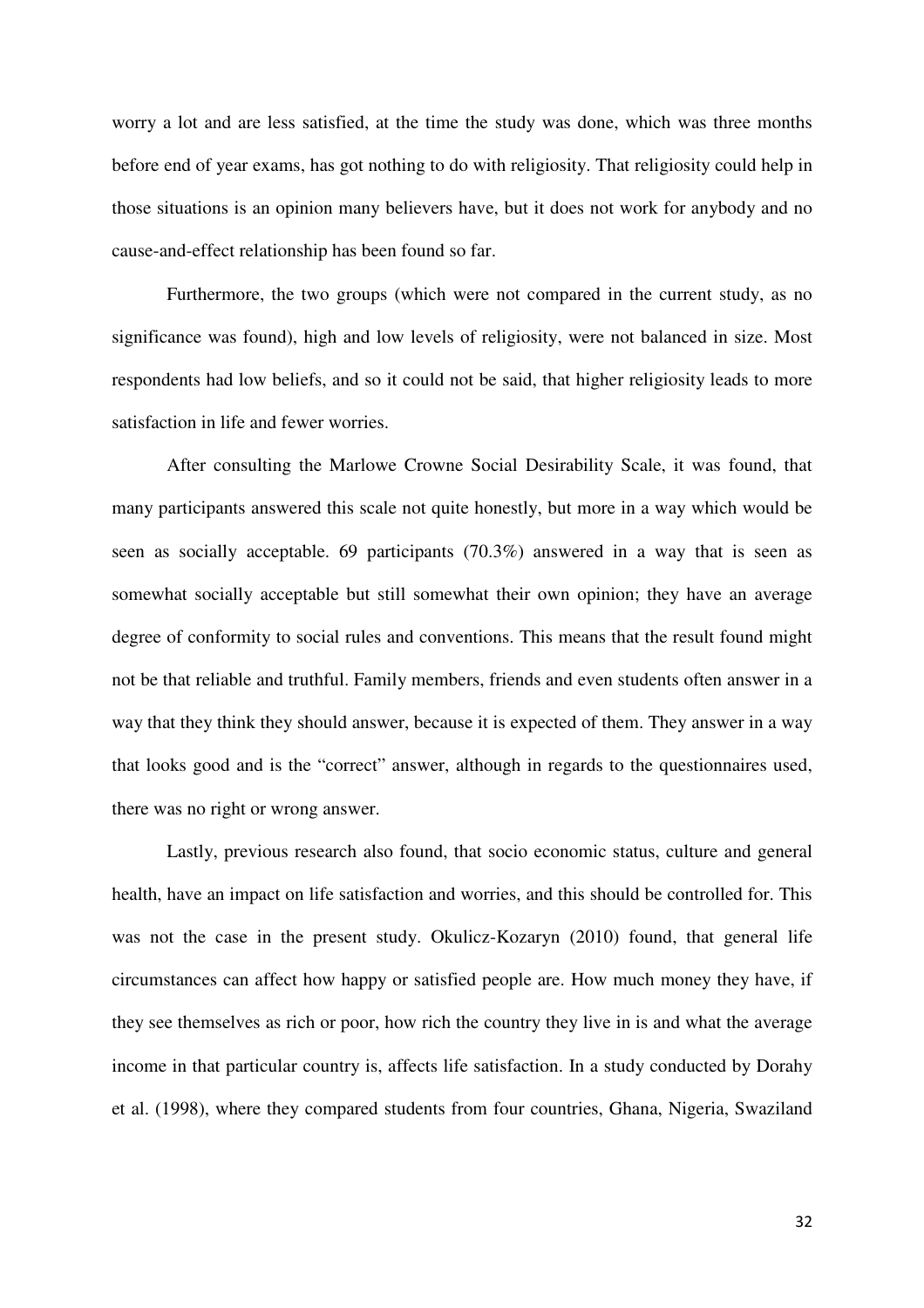and Northern Ireland, it was found that there is a culture difference, in how males and females perceive life satisfaction.

 In regards to worries, Kroll et al. found in their study from 2007, that the people from the Canadian sample worried more than the people from the US sample. All those studies show that socio economic status and culture can affect life satisfaction and everyday worries so these variables need to be controlled for. In the current study this was not the case.

One more aspect, which could have affected the result, is that some people found parts of the questions difficult to understand or interpret. This means, that they maybe did not answer correctly because of misinterpretation.

#### *4.4 Recommendations for future research*

In the present study no significant results were found. Some possible reasons for this were already mentioned, but with some changes in the design, different results could be found in the future. Firstly the sample selection needs to be more representative. College students can still be used, but it is always hard to generalize findings with only one specific part of the population. Future research should have a sample, consisting of students, middle age people, both employed and unemployed, and senior members of the population. This would give a greater variety and would be more representative of the general population. Before starting to collect data, different groups should be considered, for example high levels of religiosity, low level of religiosity and no religiosity, and how many participants are needed for each group, to be representative. The religions involved in the study, should have a good variety as well. Not only a Christian sample but also include Hindu, Muslims, Buddhist, etc. The religions do not need to be separated in the results, because it is only the relationship between religiosity (this is not bound to a specific creed or denomination but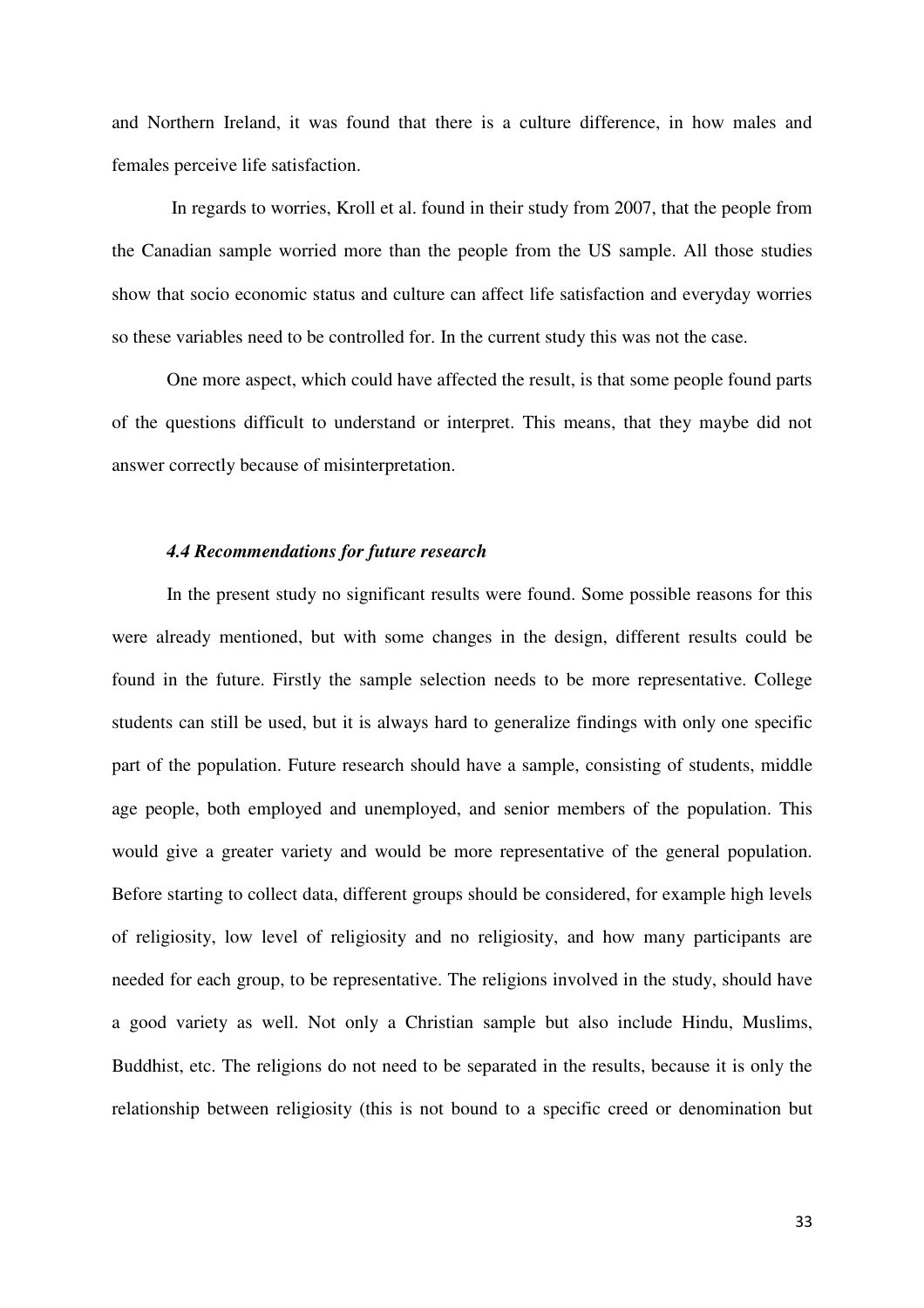religiosity in general), the level of life satisfaction and general everyday worries, this research is interested in.

Moreover, the Penn State Worry Questionnaire (PSWQ) might not particularly work great in relation with religion. No validity or previous research was found, which used this measure with a religiosity one. The Penn State Worry Questionnaire is often used to find mental illnesses, so it might be too in depth for the assessment of general everyday worries. Everyday worries are daily hassles and cannot be compared with worries that lead to mental illnesses, like depression. For the current study though, the Penn State Worry Questionnaire was the only measure found, that seemed suitable for the assessment of everyday worries.

Another point for future research is, that the Religiosity Measure assesses religiosity, but because religiosity is such a complex issue, more information is needed to state clearly if someone is high in religiosity or low. The Religiosity Measure could be used in combination with one or two other questionnaires and then from all those scales, a total score is created, which gives more detail on religiosity. In addition, all aspects of religiosity should be included in the overall measure and not split into two parts as previous studies have done. Liam and Putnam (2010) for example, proposed nine categories for all religious traditions, included church attendance and individual religiousness and assessed all three parts separately instead of a combination. It is hard to say that religiosity consists of intrinsic or extrinsic religiosity. It might be both, as a combination, that relate to life satisfaction and everyday worries.

Moreover for future research, different cultures need to be separated, or at least grouped together. Culture has an effect on life satisfaction, everyday worries and even how participants perceive religiosity and how important it is in the country they live in or grew up. In the current study many different backgrounds were represented, but they were not taken into account and controlled for.

34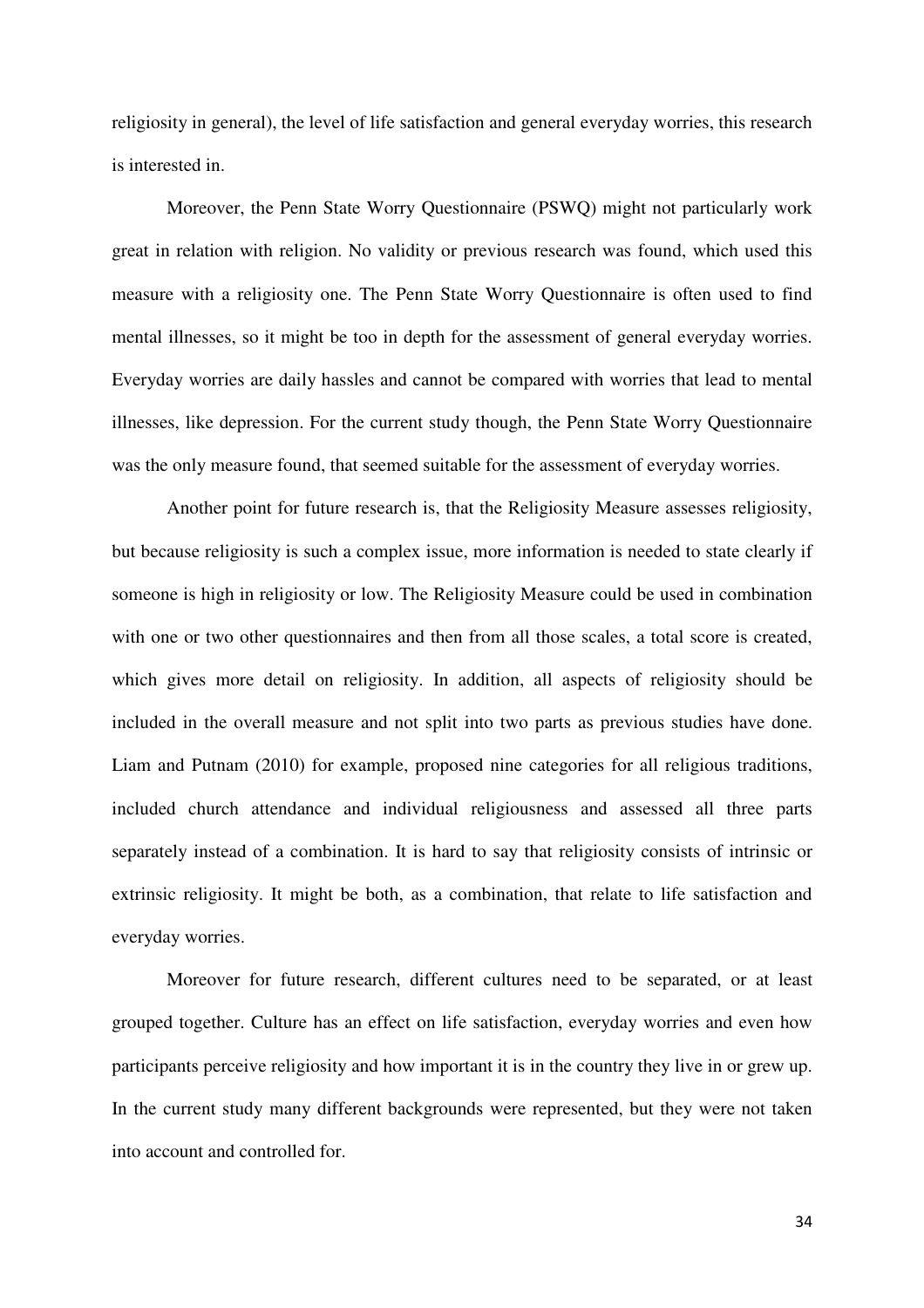Previous studies found confounding results, in regards to the relationship between religiosity and life satisfaction. A more clear and representative result could be found, when life satisfaction is specified more and in depth. The Satisfaction with Life Scale, used in the current study and many previous ones as well, only looks at overall and general life satisfaction; satisfaction with your life as a whole. On the other hand, there are many aspects of a person's life, where he or she is satisfied with but not with other aspects. When life satisfaction is split into different categories and then related each one back to religiosity, there might be better and clearer cut results found.

#### *4.5 Conclusion*

Life satisfaction and worries are present in people's daily life, they change constantly and many things can affect them. Religiosity is often seen as a source of strength, help and guidance in many situations and questions. That high religiosity would reduce everyday worries, can be called common sense, but it has not been tested enough yet, to see if and which relationship exists. Life satisfaction is influenced by many different things, like gender, personality, socio economic status, culture, etc. but religiosity can help to be more satisfied, because it gives a sense of security in one's life and lets people appreciate the small things in life. The current study did not find any of those mentioned relationship and even previous studies show confounding results, and this means that more and detailed research is needed to get to the bottom of this. Even spirituality shows some inconsistency in results. The present study did not find a relationship, neither with life satisfaction nor everyday worries, but the study by Kim, Miles-Manson, Yok Kim and Esquivel (2012) did. Here as well more research is needed. Different measures and scales are needed as well, because many only look at some parts of religiosity and do not include the complexity of it.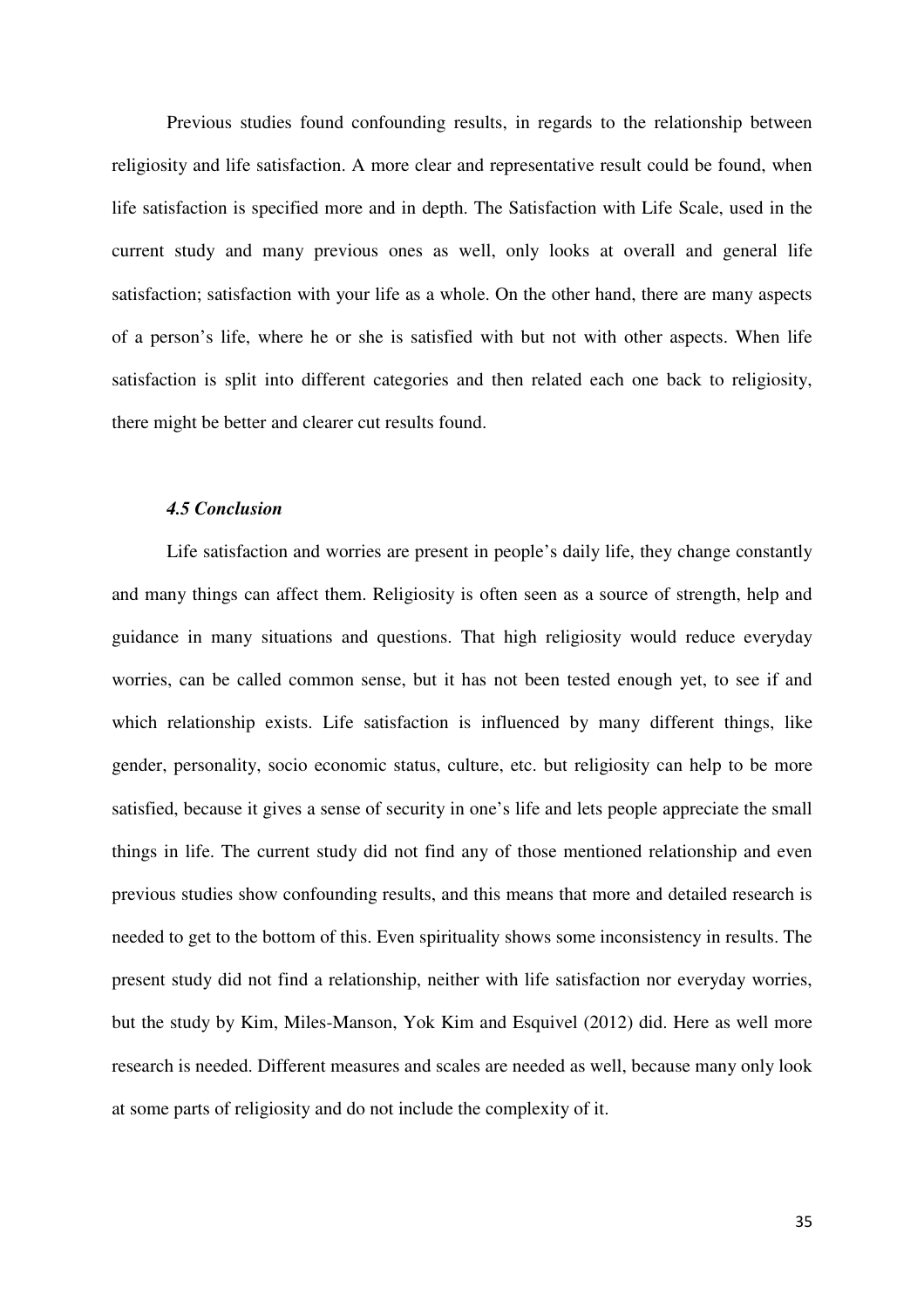To conclude there is to say that religiosity and spirituality are complex and sometimes sensitive topics and firstly, they need to get explored and developed further and can then be related to well-being, namely life satisfaction and also worries. But other factors need to be controlled for, to see if and how strong the relationships are.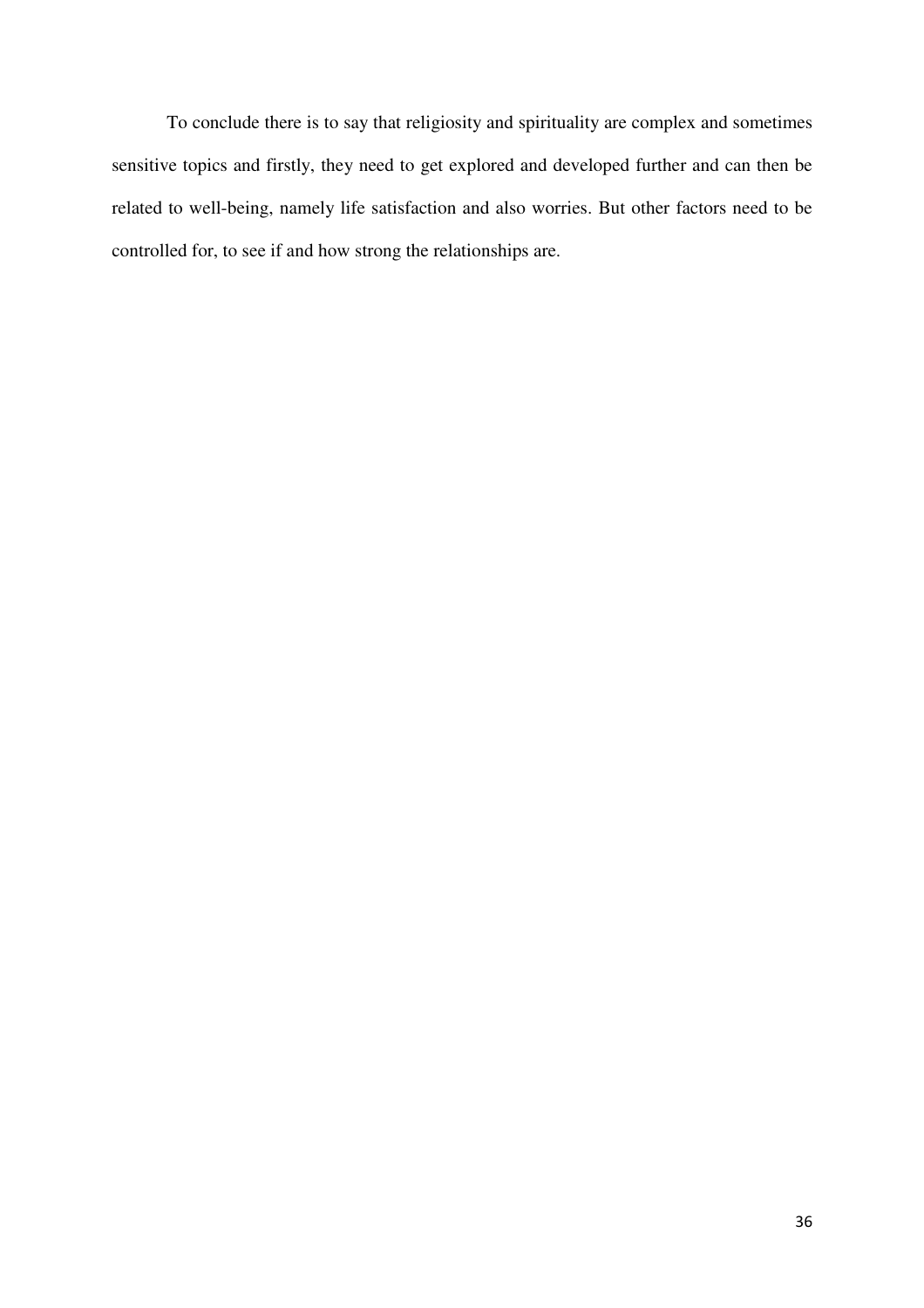#### **References**

(1) Allport, G.W. & Ross, J.M. (1967). Personal Religious Orientation and Prejudice. *Journal of Personality and Social Psychology*, 5(4), 432-443. Retrieved February 20, 2013, from EBSCOHost Archive.

 (2) Crowne, D. P., & Marlowe, D. (1960). A new scale of social desirability independent of psychopathology. Journal of Consulting Psychology, 24, 349-354.

(3) Diener, E., Emmons, R. A., Larsen, R. J., & Griffin, S. (1985). The Satisfaction with Life Scale. *Journal of Personality Assessment*, 49, 71-75.

 (4) Dorahy, M.J., Lewis, C.A., Schumaker, J.F., Akuamoah-Boateng, R., Duze, M.C. & Sibiya, T.E. (1998). A cross-cultural analysis of religion and life satisfaction. *Mental Health, Religion & Culture*, 1(1), 37-43. Retrieved October 12, 2012, from EBSCOHost Archive.

(5) Ellison, C.G. (1991). Religious Involvement and Subjective Well-Being. *Journal of Health and Social Behaviour*, 32(3), 80-99. Retrieved October 12, 2012, from EBSCOHost Archive.

(6) Gauthier, K.J., Christopher, A.N., Walter, M.I., Mourad, R. & Marek, P. (2006). Religiosity, Religious Doubt, and the need for cognition: Their interactive relationship with life satisfaction. *Journal of Happiness Studies*, 7, 139-154. doi: 10.1007/s10902-005-1916-0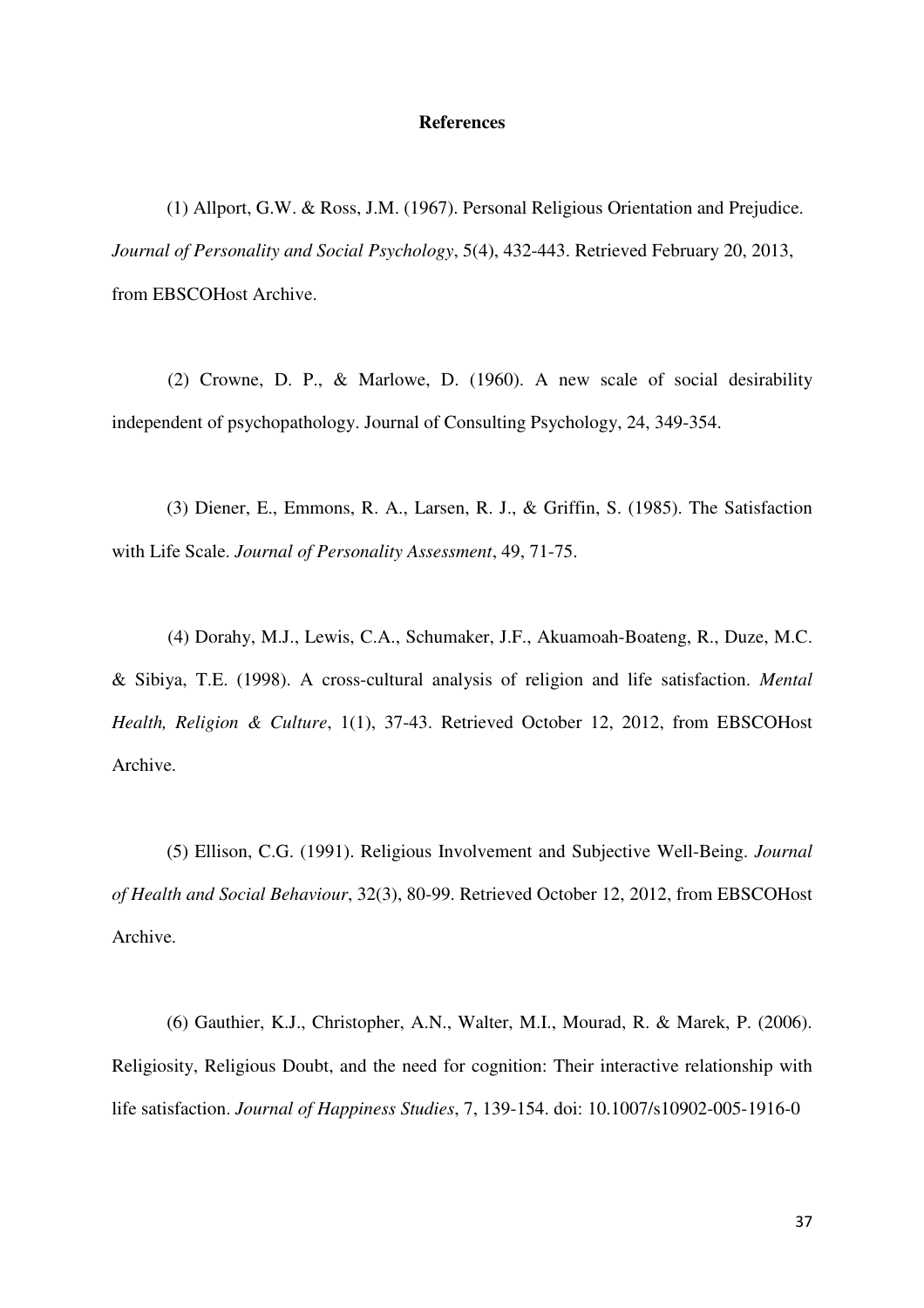(7) Gorsuch, R.L. & Smith, C.S. (1983). Attributions of Responsibility to God: An interactive of Religious Beliefs and Outcomes. *Journal for the Scientific Study of Religion*, 22(4), 340-352. Retrieved October 11, 2012, from EBSCOHost Archive.

(8) Kelley, B. S., & Miller, L. (2007). Life satisfaction and spirituality in adolescents. *Research In The Social Scientific Study Of Religion*, 18, 233-261. doi:10.1163/ej.9789004158511.i-301.91

(9) Kim, S., Miles-Mason, E., Yuk Kim, C. & Esquivel, G.B. (2012). Religiosity/Spirituality and Life Satisfaction in Korean American Adolescents. *American Psychological Association*, pp.1-11. doi: 10.1037/a0030628

 (10) Kroll, J., Egan, E., Keshen, R., Carre, G., Johnson, M. & Carey, K. (2007). Moral worry and religiosity in US and Canadian college samples. *Mental Health, Religion & Culture*, 10(6), 621-630. doi: 10.1080/13674670601064932

 (11) Leondari, A. & Gialamas, V. (2009). Religiosity and psychological well-being. *International Journal of Psychology*, 44(4), 241-248. doi: 10.1080/00207590701700529

(12) Liam, C. & Putnam, R.D. (2010). Religion, Social Networks and Life Satisfaction. *American Sociological Review*, 75(6), 914-933. doi: 10.1177/0003122410386686

(13) Meyer, T.J., Miller, R.L., Metzger R.& Borkovec, T.D. (1990). Development and validation of the Penn State Worry Questionnaire. *Behav Res Ther* 6, 487–495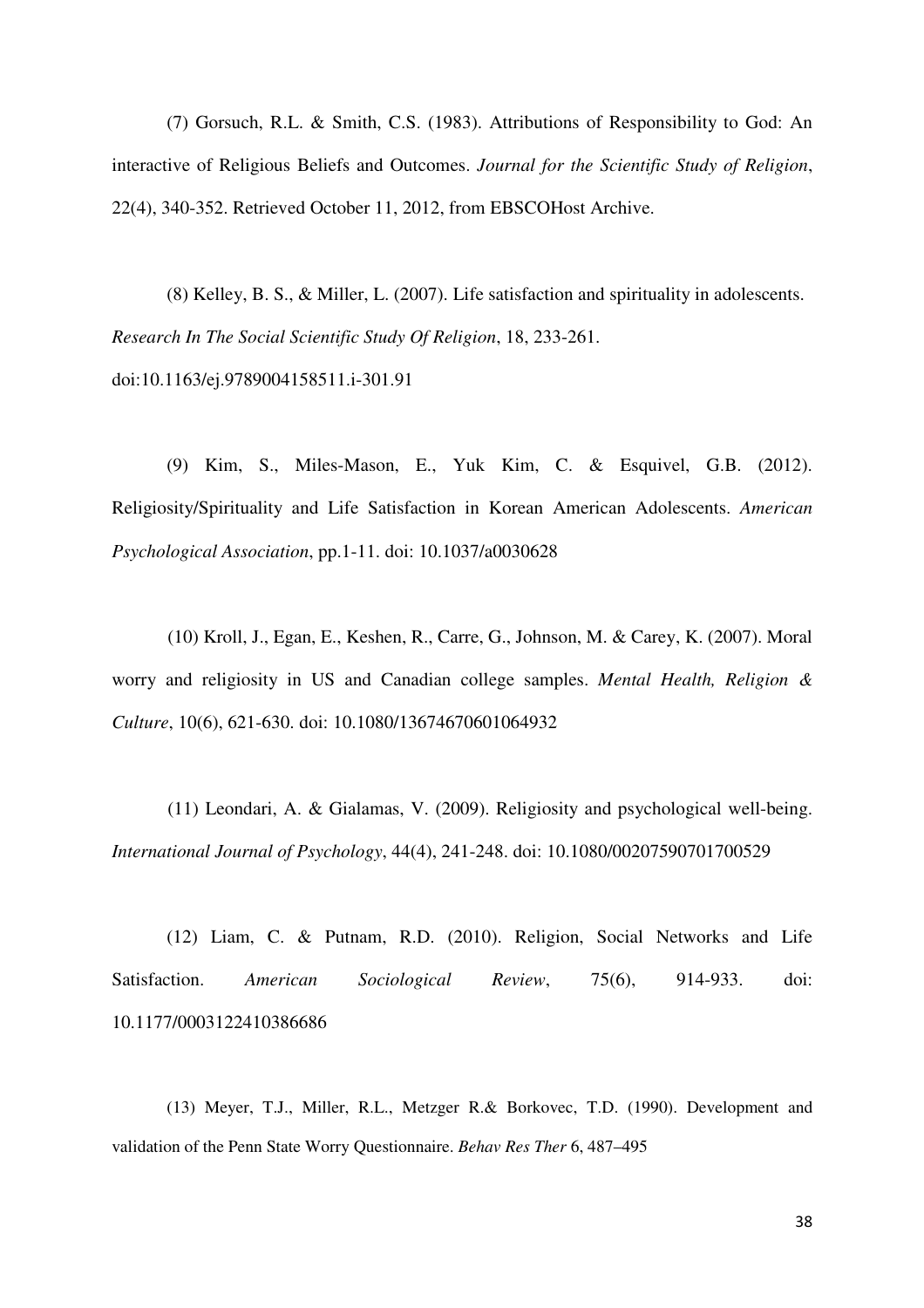(14) Okulicz-Kozaryn, A. (2010). Religiosity and life satisfaction across nations. *Mental Health, Religion & Culture*, 13(2), 155-169. doi:10.1080/13674670903273801

(15) Parker, K.D. & Calhoun, T. (1996). Predictors of Life Satisfaction Among Black Americans. *The Western Journal of Black Studies*, 20(3), 134-139. Retrieved October 10, 2012, from EBSCOHost Archive.

(16) Pashak, T.J. & Laughtner, T.C. (n.d.). Measuring service-mindedness and its relationship with spirituality and life satisfaction. *College Student Journal*, 183-192. Retrieved November 22, 2012 from EBSCOHost Archive.

(17) Pavot, W., Diener, E., Colvin, C.R. & Sandvik, E. (1991). Further Validation of the Safisfaction With Life Scale: Evidence for the Cross-Method Convergence of Well-Being Measures. *Journal of Personality Assessment*, 57 (1), 149-161. Retrieved March 22, 2013 from http://www.cbs.nl/NR/rdonlyres/84165CCE-857C-4F65-8CF6- 98CE2D66C7B5/0/201209x10pub.pdf

(18) Rohrbaugh, J. & Jessor, R. (1975). Religiosity in youth: A personal control against deviant behaviour. *Journal of Personality*, 43, 136-155.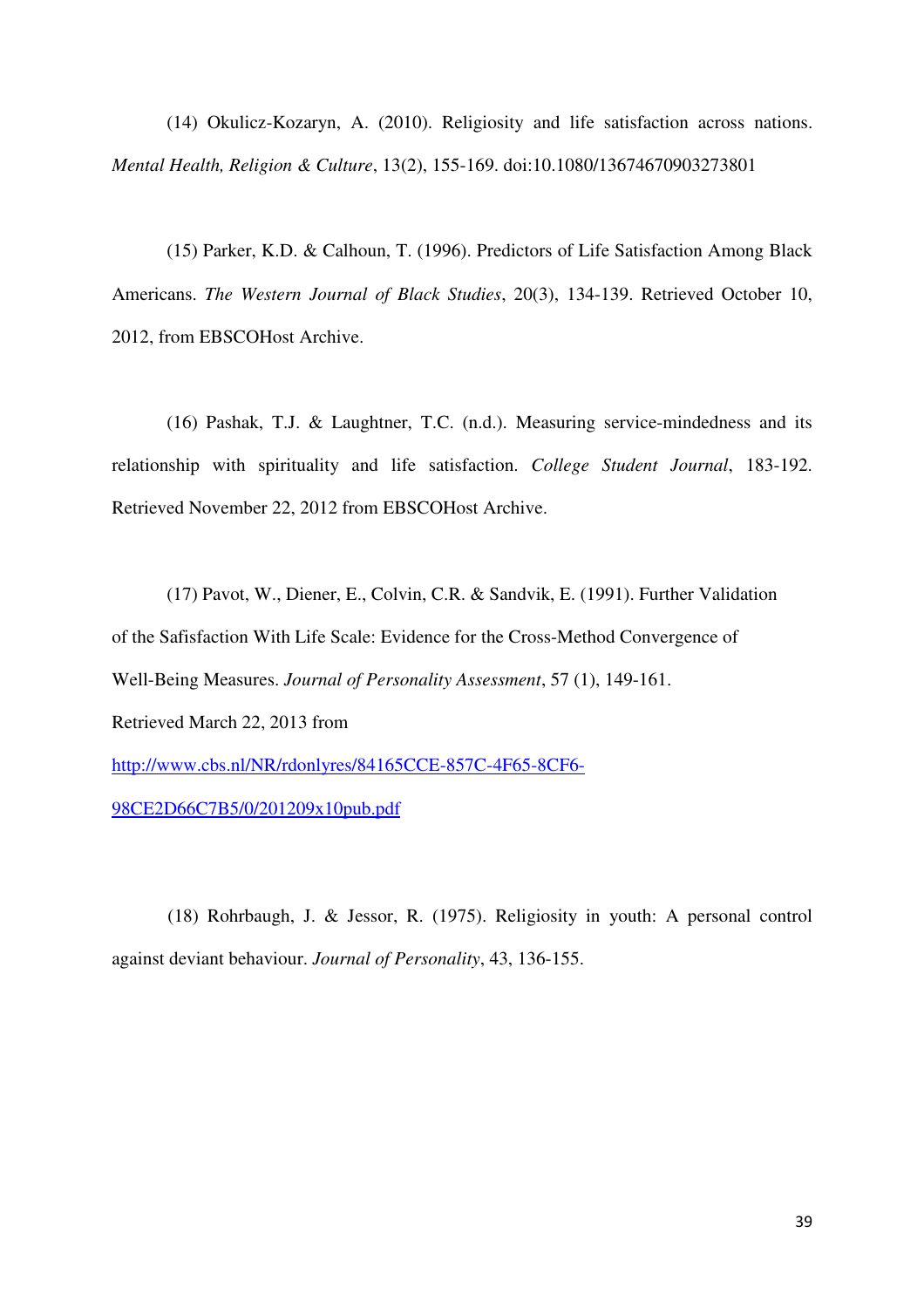(19) Smith, D.P. & Orlinsky, D.E. (2004). Religious and Spiritual experience among Psychotherapists. *Psychotherapy: Theory, Research, Practice, Training*, 41(2), 144-151.

doi: 10.1037/0033-3204.41.2.144

 (20) Tatman, A.W., Iowa, D.M., Swogger, M.T., Love, K. & Cook, M.D. (n.d.). Psychometric Properties of the Marlowe-Crowne Social Desirability Scale with Adult Male Sexual Offenders. Retrieved March 10, 2013 from http://www.anthonytatman.com/cms-assets/documents/2409- 722826.psychometricpropertiesofthemarlowe.pdf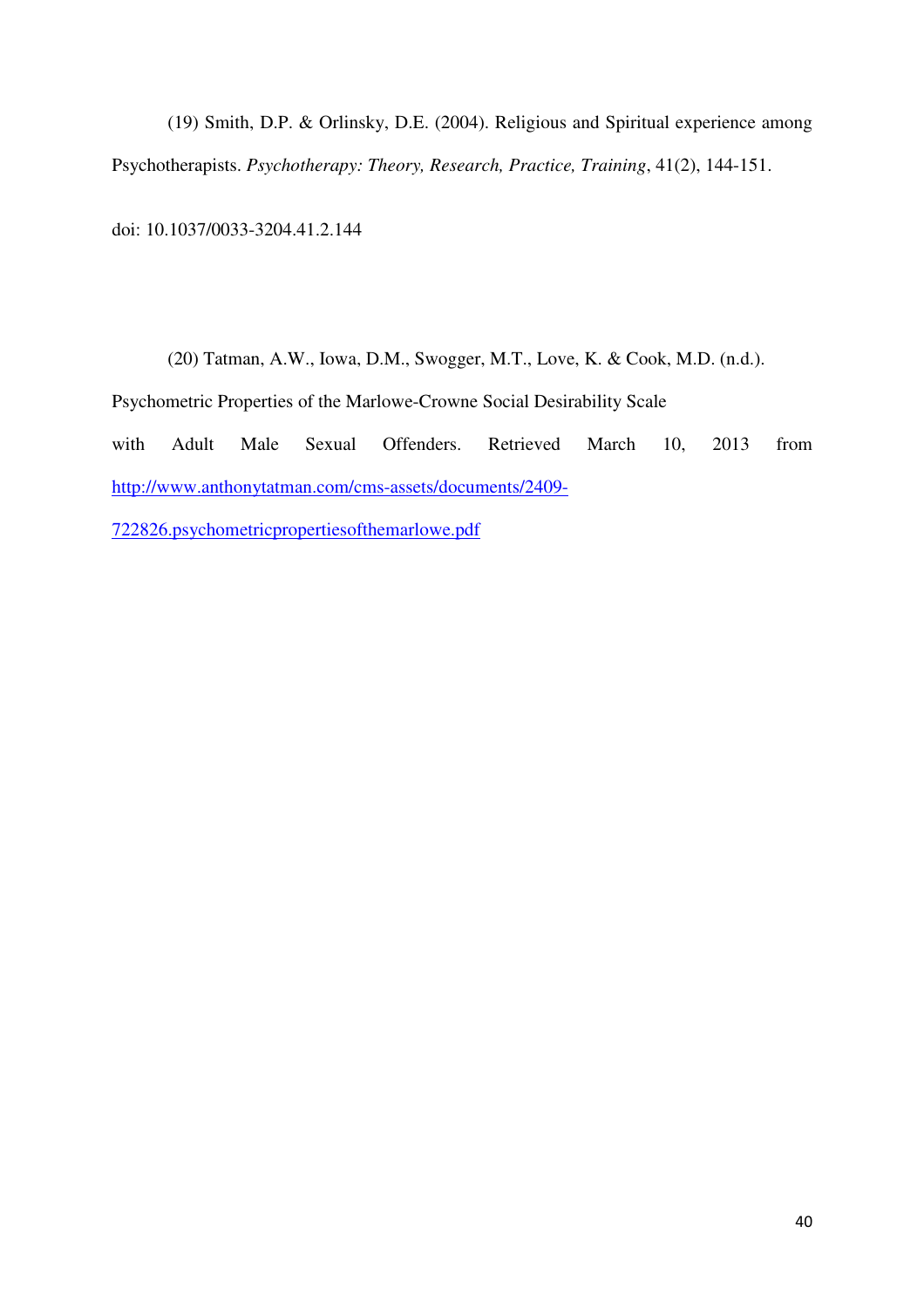# **Appendix**

#### *Questionnaire booklet*

#### Dear Participant

My name is Carina Wahlen and I am a BA (Hons) Psychology student in my final year in Dublin Business School. I am conducting research which will focus on intrinsic religiosity as well as spiritual aspects of life, life-satisfaction and general everyday worries (hassles) and the relationship between them. The questionnaire will take approximately 10-15 minutes to complete.

It would be a great help if you could take that time and fill out the questionnaires honestly and sincerely. You have the right to refuse to take part in this study and / or to stop during participation if you feel unsettled or uncomfortable.

There will be a security name or number on the demographic sheet if you wish to withdraw your questionnaires at any given point after completing it.

All your information will be stored anonymously and on a safe computer with password which is only known to me and my supervisor.

Thank you

Carina Wahlen

Please tick the following box to indicate that you understand what the study is about and participation is your own choice. 22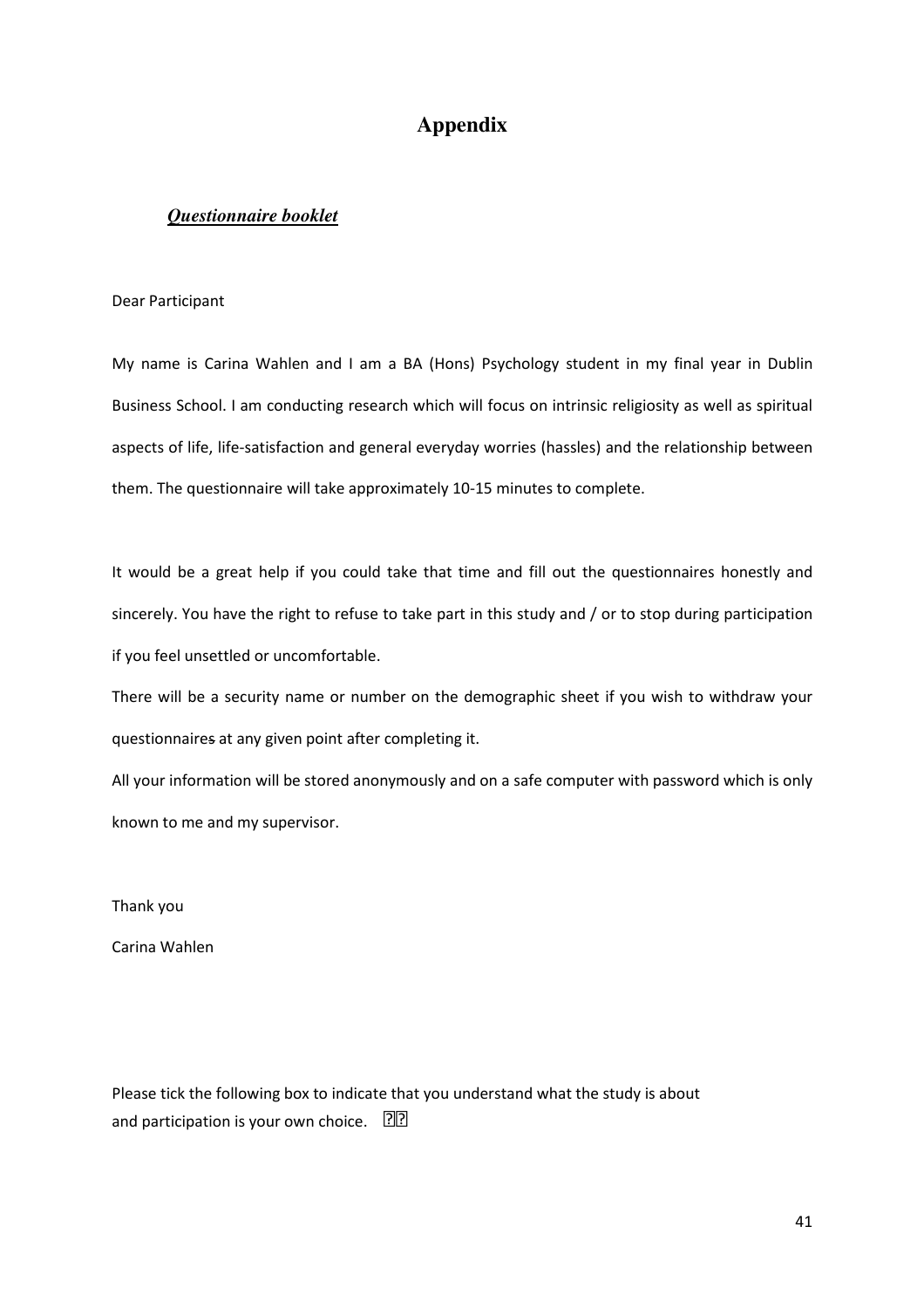## Demographic information:

| Gender: | - Male   | 卪 |
|---------|----------|---|
|         | - Female | 卪 |

Age:

| Profession: - student   | 131 |
|-------------------------|-----|
| (pls tick 2) - employed | ি   |
| working full time       | ମ   |
| working part time       | 3   |
| unemployed              | 1?1 |

|                          | Religion: - Roman Catholic | ?   |
|--------------------------|----------------------------|-----|
|                          | Protestant                 | ႗ြ  |
|                          | New Apostolic Church       | ြု  |
|                          | Church of Ireland          | ႗ြ  |
| Ξ.                       | Presbyterian               | ြ   |
| $\overline{\phantom{0}}$ | Methodist                  | ႗ြ  |
|                          | Muslim                     | ิ้ิ |
| н.                       | Jewish                     | ႗ြ  |
| н.                       | No religion                | ?   |
|                          | Other                      |     |

Security number: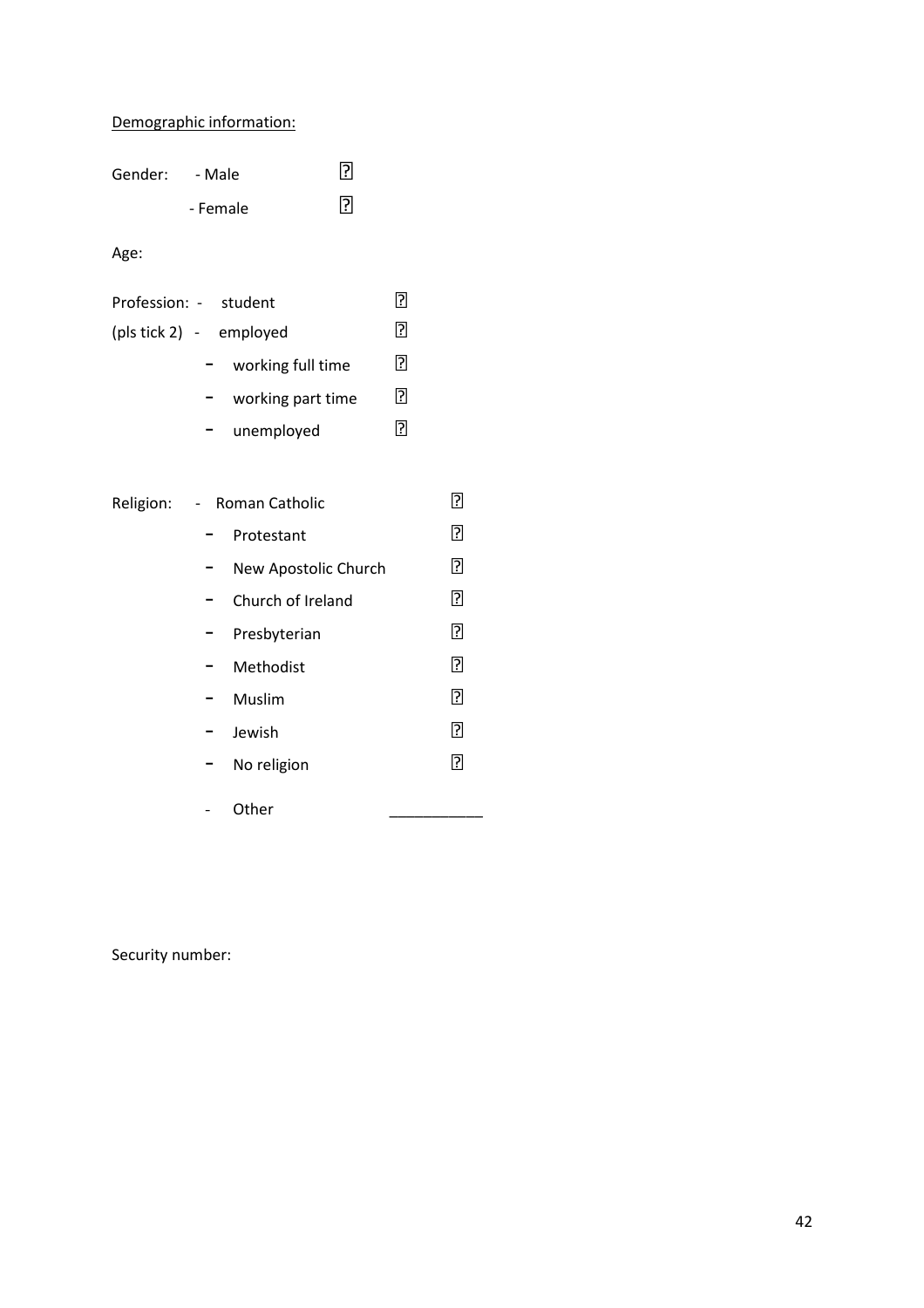# Religiosity Measure Questionnaire

Instructions: The following questionnaire consists of seven multiple-choice items with one fill-inthe-blank item. Please answer the following questions by *circling* the appropriate letter for the multiple choice items and providing the most accurate number for the fill-in-the-blank question.

1. How many times have you attended religious services during the past year? These

2. Which of the following best describes your practice of prayer or religious meditation?

- a. Prayer is a regular part of my daily life.
- b. I usually pray in times of stress or need but rarely at any other time.
- c. I pray only during formal ceremonies.
- d. I never pray.

3. When you have a serious personal problem, how often do you take religious advice or teaching into consideration?

- a. Almost always
- b. Usually
- c. Sometimes
- d. Never

4. How much influence would you say that religion has on the way that you choose to act and the way that you choose to spend your time each day?

- a. No influence
- b. A small influence
- c. Some influence
- d. A fair amount of influence
- e. A large influence

5. Which of the following statements comes closest to your belief about God?

- a. I am sure that God really exists and that He is active in my life.
- b. Although I sometimes question His existence, I do believe in God and believe He knows of me as a person.
- c. I don´t know if there is a personal God, but I do believe in a higher power of some kind.
- d. I don´t know if there is a personal God or a higher power of some kind, and I don´t know if I ever will.
- e. I don´t believe in a personal God or in a higher power.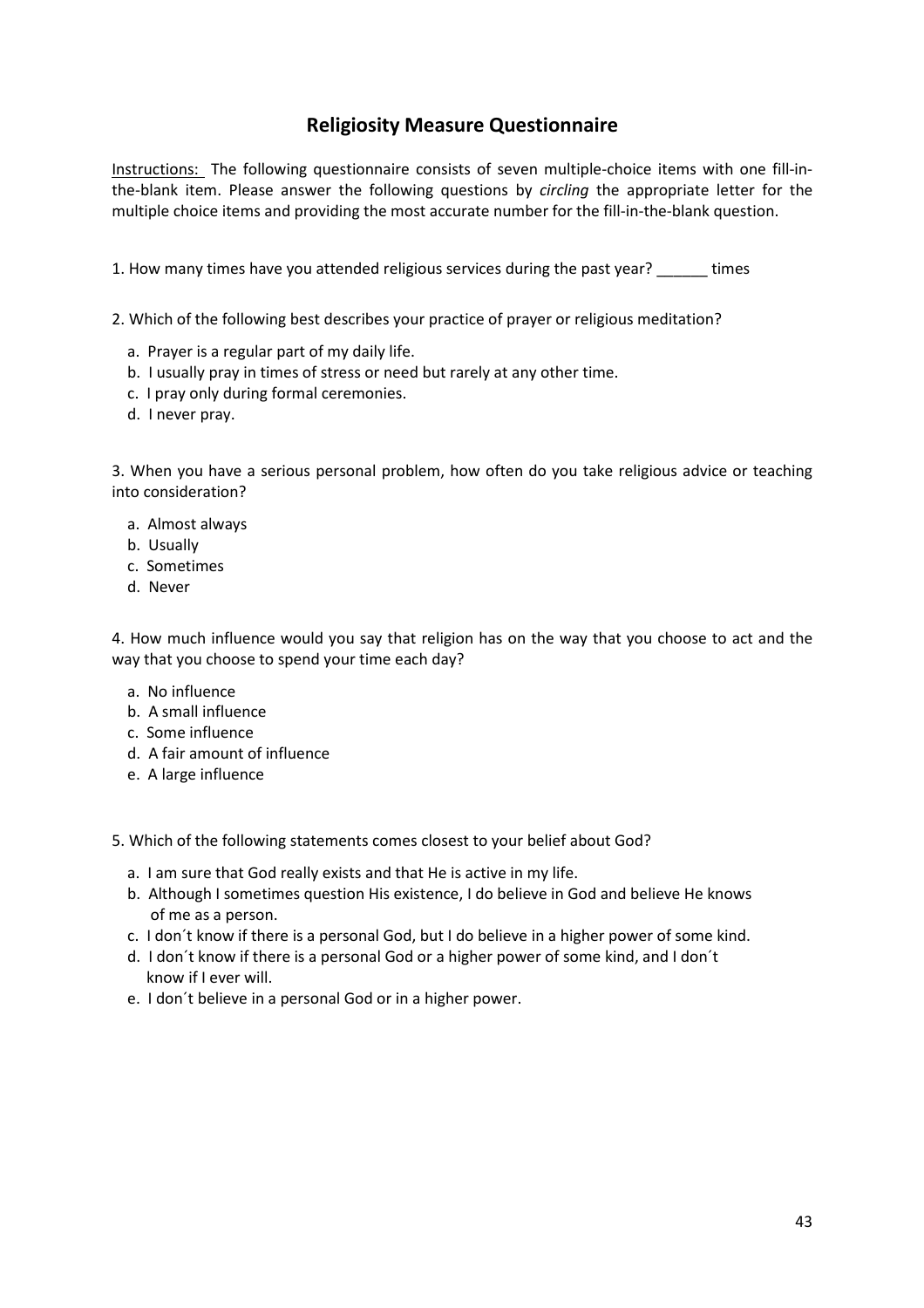6. Which of the following statements comes closest to your believe about life after death (immortality)?

- a. I believe in a personal life after death, a soul existing as a specific individual spirit.
- b. I believe in a soul existing after death as a part of a universal spirit.
- c. I believe in a life after death of some kind, but I really don´t know what it would be like.
- d. I don´t know whether there is any kind of life after death, and I don´t know if I will ever know.
- e. I don´t believe in any kind of life after death.

7. During the past year, how often have you experienced a feeling of religious reverence or devotion?

- a. Almost daily
- b. Frequently
- c. Sometimes
- d. Rarely
- e. Never

8. Do you agree with the following statement? "Religion gives me a great amount of comfort and security in life."

- a. Strongly disagree
- b. Disagree
- c. Uncertain
- d. Agree
- e. Strongly agree

## Satisfaction with Life Scale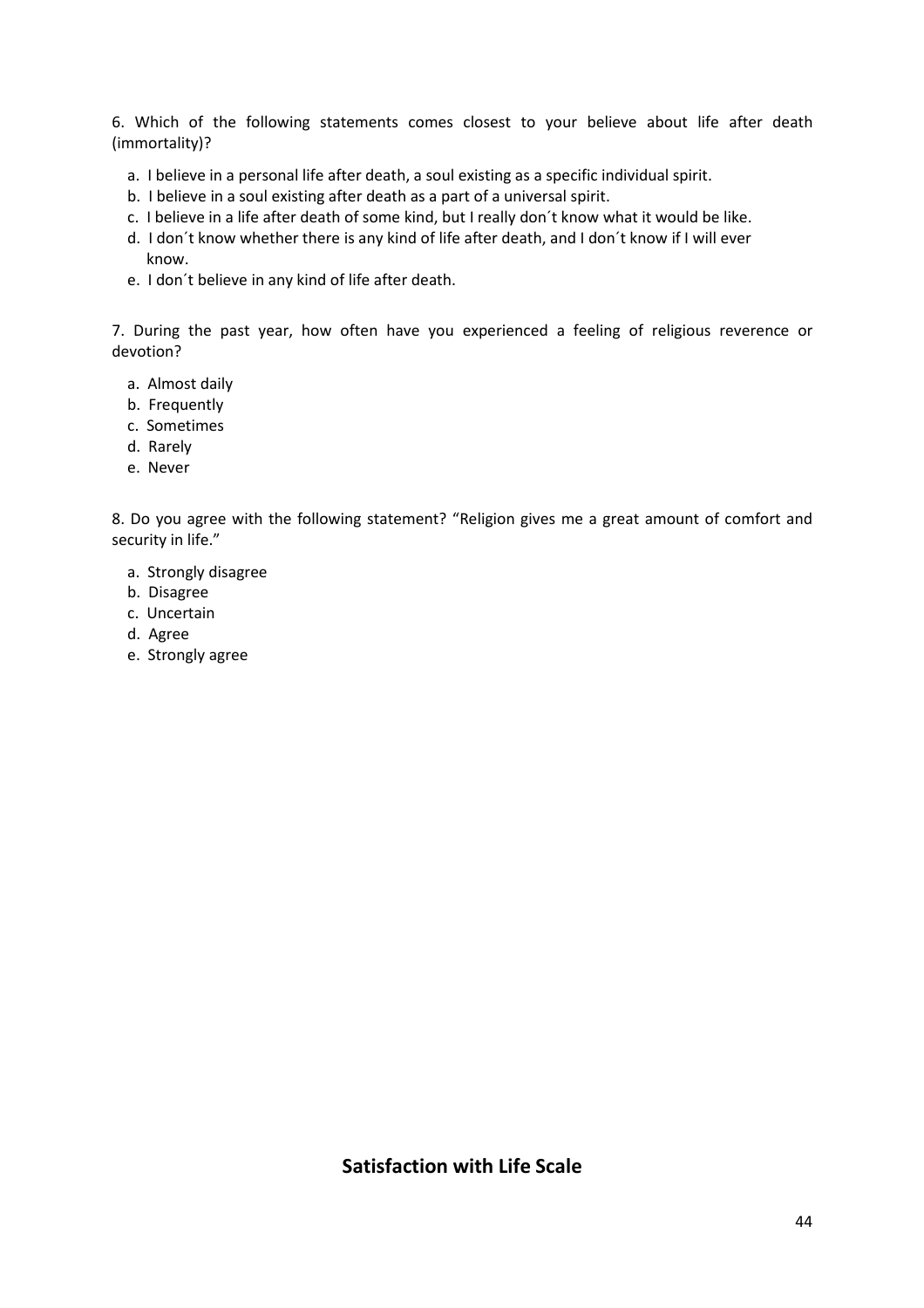Below are five statements that you may agree or disagree with. Using the 1 - 7 scale below, indicate your agreement with each item by placing the appropriate number on the line preceding that item. Please be open and honest in your responding.

1. In most ways my life is close to my ideal 1 2 3 4 5 6 7 Strongly disagree Neither Agree or Disagree Strongly Agree 2. The conditions of my life are excellent. 1 2 3 4 5 6 7 Strongly disagree Neither Agree or Disagree Strongly Agree 3. I am satisfied with my life 1 2 3 4 5 6 7 Strongly disagree Neither Agree or Disagree Strongly Agree 4. So far I have gotten the important things I want in life. 1 2 3 4 5 6 7 Strongly disagree Neither Agree or Disagree Strongly Agree 5. If I could live my life over, I would change almost nothing. 1 2 3 4 5 6 7 Strongly disagree Neither Agree or Disagree Strongly Agree

# Aspects of Religion and Spirituality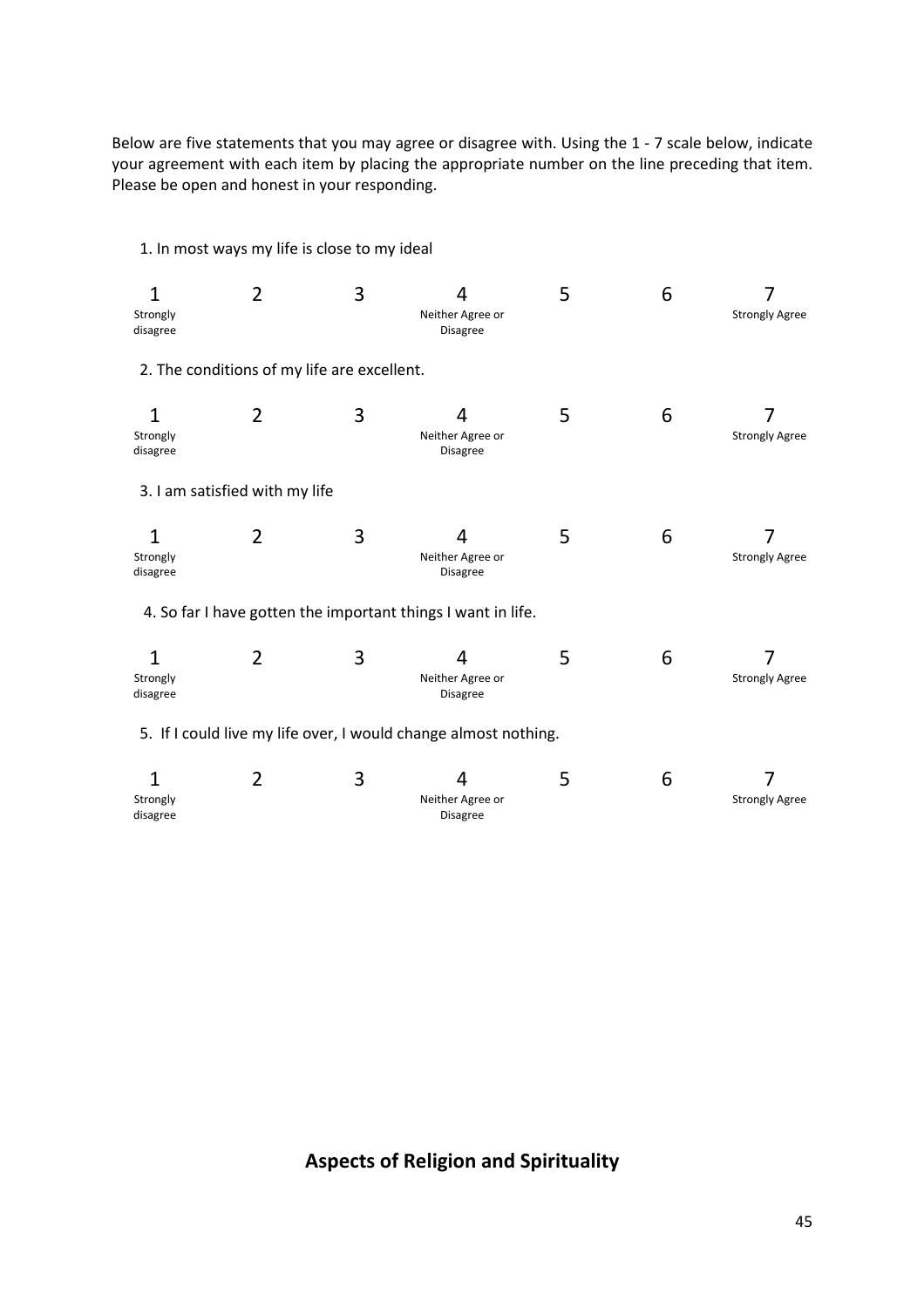Listed below are various aspects of spiritual or religious experience. How important is each in your own life at the present time? (Please rate each aspect with a number from 0 to 10, where 0 = 'this is not at all important in my life at present' and 10 = 'this is the most important part of my life at present'.) Circle the most appropriate answer.

| A            | A specific creed or set of beliefs                                                      | $\Omega$    | $\mathbf{1}$ | $2^{\circ}$    | 3              |                | 4 5            | 6   | $\overline{7}$ | 8  | q   | 10 |
|--------------|-----------------------------------------------------------------------------------------|-------------|--------------|----------------|----------------|----------------|----------------|-----|----------------|----|-----|----|
| B            | Personal moral and ethical standards.                                                   | 0           |              | $1\quad 2$     | $\mathbf{3}$   |                | 4 5 6 7 8 9    |     |                |    |     | 10 |
| C            | A sense of spiritual dimension in personal experience.                                  | 0           | 1            | $\overline{2}$ | 3              | 4              | 5              | 6   | $7^{\circ}$    | 8  | 9   | 10 |
| D            | Participation in a religious fellowship or community.                                   | 0           | $\mathbf{1}$ | $\overline{2}$ | 3              | $\overline{4}$ | 5 <sup>1</sup> | 6   | $7^{\circ}$    | 8  | 9   | 10 |
| E            | Celebrating the beauty and dignity of the worship<br>service.                           | $\mathbf 0$ | $\mathbf{1}$ | $2^{\circ}$    | $\overline{3}$ | $\overline{4}$ | 5 <sub>1</sub> | 6   | $\overline{7}$ | 8  | 9   | 10 |
| F            | Finding a source of discipline and purpose in living.                                   | 0           |              | $1\quad 2$     | 3              |                | 4 <sub>5</sub> | 6   | $7^{\circ}$    | 8  | 9   | 10 |
| G            | Observing traditional religious holy days.                                              | $\Omega$    | $\mathbf{1}$ | $2^{\circ}$    | $\overline{3}$ |                | 4 5 6          |     | 78             |    | - 9 | 10 |
| H            | Expressing personal devotion through service to 0 1 2 3 4 5 6<br>others.                |             |              |                |                |                |                |     | 789            |    |     | 10 |
| $\mathsf{I}$ | Seeking inner assurance and communion through 0 1 2 3 4 5 6 7 8 9<br>prayer.            |             |              |                |                |                |                |     |                |    |     | 10 |
| J            | Upholding a personally valued historical tradition.                                     | $\Omega$    | $1\quad 2$   |                | $\mathbf{3}$   |                | $4\quad 5$     | 6   | $\overline{7}$ | 8  | 9   | 10 |
| К            | Practicing prescribed rituals and commandments.                                         | 0           | 1            | $2^{\circ}$    | $\mathbf{3}$   |                | 4 <sub>5</sub> | 6   | 7 8            |    | 9   | 10 |
| L            | Believing that events in one's life are guided or 0 1 2 3<br>directed by a higher power |             |              |                |                |                | 4 5            | - 6 |                | 78 | - 9 | 10 |
| M            |                                                                                         | 0           | 1            | $2^{\circ}$    | 3              | 4              | $5^{\circ}$    | 6   | 7 8            |    | - 9 | 10 |

## The Penn State Worry Questionnaire (PSWQ)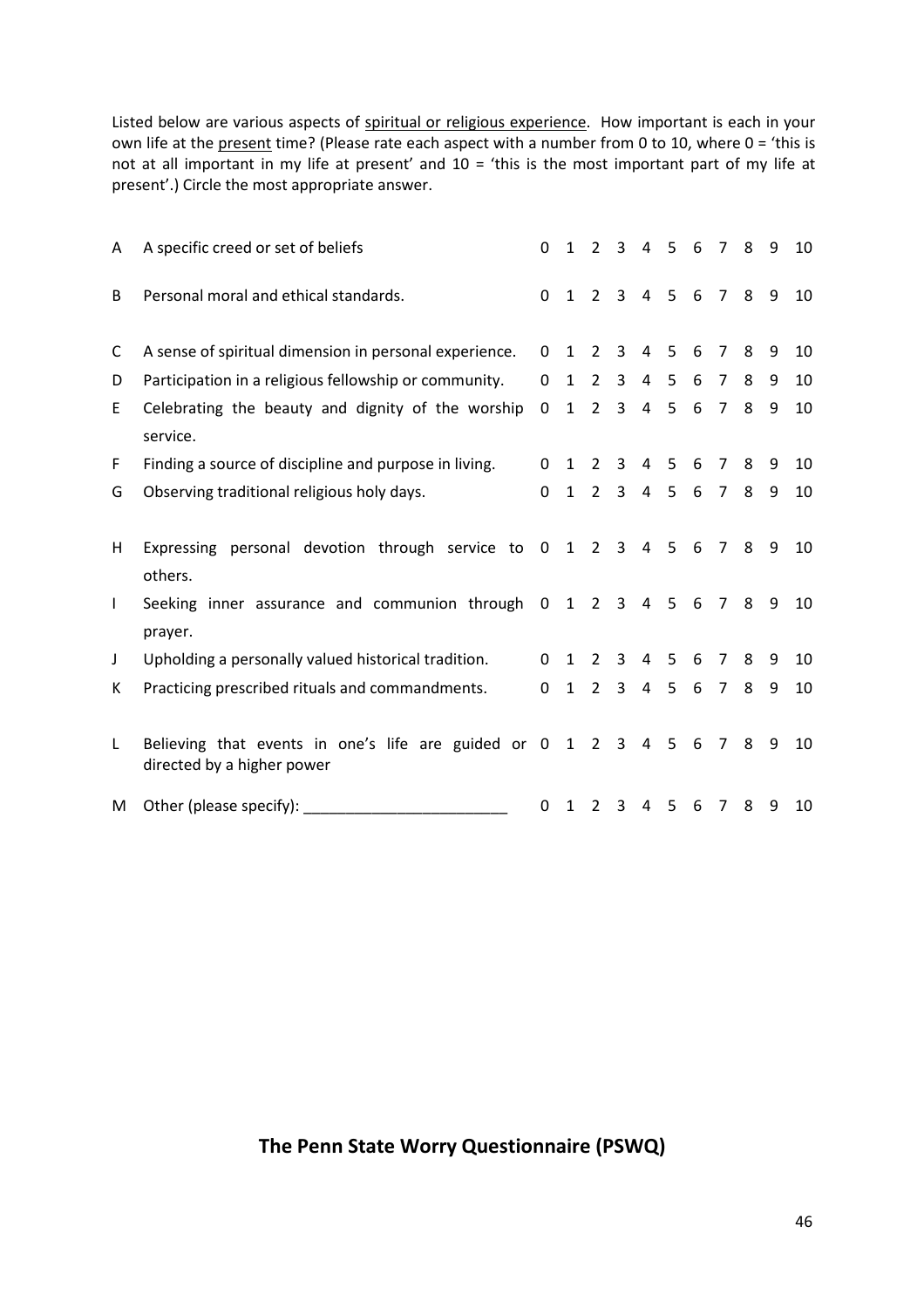Instructions: Please rate each of the following statements on a scale of 1 ("not at all typical of me") to 5 ("very typical of me"). Please do not leave any items blank.

|     |                                                                                           | Not at all typical of me |                  |                           |                         | Very typical of me |
|-----|-------------------------------------------------------------------------------------------|--------------------------|------------------|---------------------------|-------------------------|--------------------|
| 1.  | If I do not have enough time to do everything, I do<br>not worry about it.                | $\mathbf{1}$             | $2^{\circ}$      | $3^{\circ}$               | $\overline{4}$          | 5                  |
| 2.  | My worries overwhelm me.                                                                  | $\mathbf{1}$             | $2^{\circ}$      | 3 <sup>1</sup>            | $\overline{4}$          | 5                  |
| 3.  | I do not tend to worry about things.                                                      | $\mathbf{1}$             | $\mathbf{2}$     | 3                         | $\overline{4}$          | 5                  |
| 4.  | Many situations make me worry.                                                            | $\mathbf{1}$             | $\overline{2}$   | $\mathbf{3}$              | $\overline{4}$          | $5\phantom{.}$     |
| 5.  | I know I should not worry about things, but I just<br>cannot help it.                     | 1                        | $\mathbf{2}$     | 3                         | $\overline{4}$          | 5                  |
| 6.  | When I am under pressure I worry a lot.                                                   | $\mathbf{1}$             | $\mathbf{2}$     | 3                         | $\overline{4}$          | $5\phantom{.}$     |
| 7.  | I am always worrying about something.                                                     | $\mathbf{1}$             | $\overline{2}$   | 3                         | $\overline{4}$          | 5                  |
| 8.  | I find it easy to dismiss worrisome thoughts.                                             | $\mathbf{1}$             | $\mathbf{2}$     | $\mathbf{3}$              | $\overline{4}$          | 5                  |
| 9.  | As soon as I finish one task, I start to worry about<br>everything else I have to do.     | 1                        | $\overline{c}$   | 3                         | $\overline{4}$          | 5                  |
| 10. | I never worry about anything.                                                             | $\mathbf{1}$             | $\overline{c}$   | 3                         | $\overline{4}$          | 5                  |
| 11. | When there is nothing more I can do about a<br>concern, I do not worry about it any more. | $\mathbf{1}$             | $\boldsymbol{2}$ | 3                         | $\overline{4}$          | 5                  |
|     | 12. I have been a worrier all my life.                                                    |                          | $\overline{c}$   | 3                         | $\mathbf{A}$            | 5                  |
| 13. | I notice that I have been worrying about things.                                          | 1                        | $\overline{c}$   | 3                         | $\overline{\mathbf{4}}$ | 5                  |
| 14. | Once I start worrying, I cannot stop.                                                     | $\mathbf{1}$             | $\overline{c}$   | $\mathbf{3}$              | $\overline{\mathbf{4}}$ | 5                  |
| 15. | I worry all the time.                                                                     | 1                        | $\overline{c}$   | 3                         | $\overline{4}$          | 5                  |
| 16. | I worry about projects until they are all done.                                           | 1                        | $\overline{c}$   | $\ensuremath{\mathsf{3}}$ | $\overline{\mathbf{4}}$ | $\sqrt{5}$         |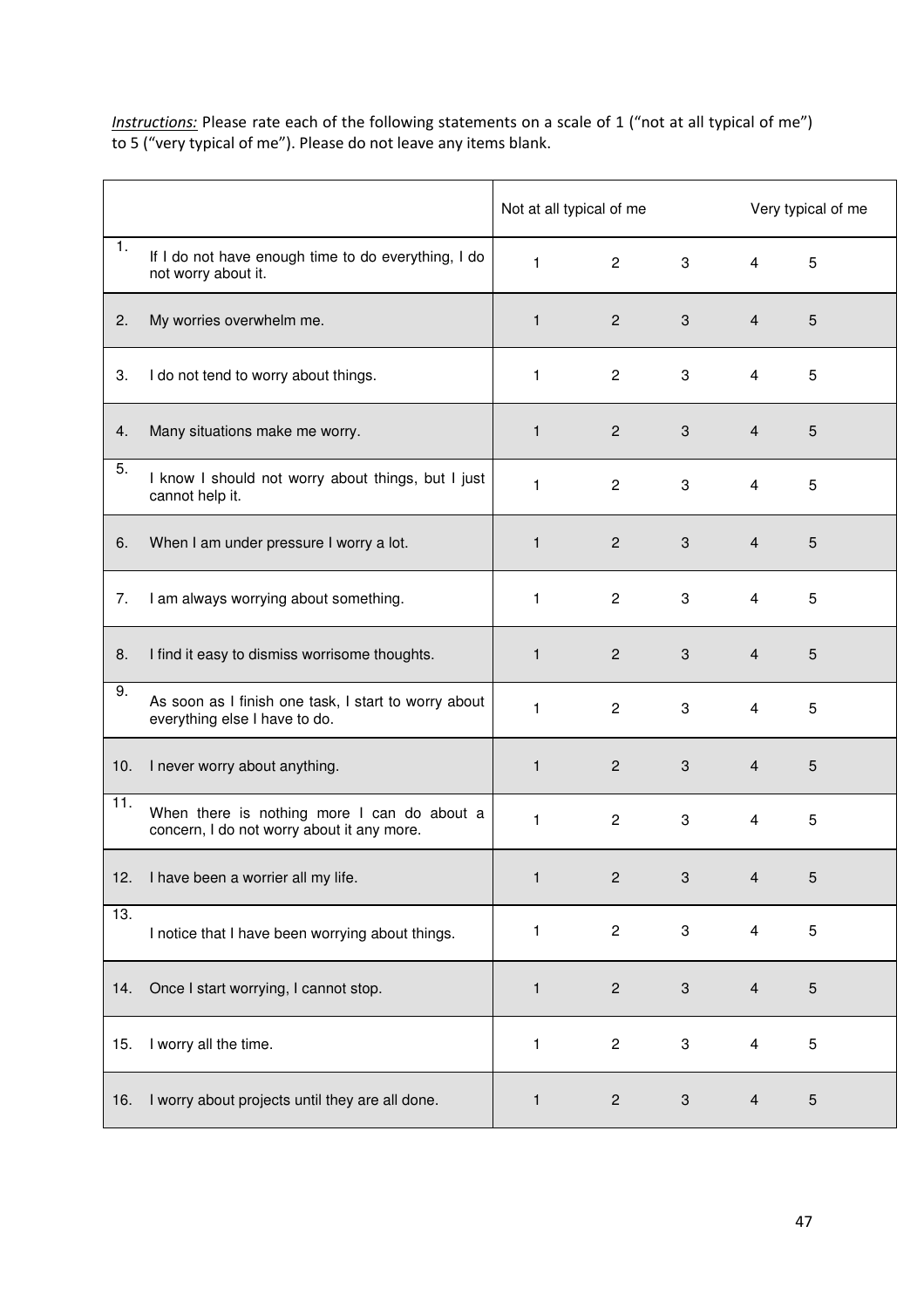Listed below are a number of statements concerning personal attitudes and traits. Read each item and decide whether the statement is true or false as it pertains to your personally.

|     |                                                                                                                     | <b>True</b> | <b>False</b> |
|-----|---------------------------------------------------------------------------------------------------------------------|-------------|--------------|
| 1.  | Before voting I thoroughly investigate the qualifications of all the candidates.                                    |             |              |
| 2.  | I never hesitate to go out of my way to help someone in trouble.                                                    |             |              |
| 3.  | It is sometimes hard for me to go on with my work if I am not encouraged.                                           |             |              |
| 4.  | I have never intensely disliked anyone.                                                                             |             |              |
| 5.  | On occasions I have had doubts about my ability to succeed in life.                                                 |             |              |
| 6.  | I sometimes feel resentful when I don't get my way.                                                                 |             |              |
| 7.  | I am always careful about my manner of dress.                                                                       |             |              |
| 8.  | My table manners at home are as good as when I eat out in a restaurant.                                             |             |              |
| 9.  | If I could get into a movie without paying and be sure I was not seen<br>I would probably do it.                    |             |              |
| 10. | On a few occasions, I have given up something because I thought too little of my ability.                           |             |              |
| 11. | I like to gossip at times.                                                                                          |             |              |
| 12. | There have been times when I felt like rebelling against people in authority<br>even though I knew they were right. |             |              |
| 13. | No matter who I'm talking to, I'm always a good listener.                                                           |             |              |
| 14. | I can remember "playing sick" to get out of something.                                                              |             |              |
| 15. | There have been occasions when I have taken advantage of someone.                                                   |             |              |
| 16. | I'm always willing to admit it when I make a mistake.                                                               |             |              |
| 17. | I always try to practice what I preach.                                                                             |             |              |
| 18. | I don't find it particularly difficult to get along with loudmouthed, obnoxious people.                             |             |              |
| 19. | I sometimes try to get even rather than forgive and forget.                                                         |             |              |
| 20. | When I don't know something I don't mind at all admitting it.                                                       |             |              |
| 21. | I am always courteous, even to people who are disagreeable.                                                         |             |              |
| 22. | At times I have really insisted on having things my own way.                                                        |             |              |
| 23. | There have been occasions when I felt like smashing things.                                                         |             |              |
| 24. | I would never think of letting someone else be punished for my wrong-doings.                                        |             |              |
| 25. | I never resent being asked to return a favour.                                                                      |             |              |
| 26. | I have never been irked when people expressed ideas very different from my own.                                     |             |              |
| 27. | I never make a long trip without checking the safety of my car.                                                     |             |              |
| 28. | There have been times when I was quite jealous of the good fortune of others.                                       |             |              |
| 29. | I have almost never felt the urge to tell someone off.                                                              |             |              |
| 30. | I am sometimes irritated by people who ask favours of me.                                                           |             |              |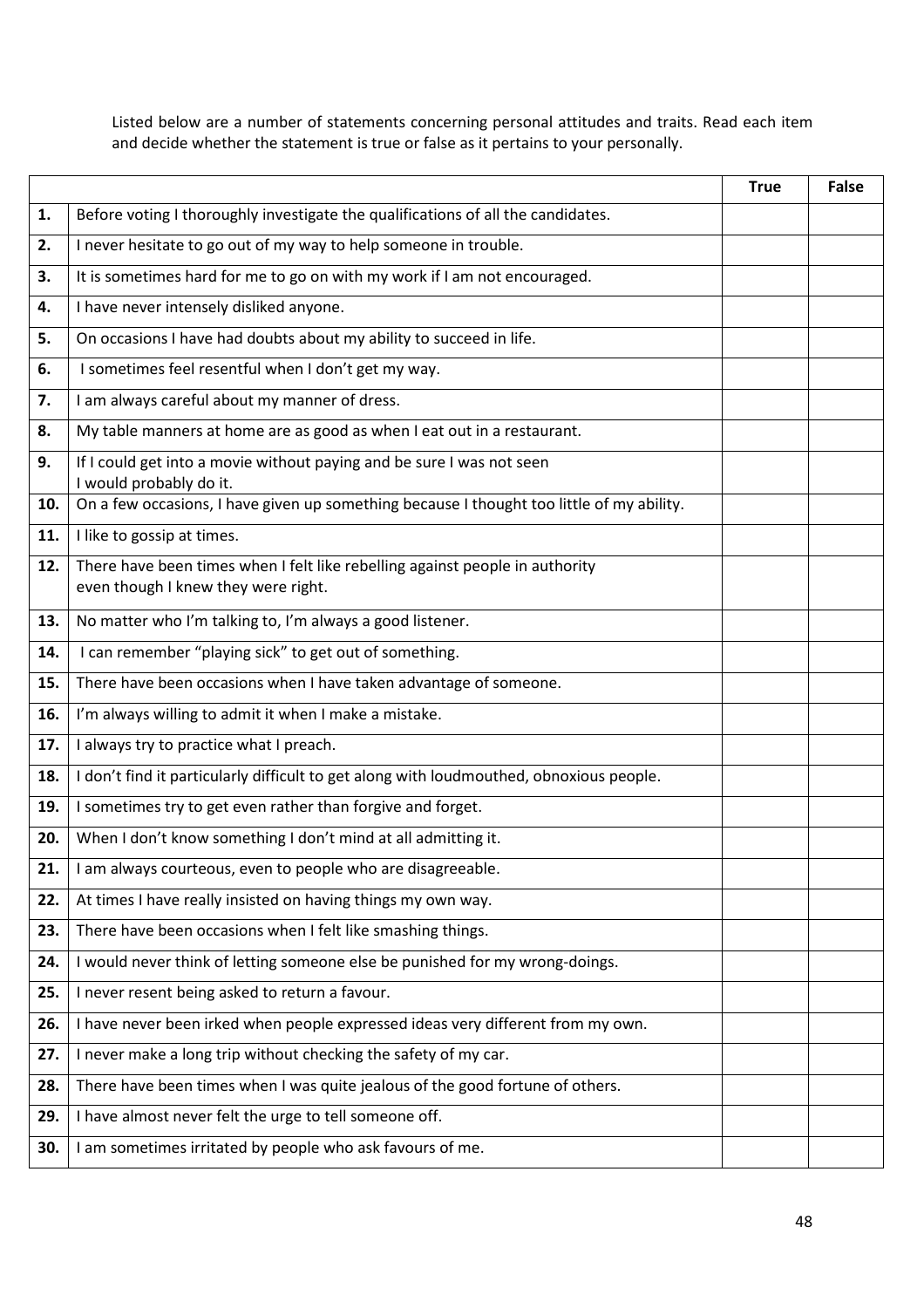| 31. | have never felt that I was punished without cause.                                |  |
|-----|-----------------------------------------------------------------------------------|--|
| 32. | I sometimes think when people have a misfortune they only got what they deserved. |  |
| 33. | have never deliberately said something that hurt someone's feelings.              |  |